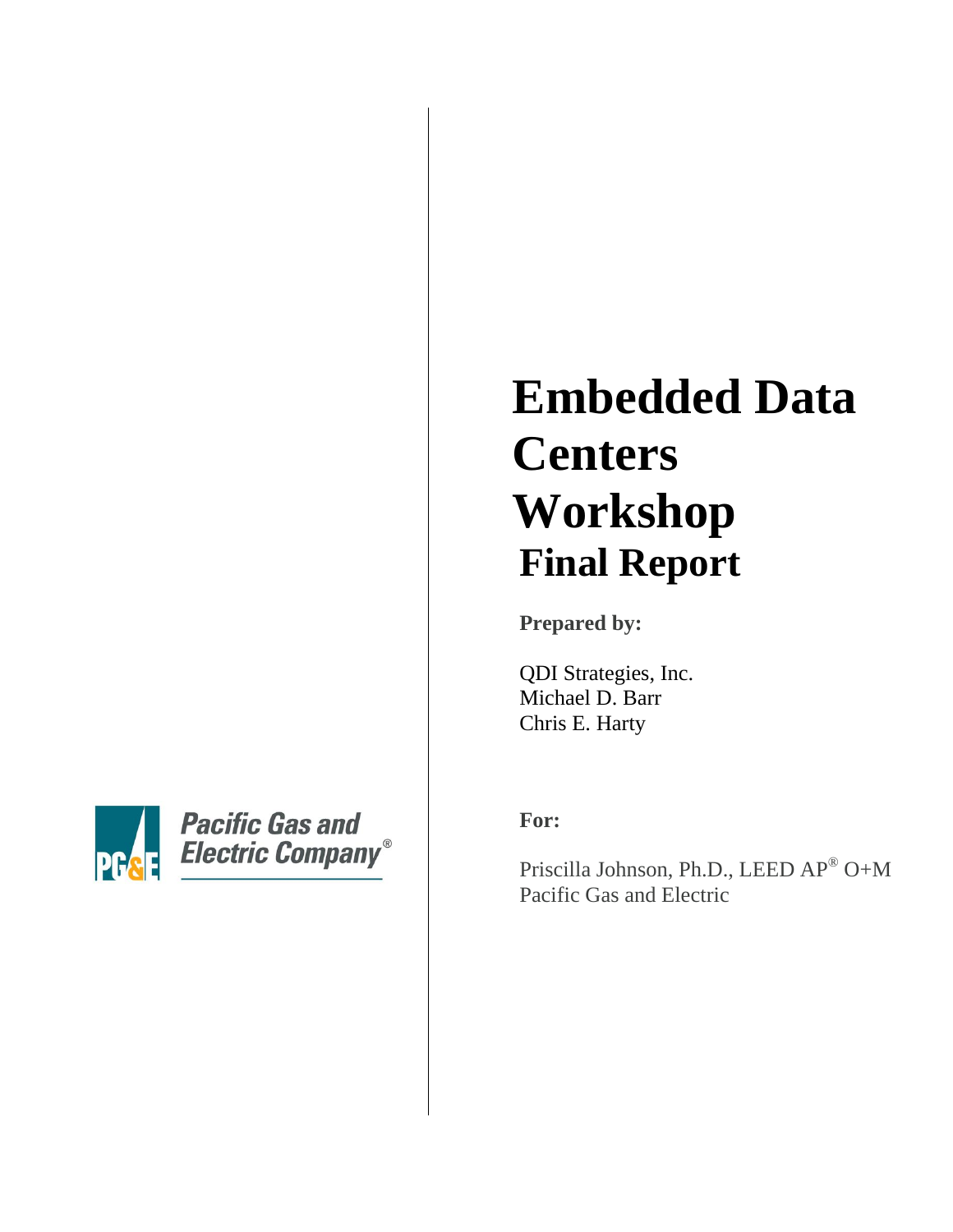# **Table of Contents**

| $\overline{2}$ |  |  |  |  |  |
|----------------|--|--|--|--|--|
|                |  |  |  |  |  |
|                |  |  |  |  |  |
|                |  |  |  |  |  |
|                |  |  |  |  |  |
|                |  |  |  |  |  |
|                |  |  |  |  |  |
|                |  |  |  |  |  |
|                |  |  |  |  |  |
|                |  |  |  |  |  |
|                |  |  |  |  |  |
|                |  |  |  |  |  |
|                |  |  |  |  |  |
|                |  |  |  |  |  |
|                |  |  |  |  |  |
|                |  |  |  |  |  |
|                |  |  |  |  |  |
|                |  |  |  |  |  |
|                |  |  |  |  |  |
|                |  |  |  |  |  |
|                |  |  |  |  |  |
|                |  |  |  |  |  |
|                |  |  |  |  |  |
|                |  |  |  |  |  |
|                |  |  |  |  |  |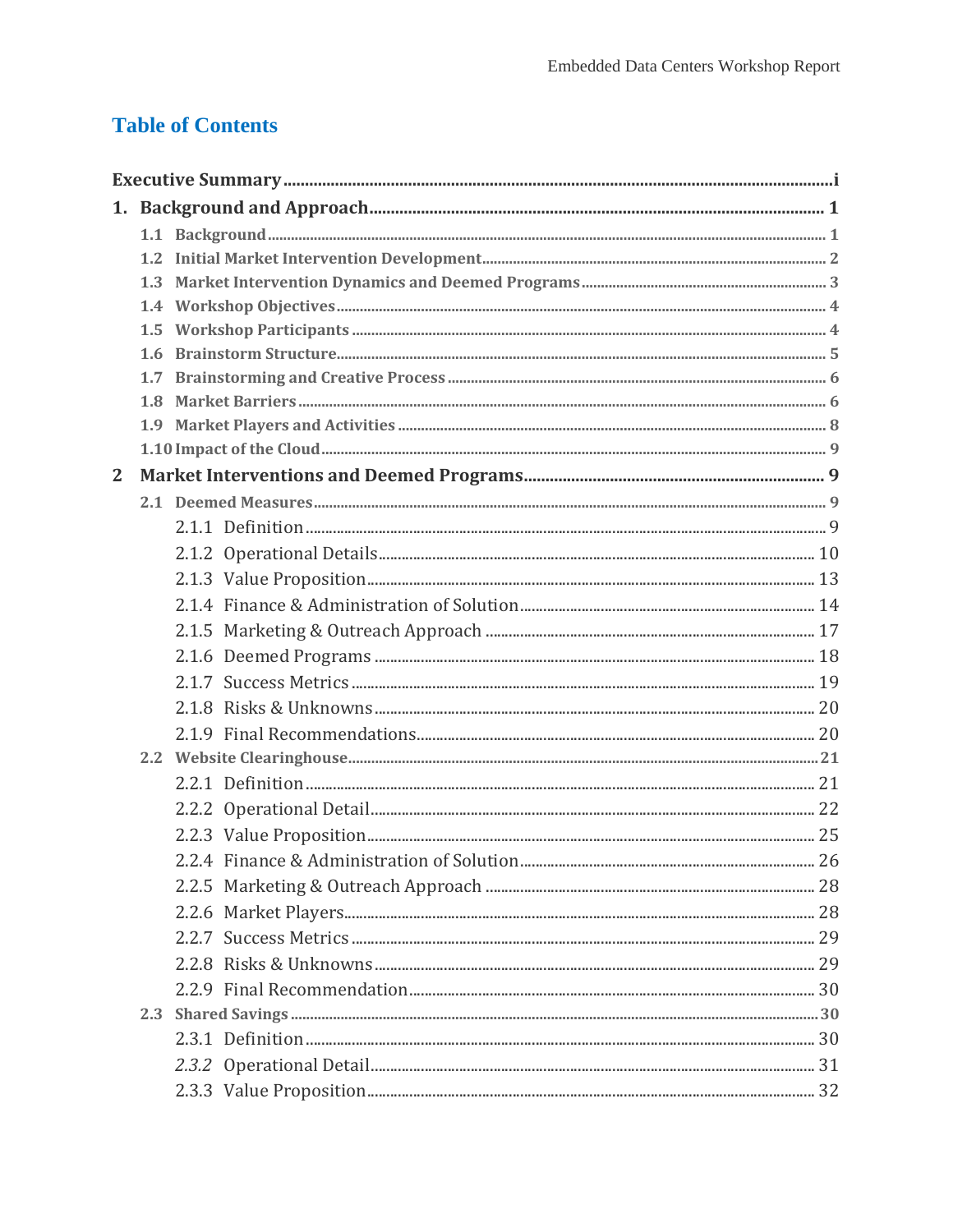| 3 |    |                                                                                |  |  |  |
|---|----|--------------------------------------------------------------------------------|--|--|--|
|   |    |                                                                                |  |  |  |
|   |    |                                                                                |  |  |  |
|   |    |                                                                                |  |  |  |
|   |    |                                                                                |  |  |  |
|   |    |                                                                                |  |  |  |
|   |    | 3.6 Every application has an ROI - which ones are worth moving to the cloud 43 |  |  |  |
|   |    |                                                                                |  |  |  |
|   |    |                                                                                |  |  |  |
|   |    |                                                                                |  |  |  |
|   |    |                                                                                |  |  |  |
|   |    |                                                                                |  |  |  |
|   |    |                                                                                |  |  |  |
|   |    |                                                                                |  |  |  |
|   |    |                                                                                |  |  |  |
|   |    |                                                                                |  |  |  |
|   |    |                                                                                |  |  |  |
|   |    |                                                                                |  |  |  |
|   |    |                                                                                |  |  |  |
|   |    |                                                                                |  |  |  |
|   | 57 |                                                                                |  |  |  |
|   |    |                                                                                |  |  |  |
|   |    | Energy Efficiency Program Concept Summary: DEEMED MEASURES57                   |  |  |  |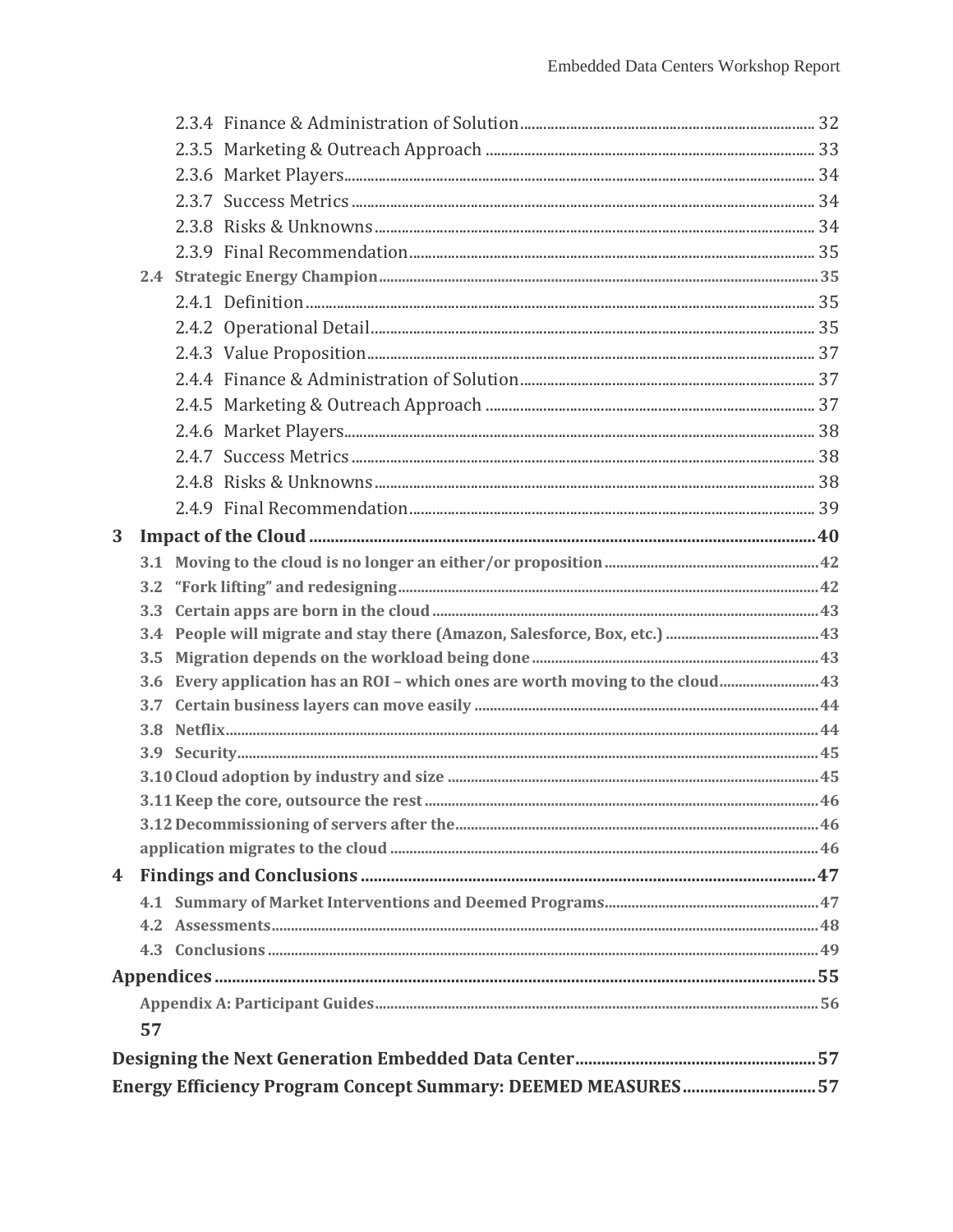| Energy Efficiency Program Concept Summary: STRATEGIC ENERGY CHAMPION59      |  |  |  |  |
|-----------------------------------------------------------------------------|--|--|--|--|
| 61                                                                          |  |  |  |  |
|                                                                             |  |  |  |  |
|                                                                             |  |  |  |  |
|                                                                             |  |  |  |  |
| <b>Energy Efficiency Program Concept Summary: WEBSITE CLEARINGHOUSE  63</b> |  |  |  |  |
|                                                                             |  |  |  |  |
| Energy Efficiency Program Concept Summary: WEBSITE CLEARINGHOUSE  65        |  |  |  |  |
|                                                                             |  |  |  |  |
|                                                                             |  |  |  |  |
|                                                                             |  |  |  |  |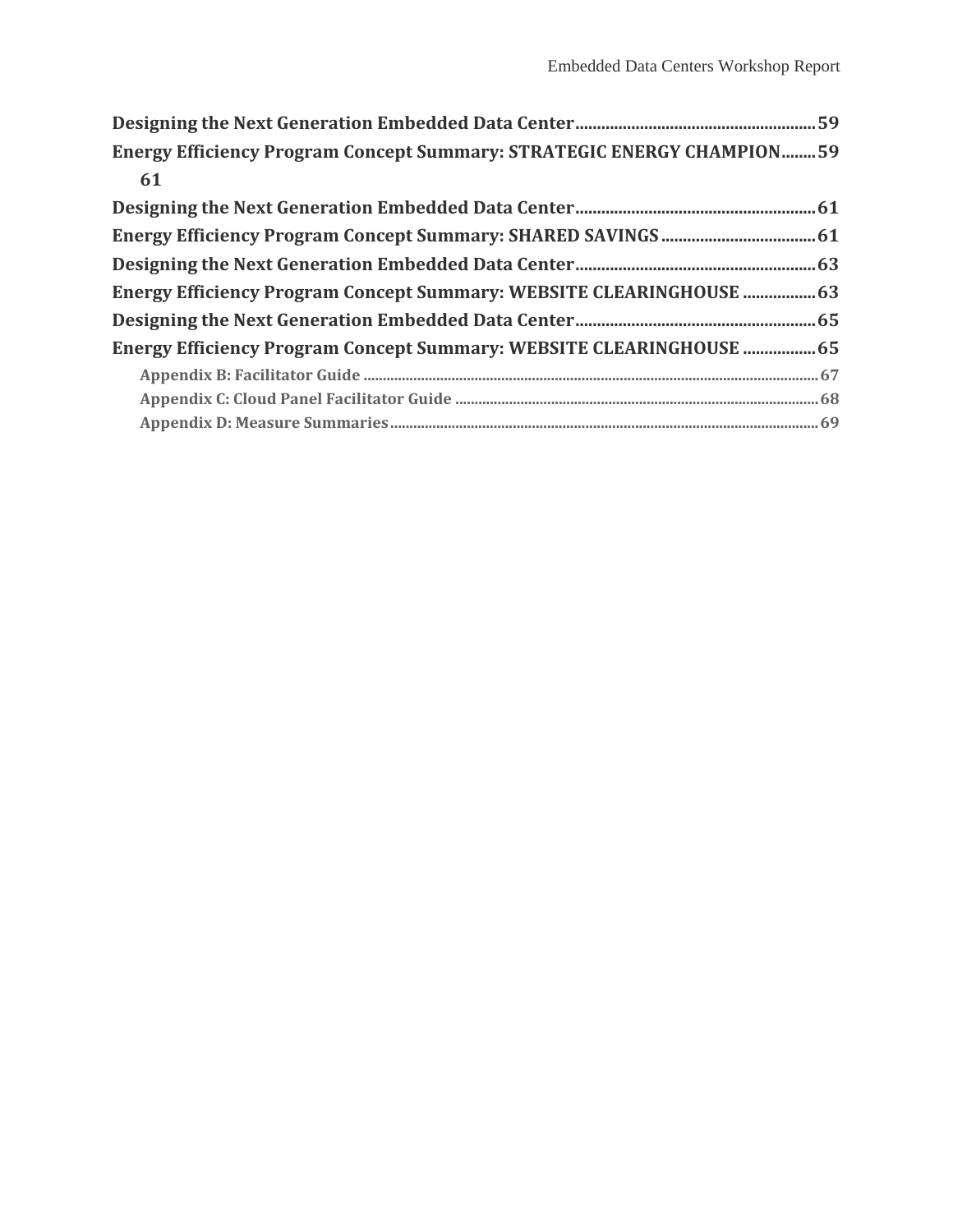# <span id="page-4-0"></span>**Executive Summary**

This report documents QDI Strategies' (QDI) findings from the Silicon Valley *Designing the Next Generation Embedded Data Center: A Workshop* session conducted on October 6, 2014. PG&E is collaborating with Silicon Valley Power, City of Palo Alto Utilities, NEEA, and Lawrence Berkeley National Laboratories to explore how to drive energy efficiency in embedded data centers. Embedded data centers are server rooms, closets, and localized data centers embedded in other commercial and institutional buildings — often (but not always) less than 5000  $\text{ft}^2$  in size or less than 50 kW in load.

The Silicon Valley work session builds on conversations from a previous work session in Seattle on July 23, 2014, which was hosted by NEEA on behalf of its 141 participating utilities. The outcomes from the July session suggested that a broad effort would be needed to overcome known barriers to achieving energy efficiency in data centers. This transformative program would need to cover multiple utility territories, engage other members of the data center's ecosystem, and address the rapidly changing nature of data center products.

To design programs to drive this change and characterize the market, PG&E engaged PECI and its subcontractor, QDI. QDI orchestrated a collaborative work session for leading members of the data center supply chain to help develop operational plans for four market intervention programs. These programs included exploring the potential for deemed measures programs.

According to participating data center managers, embedded data centers are evaluated on performance and reliability, often resulting in little attention to energy efficiency. The data centers receive support from an "ecosystem" of decision-makers and influencers, including IT equipment, power and HVAC vendors, IT distributors and resellers, and building owners and facilities managers. However, a shortage of time and resources, lack of a common language, and differing goals result in little focus on energy efficiency and, typically, an ad-hoc approach to data center energy efficiency projects.

In the Seattle work session, the team identified four market intervention concepts: (1) the Website Clearinghouse, (2) the Shared Savings Implementation Company (SSIC), (3) the Tenant Support Service, and (4) the Strategic Energy Champion program. In addition, the Seattle work session highlighted that all four concepts include a data center audit and that Deemed Incentives can help motivate firms to participate in an audit. Given the inherent connection points between these programs, it may be that market transformation and deemed programs form a selfreinforcing loop.

While there was strong evidence to support the intervention concepts brainstormed in the Seattle work session, there were barriers associated with them as well. For example, the Strategic Energy Champion concept can be onerous to implement with the time required to adequately fund a training program and institute metrics to gauge the success of an intervention program.

Deemed measures are preferred to custom measures from both the utility and customer perspective. However, rapid technological advances from one server generation to the next makes it difficult for deemed programs to keep up with technology advances. For example, HP's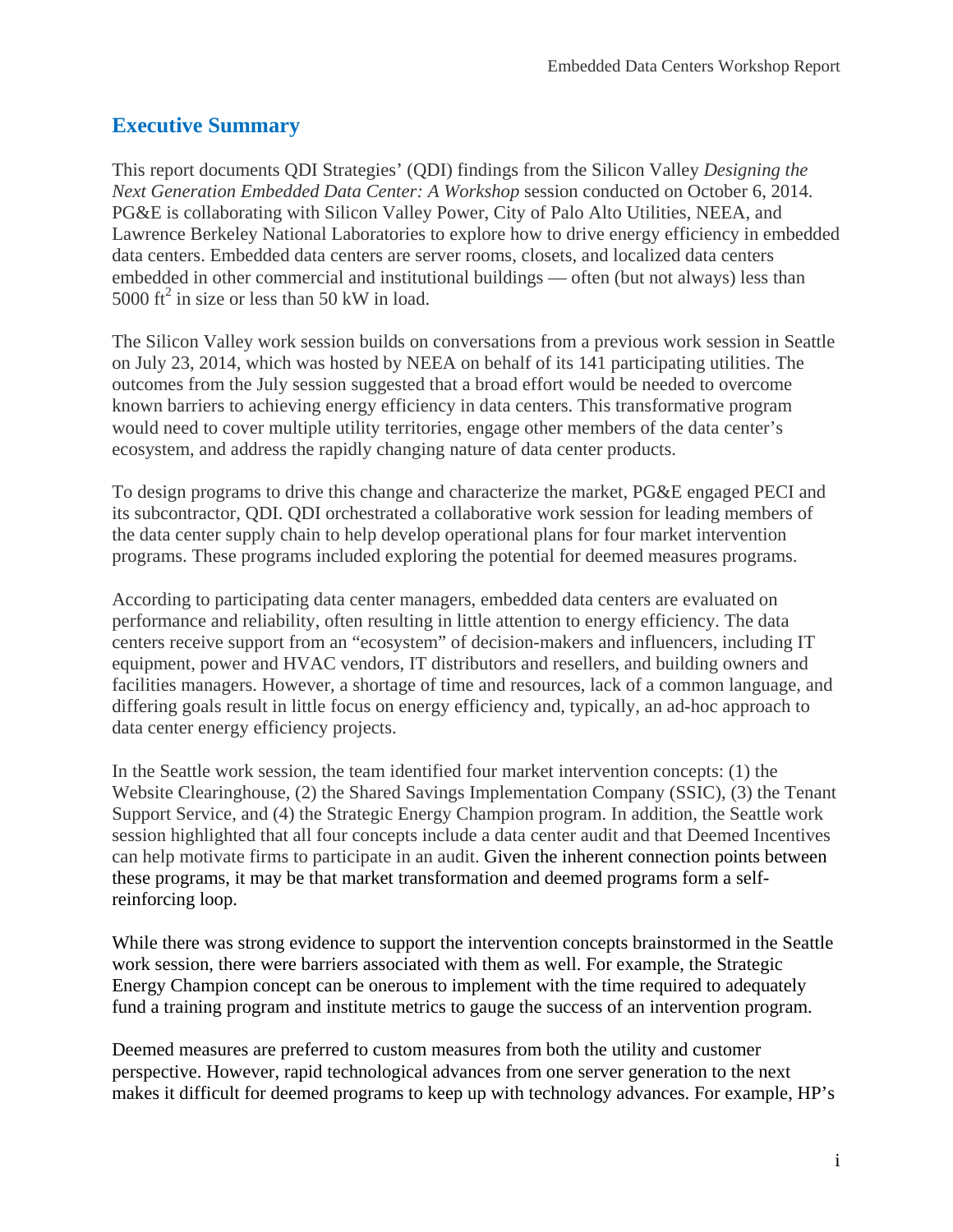Gen9 servers introduced in 2014 are four times more efficient than Gen7, introduced in 2010. Moreover, larger companies typically replace servers after three years. This replacement period determines when newer technologies can be implemented. In the Embedded Data Center (EDC), the focus of this report, the replacement period can be much longer — five to seven years before servers are replaced.

PG&E leveraged the Seattle work session to push concepts further and deepen the program operational designs for three of these concepts noted above: the Website Clearinghouse, the Strategic Energy Champion Program, and the Shared Savings Program (which PG&E broadened to an audit to identify energy efficiency potential). PG&E further expressed interest in exploring the potential for deemed measures.

At the Silicon Valley workshop, five teams worked on defining operational plans for the market interventions and related deemed measures, with two teams focusing exclusively on deemed measures.

The key statements by the respective teams are outlined below:

- 1) **Deemed Measures** could exist in several product areas: efficient servers, efficient UPS, storage optimization, server virtualization (re-open for smaller data centers), and VFDs on CRACs and CRAHs. The team outlined how new communication channels (VARs) and efficiencies (as part of a utility collaborative) could make these programs more effective than in the past — deliverables that would not be possible without the overall program.
- 2) **Website Clearinghouse or Resource** could be very effective with support and governance that enables the following conditions: collaboration between different market actors and members of the ecosystem, vendor neutral information, and easy access to upstream, midstream and/or deemed incentive information. As a single site, it could be widely marketed and has the potential to achieve long-term administration and funding efficiencies.
- 3) **Shared Savings** as a pure ESCO business may have limited applicability since the potential energy savings in individual embedded data centers is small. However, the team saw three potential efficiencies that could make it possible for ESCOs, building owners, and third-party implementers to offer this service.
	- a. Create a structured **Shared Savings Audit**, possibly as a regional program, to minimize the upfront cost of the audit.
	- b. Design a utility-approved audit methodology to support and simplify savings calculations.
	- c. Associate with a recognized brand to achieve data center acceptance of the program.

The team recommended further exploration of the opportunities with these efficiencies.

4) **Strategic Energy Champion** as a concept was problematic. The concept works in large organizations, but still has a limited impact on the companies' embedded data centers.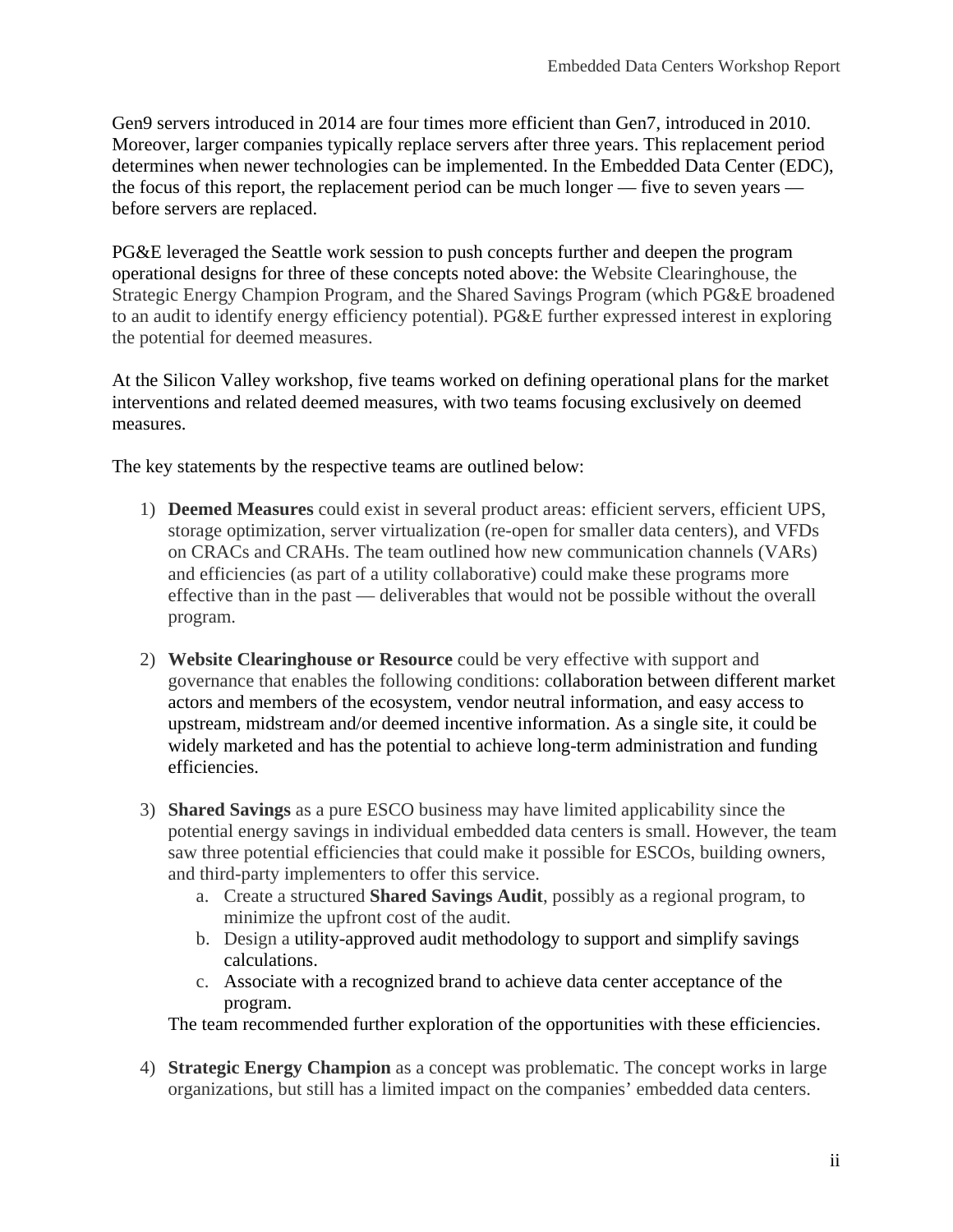Scaling the concept to smaller organizations requires resources (coaching, recognition, tools) greater than the potential return it could generate. The team recommended that if the tools from the other programs are used, synergies could make the return worthwhile.

This report includes four sections. Section 1 introduces the teams and the brainstorming process. Section 2 describes four operational plans in the work session. Section 3 outlines key findings from the cloud panel discussion. Section 4 describes QDI's recommendations and suggested next steps.

Author's Note: The language throughout much of this document is a transcript of the various workshop breakout groups, so it may contain colloquial expressions.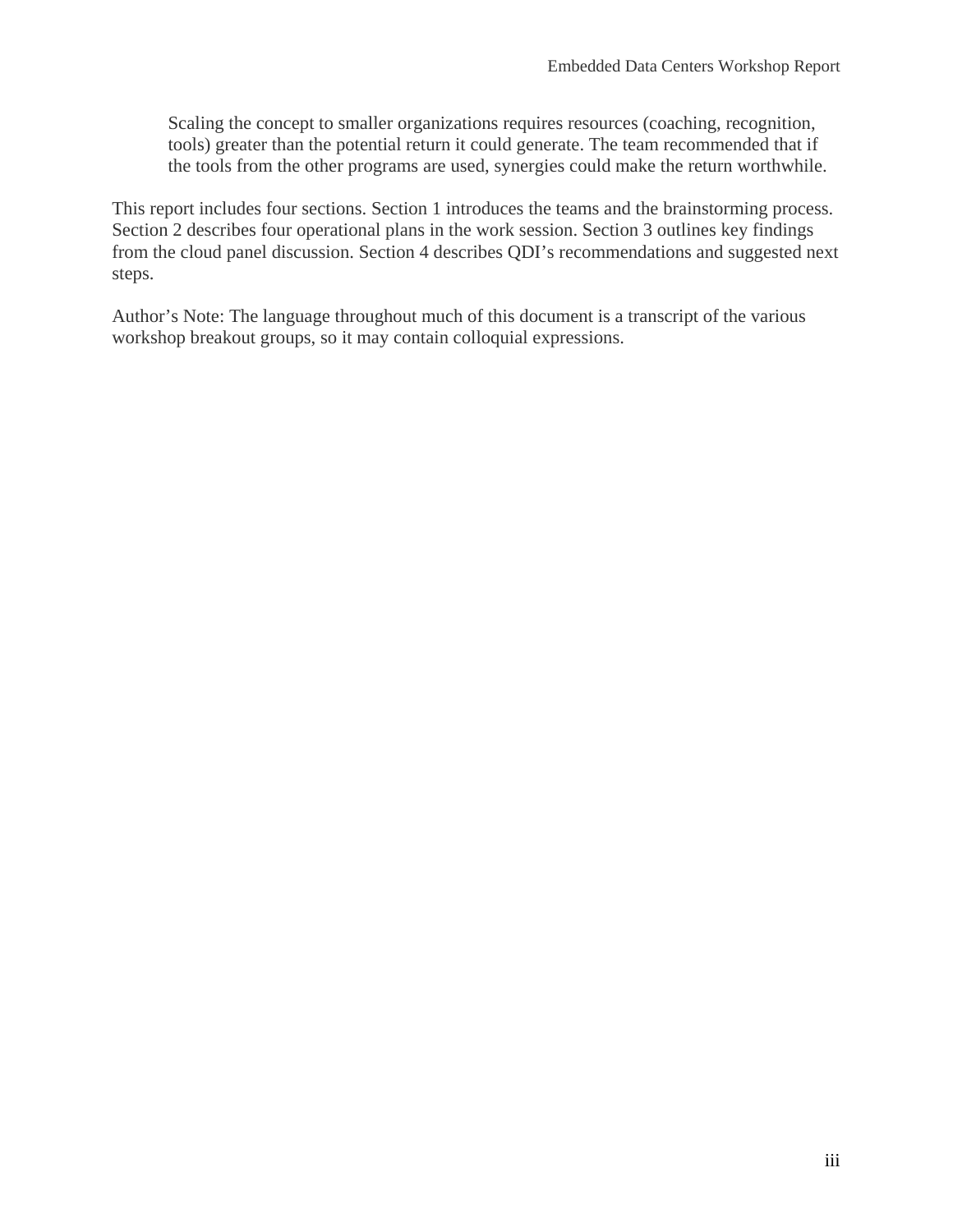# **1. Background and Approach**

#### <span id="page-7-1"></span><span id="page-7-0"></span>**1.1 Background**

The problem of motivating embedded data center owners to implement energy-efficient solutions is well-documented, even when projects have a high ROI. Small data centers are evaluated on uptime and performance, resulting in little attention to energy efficiency. Data centers are supported by an "ecosystem" of decision-makers and influencers; including the IT equipment supply chain, the power and HVAC supply chain, and building owners and facilities managers. However, the shortage of time and resources, lack of a common language, differing goals, and often-short decision cycles result in little focus on energy efficiency at the level of the data center.

Success implementing energy efficiency in embedded data centers tends to occur when one or more of the following is true:

- Solutions are simple (e.g. selecting ENERGY STAR® servers)
- Energy efficiency is a byproduct of other objectives (e.g. virtualization to increase utilization and reliability)
- The business case is well-defined by a vendor (e.g. equipment and product resellers or utility representatives)
- A dedicated individual champions the cause well beyond their job description

These occasional successes suggest that it is possible to increase the adoption of energy-efficient solutions in the data center — with a new approach.

In 2013, PG&E began working with NEEA on a Data Center Research Collaborative that sought to better characterize and take action to address energy efficiency in the hard-to-reach market of embedded data centers (EDCs). EDCs are defined as server rooms, server closets, and localized data centers embedded within other commercial and institutional buildings. Established in 2014, the "Collaborative" includes members from NEEA, PG&E, SCE, SDG&E, Silicon Valley Power, the City of Palo Alto, and Lawrence Berkeley National Laboratory. The Collaborative seeks to tap industry experts, leveraging existing market studies and conducting new research to further explore market opportunities.

Key findings of the Collaborative include:

- 1) A validated series of potential market interventions or utility program solutions that would transform or promote energy efficiency within this market
- 2) A standardized data collection method that supports local, regional, and national field demonstrations for embedded data centers, in order to better understand the physical infrastructure and energy savings potential of these facilities — their HVAC, IT equipment, and power systems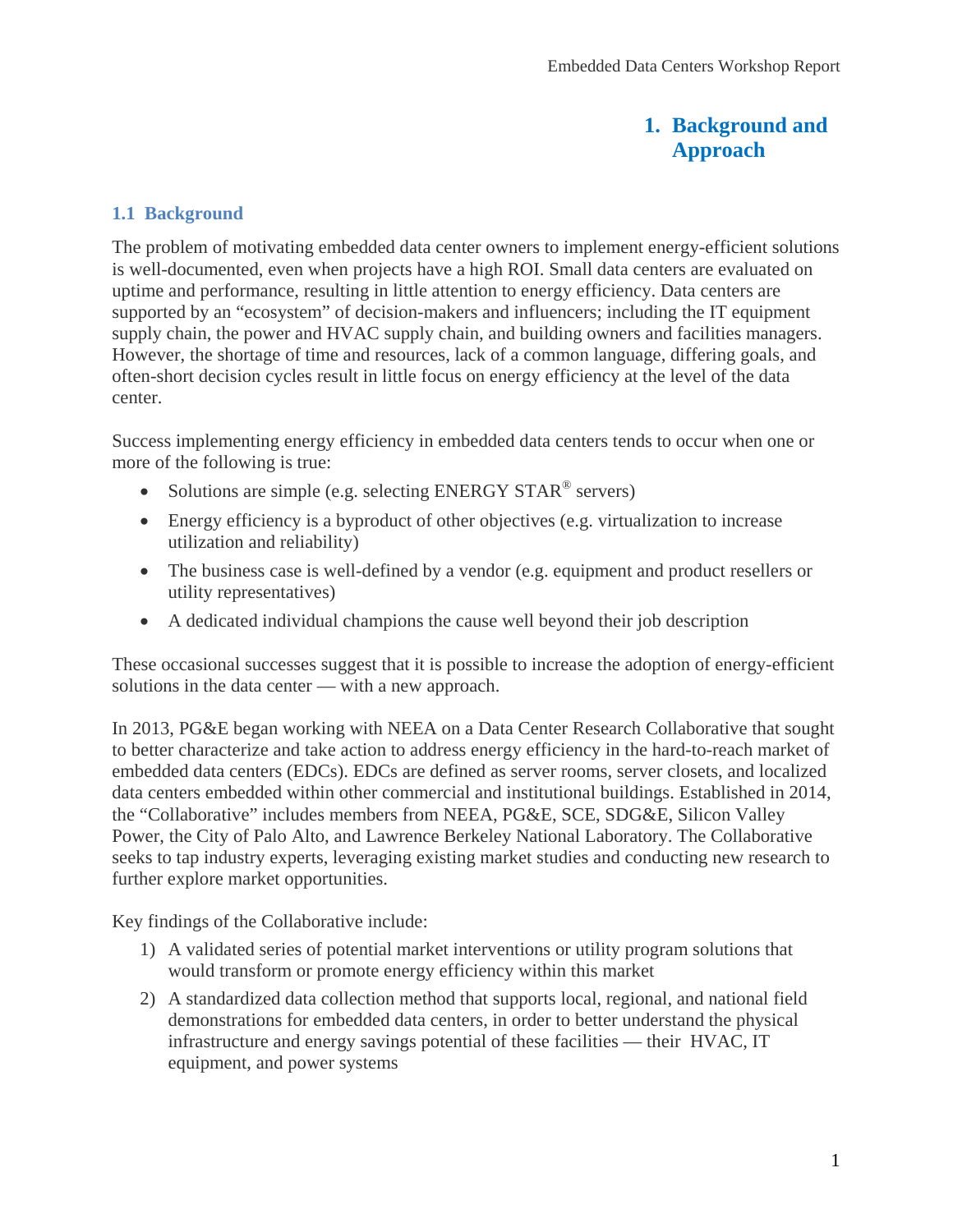The Collaborative intends to share results of this research, in efforts to help drive effective energy efficiency programs in this market segment.

By design, the Collaborative strives to complement rather than duplicate existing research related to small and medium data centers embedded in commercial buildings. This body of work includes the following:

- Lawrence Berkeley National Lab (LBNL), April 2013, Final Project Report: Energy Efficiency in Small Server Rooms, available at [https://datacenters.lbl.gov/sites/all/files/SmallServerRooms\\_Final%20Report%20Task%2](https://datacenters.lbl.gov/sites/all/files/SmallServerRooms_Final%20Report%20Task%202.13_2013.pdf) [02.13\\_2013.pdf](https://datacenters.lbl.gov/sites/all/files/SmallServerRooms_Final%20Report%20Task%202.13_2013.pdf)
- Natural Resources Defense Council (NRDC), February 2012, Small Server Rooms, Big Energy Savings Opportunities and Barriers to Energy Efficiency on the Small Server Room Market, available at [http://www.nrdc.org/energy/files/Saving-Energy-Server-](http://www.nrdc.org/energy/files/Saving-Energy-Server-Rooms-IssuePaper.pdf)[Rooms-IssuePaper.pdf](http://www.nrdc.org/energy/files/Saving-Energy-Server-Rooms-IssuePaper.pdf)
- LBNL and NRDC, October 2012, Improving Energy Efficiency for Server Rooms and Closets – Top 14 Measures to Save Energy in Your Server Room or Closet (Fact Sheet), available at [http://energy.lbl.gov/ea/mills/HT/documents/data\\_centers/fact-sheet-ee](http://energy.lbl.gov/ea/mills/HT/documents/data_centers/fact-sheet-ee-server-rooms.pdf)[server-rooms.pdf](http://energy.lbl.gov/ea/mills/HT/documents/data_centers/fact-sheet-ee-server-rooms.pdf)
- Cadmus report to PG&E (with contributions from Mark Bramfitt and PECI), December 2013, PG&E Small Data Center Market Study, available at [http://www.calmac.org/publications/FINAL\\_REPORT\\_PGE\\_Small\\_Data\\_Center\\_Study.](http://www.calmac.org/publications/FINAL_REPORT_PGE_Small_Data_Center_Study.pdf) [pdf](http://www.calmac.org/publications/FINAL_REPORT_PGE_Small_Data_Center_Study.pdf)
- PECI report to NEEA, 2013, Integrated Data Centers Opportunity Assessment Final Report (unpublished)

# <span id="page-8-0"></span>**1.2 Initial Market Intervention Development**

Prior to the Silicon Valley Focus Group *Designing the Next Generation Embedded Data Center: A Workshop* conducted on October 6, 2014, PECI led information-gathering sessions with NEEA to:

- 1) Develop a series of initial market intervention strategies for data centers and commercial real estate that address key market barriers.
- 2) Complete 12 formal interviews of market players to obtain market insights and help inform market intervention development. These interviews included building owner/property management, data center managers (end users), and tenants.

PECI's initial set of market intervention strategies were used as a starting point for a Seattle work session, hosted by NEEA. Participants identified four market interventions with the potential to drive a market transformation:

- 1) Website Clearinghouse
- 2) Shared Savings Implementation Company (SSIC)
- 3) Tenant Support Services
- 4) Strategic Energy Champion Program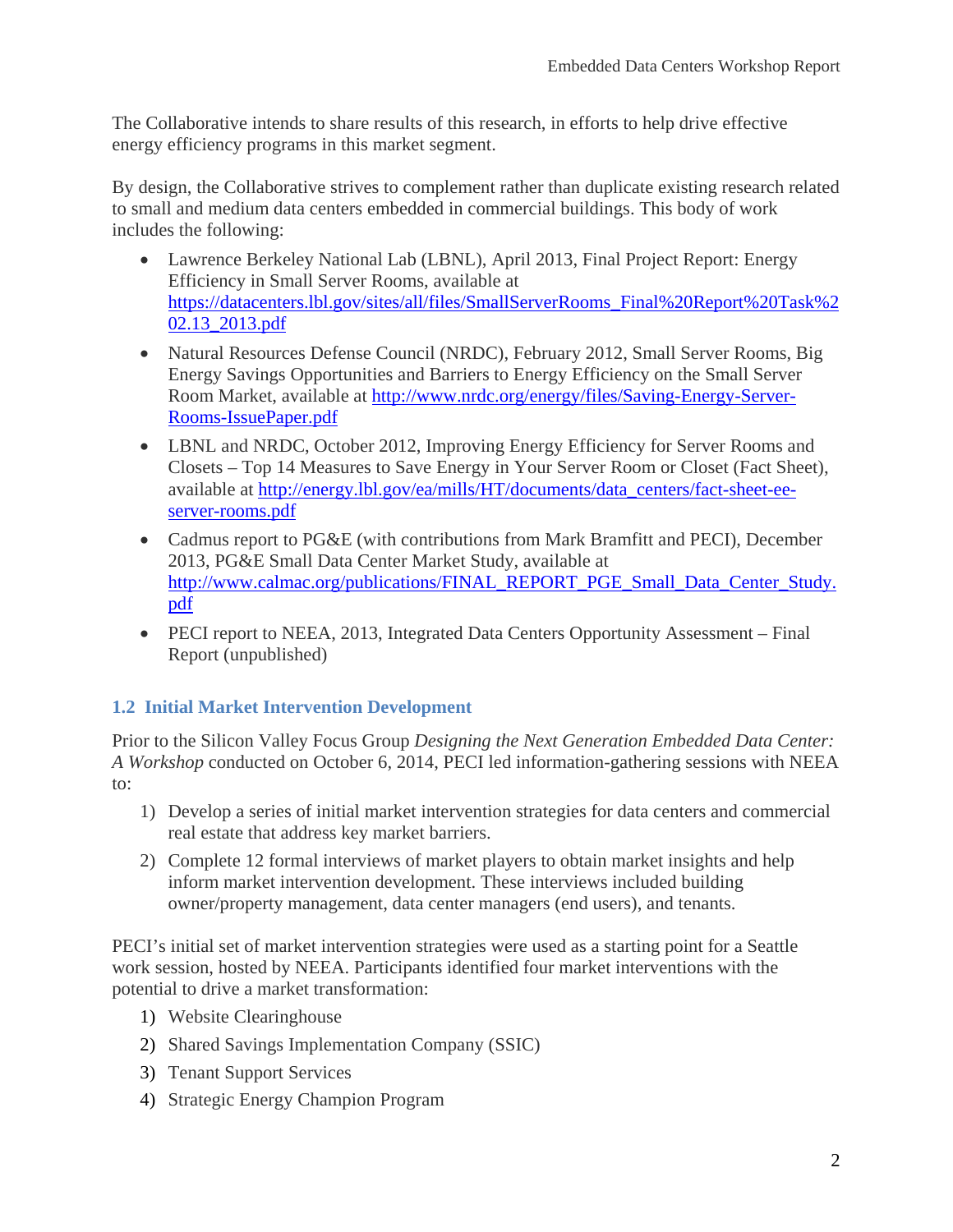# <span id="page-9-0"></span>**1.3 Market Intervention Dynamics and Deemed Programs**

The Seattle work session highlighted that all four concepts should include a data center audit, and that deemed incentives can help motivate and/or facilitate making the audit happen. Thus market transformation and deemed programs might form a self-reinforcing loop.



**Figure 1. Market Interventions and Deemed Measures**

To take these concepts further, PG&E developed a "Solutions Setting" workshop or focus group composed of the relevant players in the supply chain to brainstorm how to operationalize the program concepts identified as having potential in the Seattle workshop:

- 1) Deemed Programs
- 2) Website Clearinghouse or Resource
- 3) Shared Savings
- 4) Strategic Energy Champion Program

Five teams worked to define operational plans for the market interventions and related deemed measures. Two teams worked on deemed measures.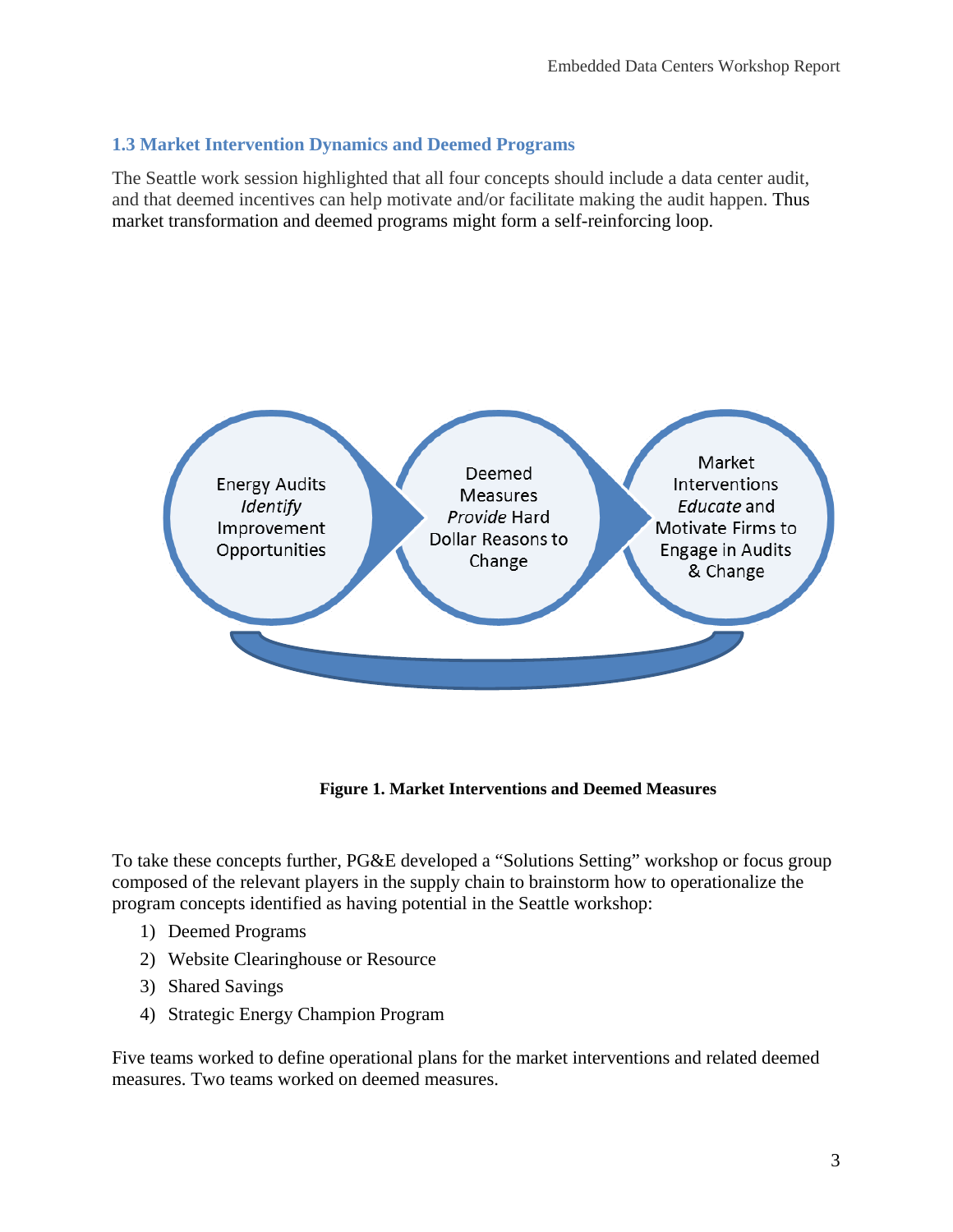Due to the complexity of the issues identified for "Tenant Support Services" in Seattle, this intervention was not selected for further review at the PG&E work session.

# <span id="page-10-0"></span>**1.4 Workshop Objectives**

The objectives of the *Silicon Valley Designing the Next Generation Embedded Data Center: A Workshop* session conducted on October 6, 2014 were two-fold:

- 1) Outline operational plans for selected energy-efficient concepts that were uncovered during the Seattle Work Session.
- 2) Hear from a panel of cloud vendors/service providers about the trend and impact of moving to the cloud. Discussion specifics included who is using the cloud, what applications are hosted in the cloud, and what happens to the data center hardware/applications that move to the cloud.

The desired outcomes of the work session were:

- 1) **Operationalize build-out** of the concepts:
	- Are there existing firms that could deliver parts of what is needed?
	- What skills and expertise are needed?
	- What organization structure is required for success?
	- What funding model would make this a self-sustaining program?
- 2) **Gather feedback** on the individual plans for presenting the plans to the larger group

#### <span id="page-10-1"></span>**1.5 Workshop Participants**

This was an invitation-only work session. Recruitment of workshop participants was conducted by QDI, PG&E, Silicon Valley Power, and the City of Palo Alto Utilities. Recruitment focused on individuals that had the relevant backgrounds and experience that related to brainstorming activities.

The workshop brought together data center managers, IT distributors and resellers, building/facilities managers, and equipment OEMs. Representatives from each member of the Collaborative were also present.

In all, 46 individuals attended the focus group.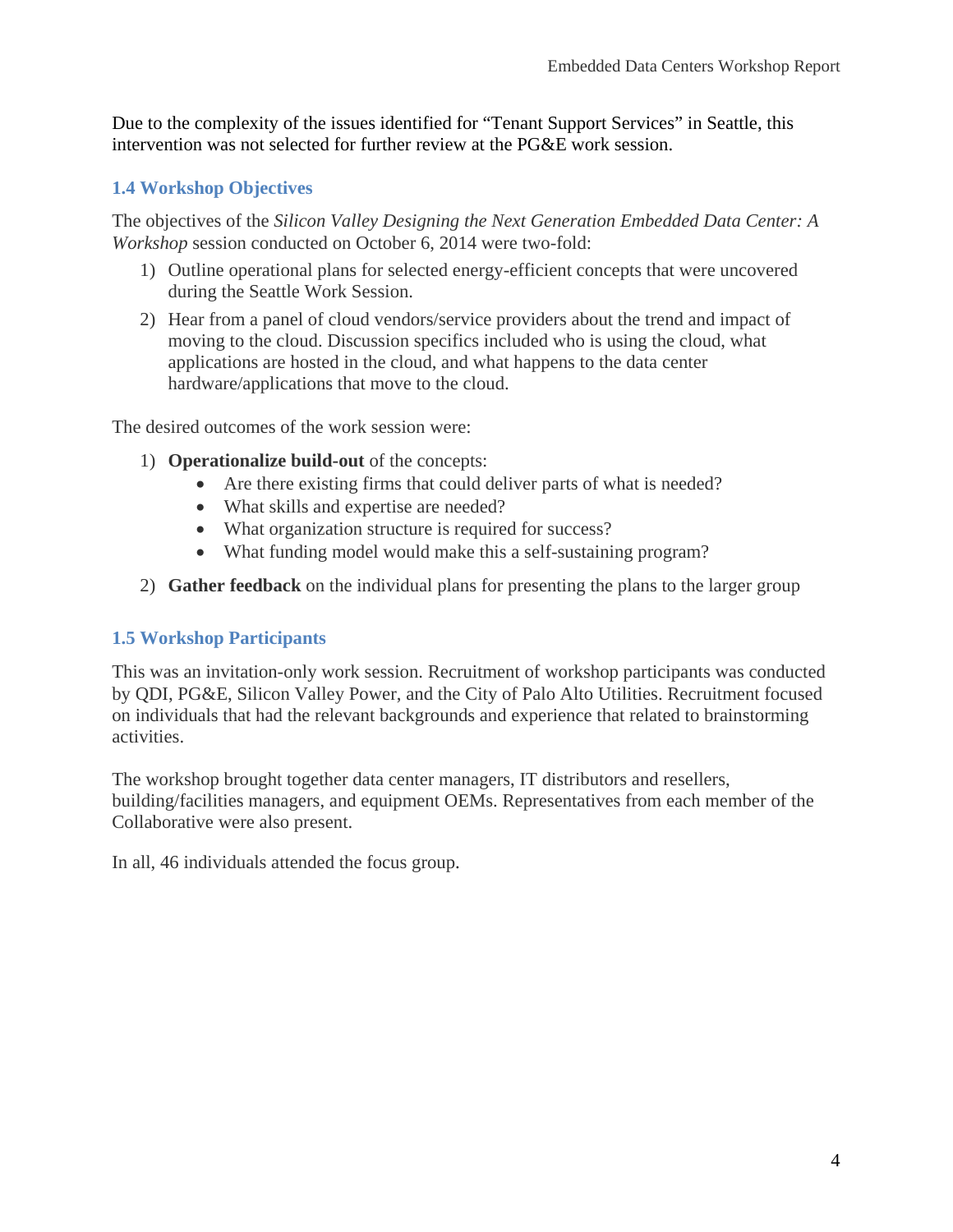#### **Figure 2: Silicon Valley Focus Group Participants**



Solutions Setting Focus Group Participation

#### <span id="page-11-0"></span>**1.6 Brainstorm Structure**

QDI contacted each participant a week before the work session to determine which team would best leverage the participants' expertise. Many of the participants have held positions in different roles, giving them broad experience with data center issues.

QDI organized the participants into five teams. Each team had representatives from end-user data centers, vendors and/or channels, building owners, utilities and other experts as appropriate. This provided each team with balanced perspectives from around the ecosystem. Participants used their backgrounds to discuss multiple perspectives on barriers, concepts, and operational ideas.

There was overlap in participation from the Seattle workshop, where there were the same representatives from HP, APC, and Schneider. Staff from PECI, Priscilla Johnson of PG&E, and Geoff Wickes and Rob Curry of NEEA attended both work sessions.

#### **Team Composition**

Each team included a participant from:

- Data Center / IT
- Vendors
- Channels
- Facilities / Owners
- Utilities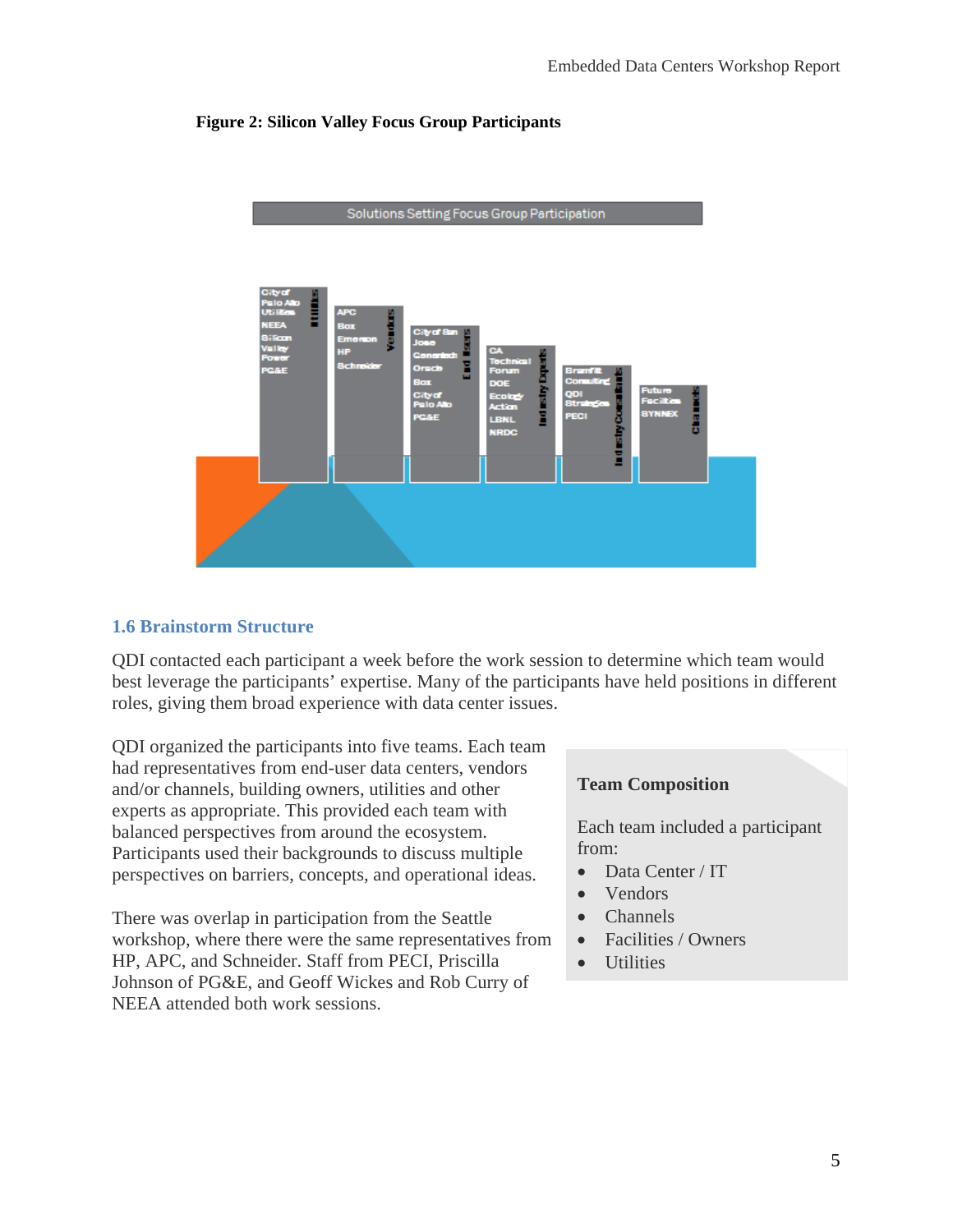# <span id="page-12-0"></span>**1.7 Brainstorming and Creative Process**

Prior to the workshop, each team member received a one-page description of the concept for his or her team to address. Participants were asked to come prepared to discuss how to make their concept operational.

The sequence for the team brainstorming session was:

- Ouick team building exercise
- QDI review of the market transformation concept
- Teamwork to answer the operational questions for their concept
- Lunch and keynote presentation by Gary Cook, Greenpeace Data Center/ IT Expert
- Team presentations on their operational plans
- Wrap-up

Facilitators led the conversations in each team using a structured outline with the questions the team needed to address. These questions are included in the Appendix.

#### <span id="page-12-1"></span>**1.8 Market Barriers**

The market barriers identified during team discussions were consistent with prior PG&E and industry work referenced in Section 1.1, particularly:

- Embedded data centers vary widely in sophistication, attitudes, and needs
- Embedded data centers are slow to take risks or adopt new energy efficient IT solutions
- The data center equipment operations are characterized by rapid and continuous change
- Barriers hinder adoption of virtualization, right-sizing of server room infrastructure, including transformers, uninterruptible power supplies (UPS), cooling, lighting, and PC Power Management

The following figure of barriers was presented to the teams on a wall chart and referenced during the initial brainstorming session.

| <b>Barrier</b>       | <b>Description</b>                                                                                                                                                                                                                        |
|----------------------|-------------------------------------------------------------------------------------------------------------------------------------------------------------------------------------------------------------------------------------------|
| Split investment     | The data center budget generally does not include the HVAC or power costs, so they<br>do not receive a direct return for investment in energy efficiency.                                                                                 |
| No corporate metrics | The data center is measured on reliability, performance, capacity, and equipment<br>costs. Taking time to explore software, hardware, or HVAC options to reduce<br>energy use is an expense with minimal direct benefit to IT.            |
| No time              | The purchase cycle is often too fast to facilitate pre and post measurement or<br>documenting original and revised plans. Therefore, it is difficult for the IT group to<br>participate in utility programs that require pre measurement. |

#### **Figure 3: Market Barriers List**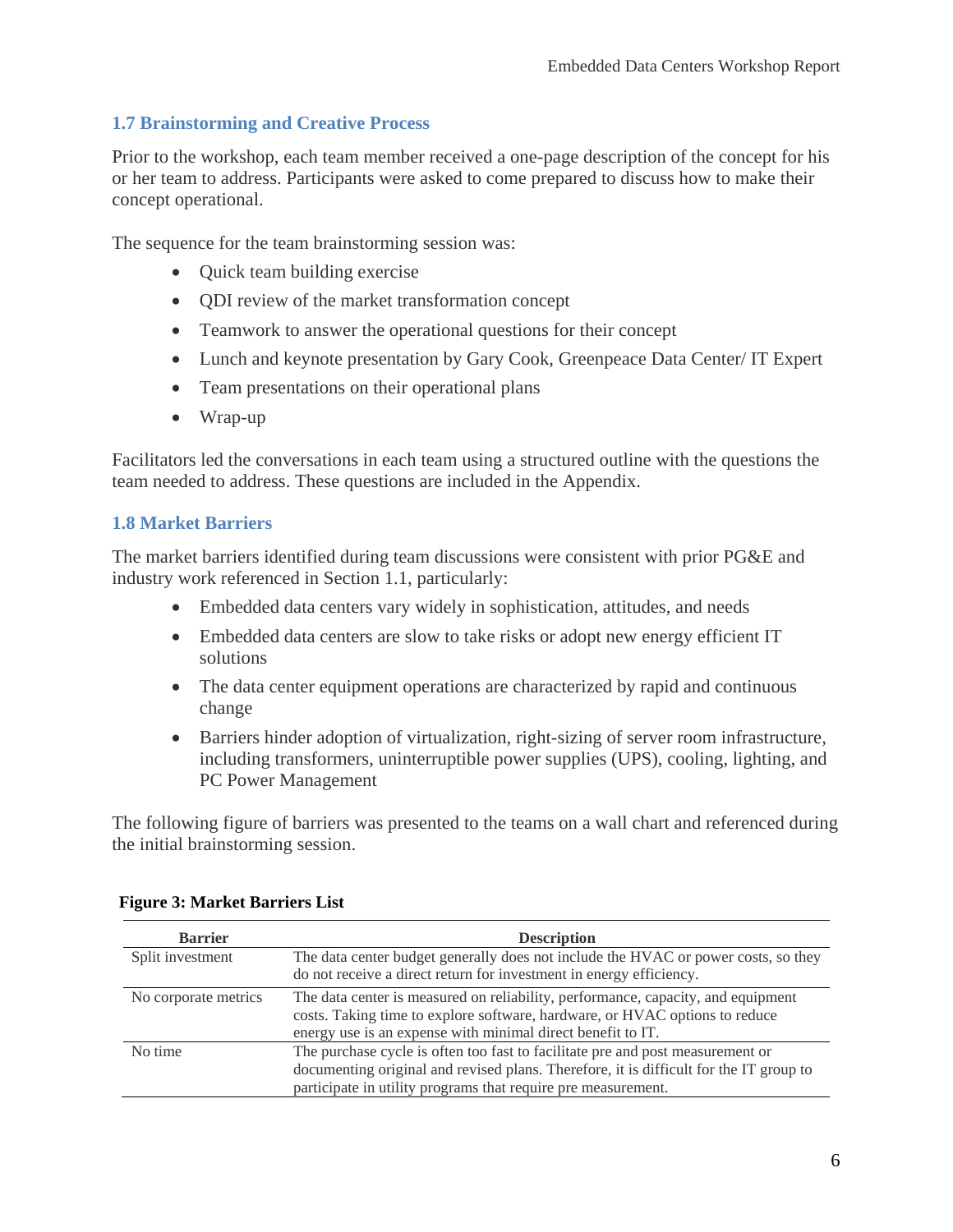| No vendor incentive | Vendors (VARs, contractors, Distributors, OEMs) play a key role in recommending<br>solutions; however, including a more energy efficient option can slow down or stall                                      |
|---------------------|-------------------------------------------------------------------------------------------------------------------------------------------------------------------------------------------------------------|
|                     | a sales process, so they do not voluntarily include this option.                                                                                                                                            |
| No feedback         | Data center equipment and cooling needs are not segregated and monitored, such                                                                                                                              |
|                     | that the data center manager does not receive feedback.                                                                                                                                                     |
| No visibility       | Changes, upgrades, and retiring of equipment create change in building electrical<br>and HVAC load isn't easy to estimate or track, building management and HVAC<br>doesn't have visibility to the changes. |

Workshop results are reflective of and confirm what is known from existing literature about how the data centers are managed and what are the key priorities of data center managers. These include:

- 1) Data center managers are focused primarily on uptime and performance.
- 2) Data center managers have resource constraints and short-term priorities they must meet.
- 3) "Energy efficiency" as a message is not compelling by itself.
- 4) There is a lack of standards and best practices to indicate what opportunities for improvement exist, and what kind of benefits they yield to data centers.
- 5) Within the IT organization and associated facilities management, decision-making is generally a multi-layered and complex process with split incentives.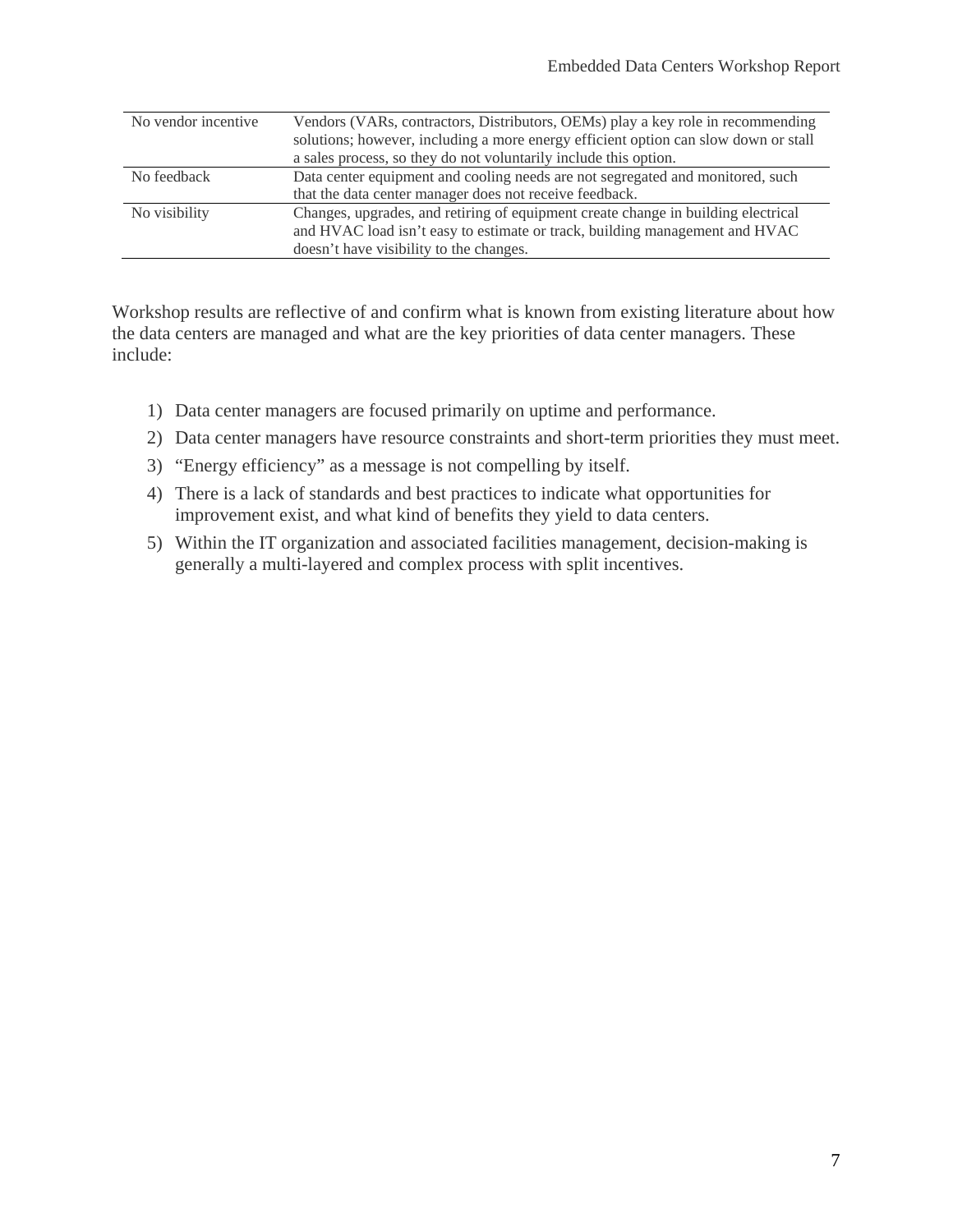# <span id="page-14-0"></span>**1.9 Market Players and Activities**

The figure below provides a schematic overview of the key market players and their relative levels of influence on end-users.

#### **Figure 4: Market Map**



The operational plans in each team dealt with some of the complexities in the data center supply chain:

- Market players do not have a common vocabulary, nor do they have a common way of looking at data center energy consumption and efficiency
- There are many layers of decision makers and influencers, ranging from the CIO to the IT, or the HVAC vendor to the building owner/manager
- The ecosystem members rarely act collaboratively
	- o Often they don't know each other's objectives or may have conflicting objectives
	- o They receive direction or information that is "translated" more than once before reaching them, which makes clear communication difficult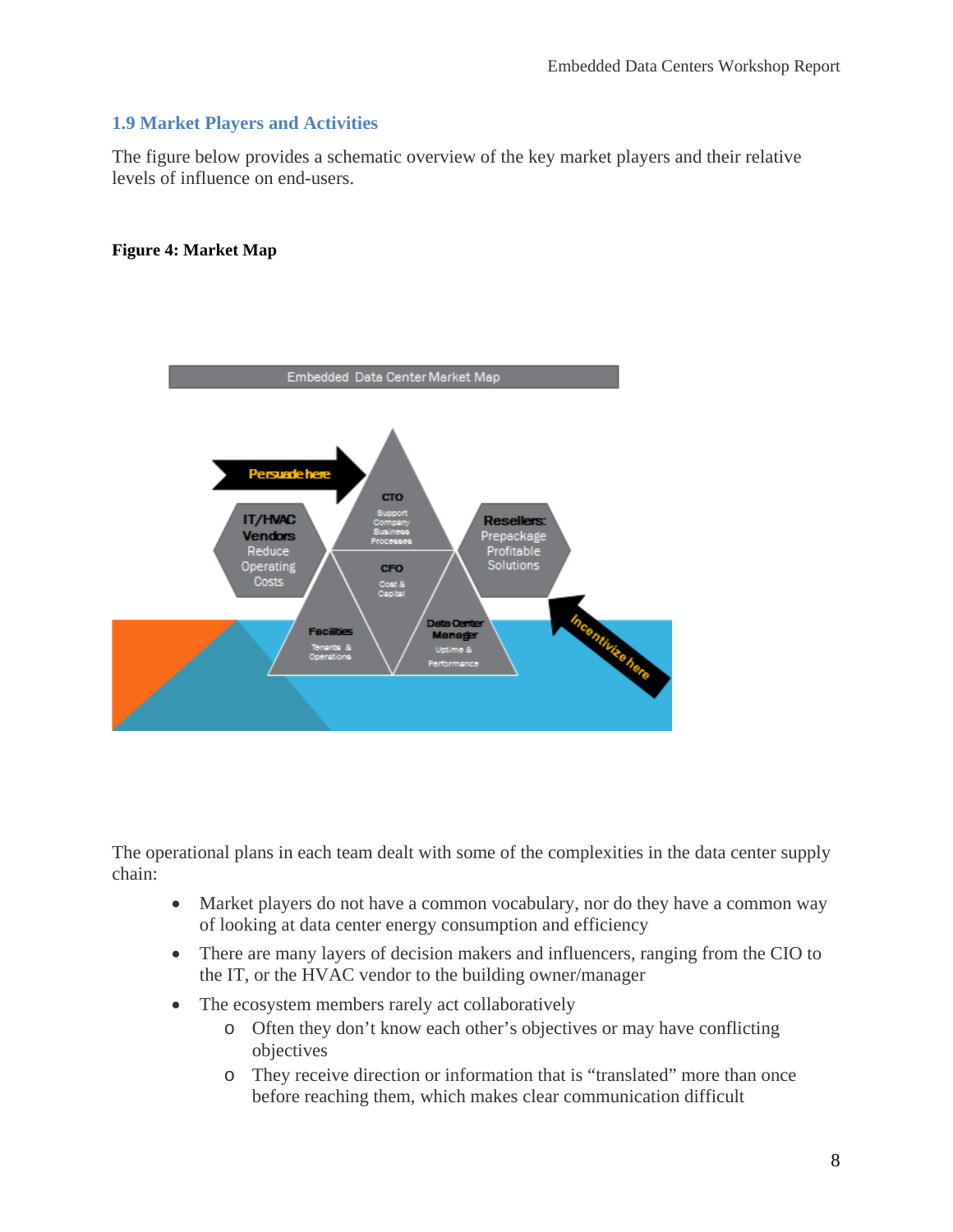- While resources exist to help the data center, there isn't one source that addresses the complete picture
- Few of the participants can package an "ROI Story" for the C-Level decision maker, which impacts their ability to "sell" energy efficiency

#### <span id="page-15-0"></span>**1.10 Impact of the Cloud**

The final hours of the afternoon contained a panel discussion on the impact of the cloud on embedded data centers. The panel was composed of Box — who uses the cloud for internal IT and to deliver their service — and Cisco and HP, who are leaders in providing infrastructure and services for firms using the cloud.

The panel presentations and discussion are covered in Section 3.

# <span id="page-15-1"></span>**2 Market Interventions and Deemed Programs**

Five teams worked to define operational plans for the market interventions and related deemed measures. Because there were five teams and four concepts, two teams were assigned to work on deemed measures):

- 1) Deemed Programs (two teams)
- 2) Website Clearinghouse
- 3) Shared Savings (Audit)
- 4) Strategic Energy Champion Program

The operational plans from the two deemed programs teams have been combined for simplicity and presented in the following section.

#### <span id="page-15-2"></span>**2.1 Deemed Measures**

Deemed measures were addressed by two work groups with strong participation from Data Center Hardware and Cooling equipment manufacturers, the distributor/VAR channel, data center evaluation services (power and cooling efficiency modeling), and others. The particular mix of participants enabled the groups to specifically address the requirements and challenges of developing deemed measures for both the Data Center IT and Power/HVAC areas.

# <span id="page-15-3"></span>**2.1.1 Definition**

Deemed measures would provide a simplified way to offer incentives to customers to improve energy efficiency in their embedded data centers. These measures would have a simplified calculation approach, with pre-determined estimates of energy and peak demand savings. In order to reach customers within the SMB segment that present an opportunity, the measures would need to target embedded data centers meeting the following criteria:

- Size  $< 5,000$  ft<sup>2</sup> and/or
- Consumption  $< 50$  kW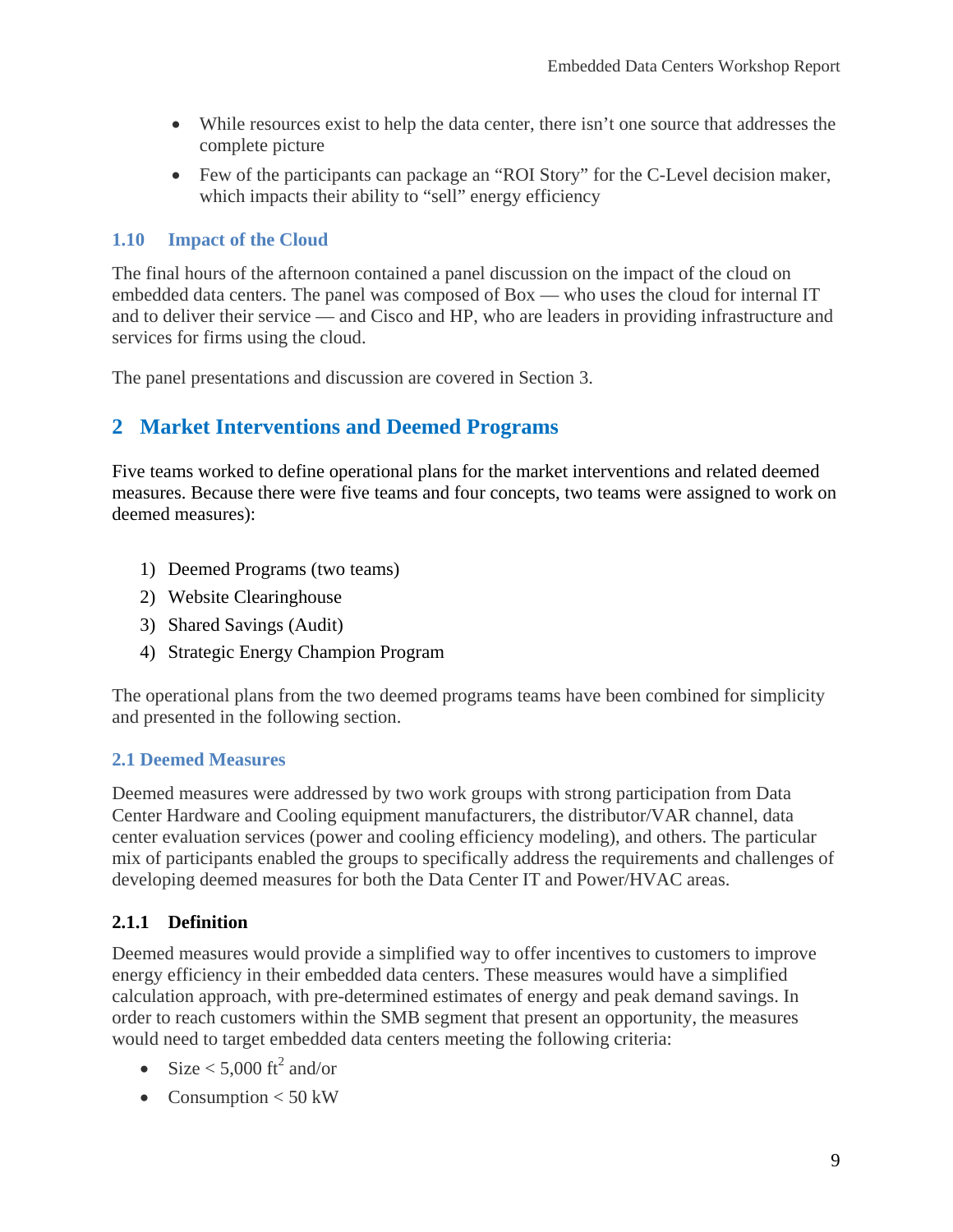$\bullet$  20 kW/rack

Anything larger would likely be purpose-built and therefore not a suitable candidate for deemed measures, or would have most likely implemented the latest policies to maximize efficiency.

The work groups proposed potential measures in the following areas:

- **Efficient servers:** Servers that have more [the highest] processing power/watt of consumption. In addition, servers that can automatically ramp up/down CPUs based on needs. The unit of measurement could be challenging without measurement tools.
- **Efficient Uninterrupted Power Supply (UPS):** A UPS that minimizes power loss.
- **Storage optimization:** Storage solutions that maximize storage quantity at minimum energy consumption.
- **Server virtualization:** There is still an opportunity in the EDC space, even though programs for larger datacenters have been discontinued because server virtualization is not industry standard practice for embedded data centers. The resources are currently not available to perform this across multiple buildings in campuses, e.g.
- **PUE or kWh/Rack:** Meeting targets for a specified metric of energy consumption per unit of performance in an embedded data center.
- **Improved cooling systems:** Build efficiencies by implementing fully integrated cooling systems and utilizing the latest generation of cooling equipment in the EDC.
- **Financial support for Assessments:** Provide cash to customers for undertaking data center IT and cooling-type assessments to identify efficiency opportunities. This is not a deemed measure, per se, but a "market intervention identified" by this group, and others.

#### <span id="page-16-0"></span>**2.1.2 Operational Details**

#### *Value-Added Resellers (VARs)*

In the SMB marketplace across the United States, tens of thousands of value-added resellers (VARs) work with data center operators. VARs have technical staffs that focus on specific technology areas: IT, network, servers, and storage.

Cooling is generally not addressed through VARs, but some do provide cooling solutions. Cooling solutions are primarily delivered through HVAC/Mechanical contractors. VARs could acquire this expertise just as they have for IT. Some VARs also sell integrated products like cooling cabinets for servers. They "rack it and stack it" and deliver it to you. The team agrees that VAR is a good partner since they have been discussing virtualization and other solutions for the data center.

VARs can be reached through five major distributors: Arrow, Avnet, Ingram Micro, SYNNEX and Tech Data. For the three largest distributors alone (Ingram, SYNNEX, Tech Data), revenue exceeded \$65 billion in 2015.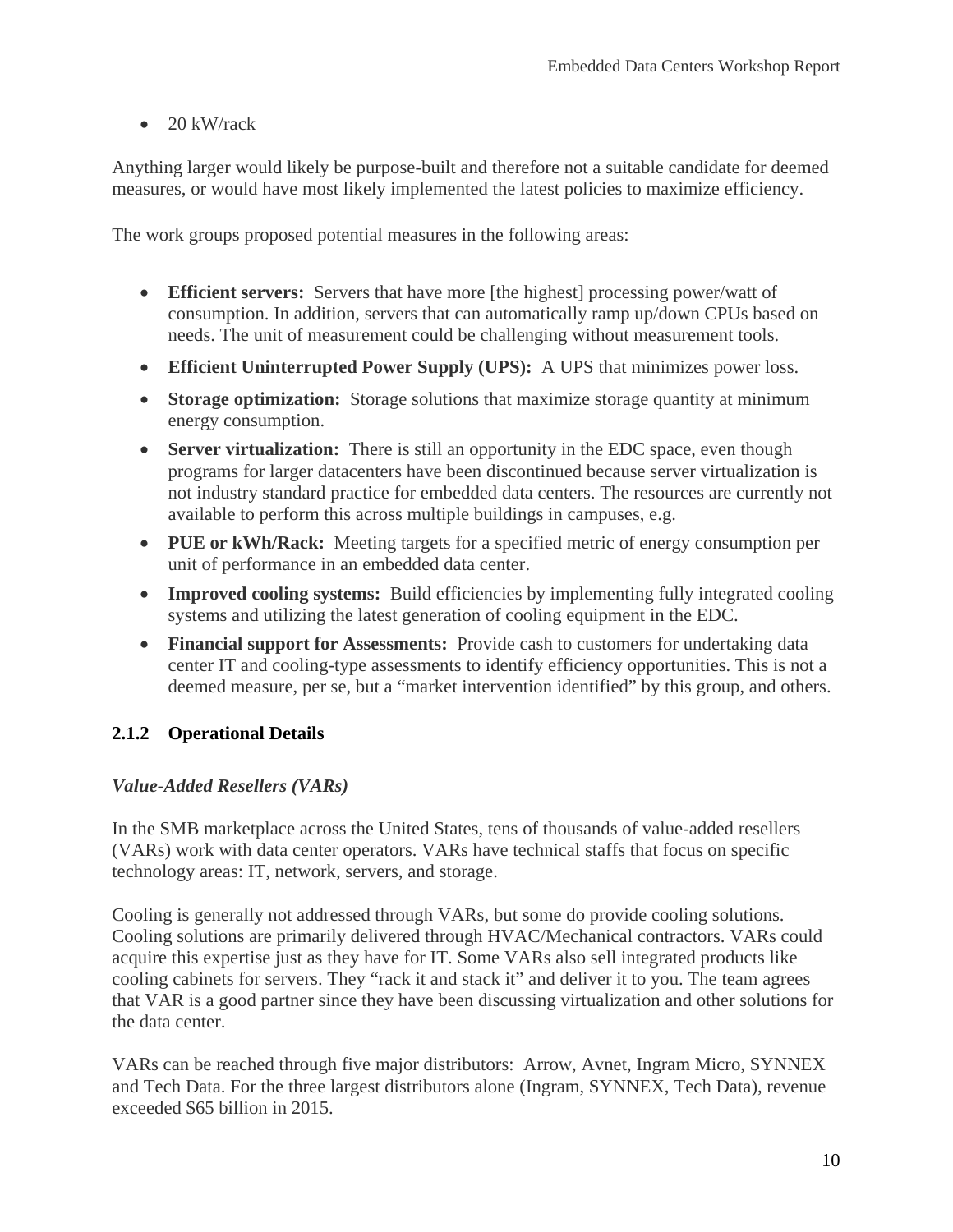# *Deemed Measures*

Deemed measures will need to address several key factors:

- Deemed savings approaches may require on-site inspections to verify installation or removal
- The market appears to be shifting from EDCs to co-location facilities, because of cost-pressures in building a dedicated data center as compared to outsourcing (Source: Group 1; Data Center Knowledge, Sep. 11, 2014)
- Deemed measures have to be approved based on the expected savings from the technology and specified application, and utilities need to be able to prove to CPUC that savings occur
- Small applications have less variability

*"A combination of applications assessment along with a DCEP-type facility assessment that is supported by utility funds to defray cost could…lead to more efficiency improvement projects."*

• The tier classification (I-IV) of data centers defines the redundancy and therefore efficiency of the DC; this will vary by industry, but most EDCs likely fall under Tier II. A data center with Tier II classification has servers with redundant capacity components that guarantee 99.741% availability.

Time is an important factor for deemed measures and places constraints on the operational period for deemed measures. Larger companies typically replace servers after three years. In the EDC, it can be much longer — five to seven years — before servers are replaced. This replacement period determines when newer technologies can be implemented. In addition, within a relatively short period, data center equipment can achieve large efficiencies. HP's Gen9 servers introduced in 2014 are four times more efficient than Gen7, introduced in 2010. This trends makes it difficult for deemed programs to keep up with technology advances.

Requiring a standard assessment methodology is important for deemed measures to work. Industry experts, including LBNL, should vet the assessment methodology. Utilities and/or their regulatory bodies should approve standard assessment templates. Small companies need a clear assessment process to know how to build a more efficient data center without reinventing the wheel. They need a guaranteed recipe, without having to approach a specific supplier. Standardized assessments can also combat the rapid advancement of technology, by focusing on outcomes that result in some improvement from a current to a future (more energy efficient) scenario. The expertise to perform these assessments lies within the ecosystem of VARs and HVAC contractors.

# *Financing*

The significant up-front cost of an energy efficiency assessment deters end users. Efficiency will pay for itself, but it has to start with IT. Data Center IT systems are either bought through Capital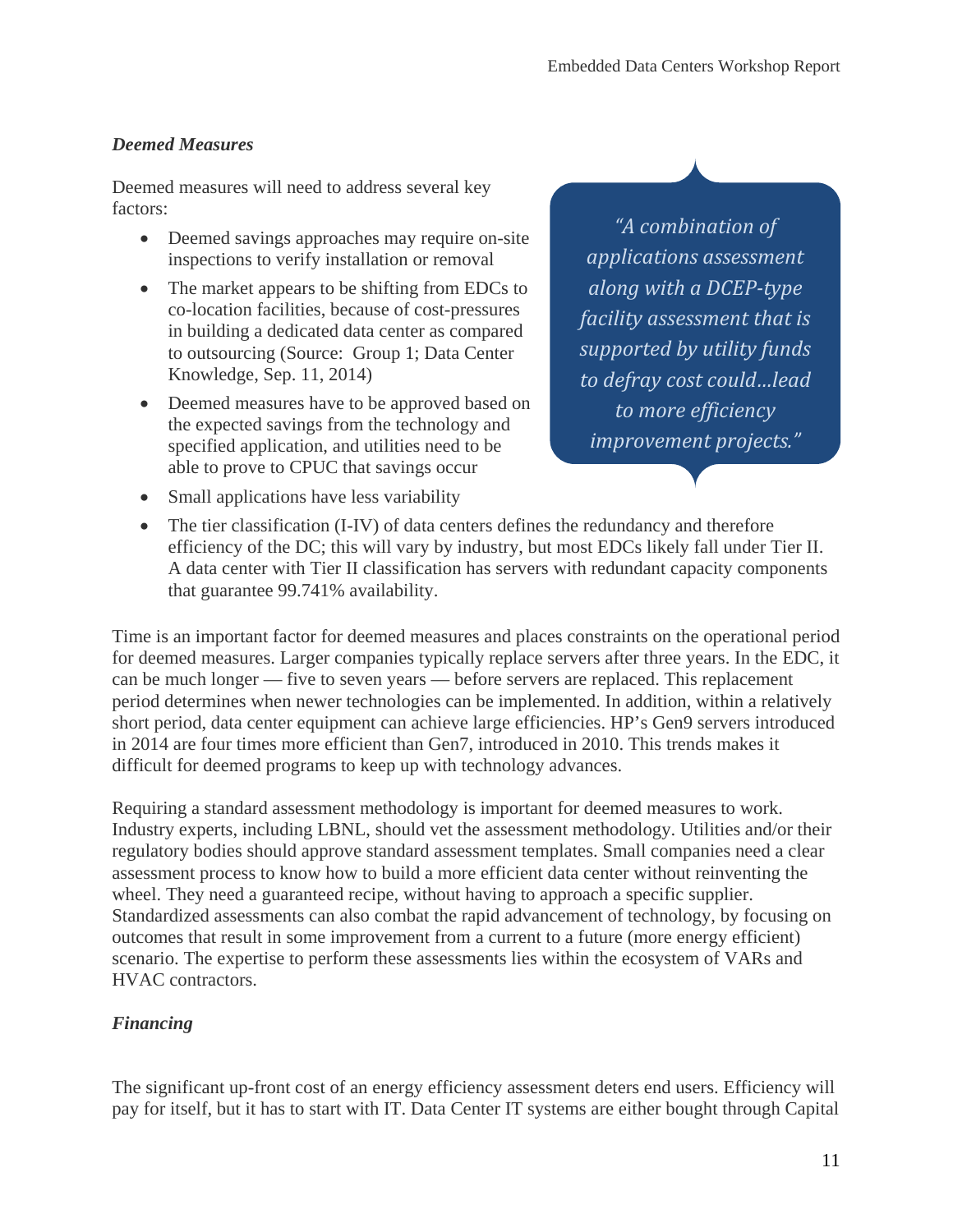expenditures (Capex) or leased through operating expenditures (Opex – less frequent). Both types of transactions go through the VAR. While VARs can be segmented according to the varying levels of service they provide, they are still the primary acquisition channel. VARs should receive incentives as well as the customer. There is no need to provide an incentive at a higher level than to the VAR (to the manufacturers — upstream) and to the end-user. It is up to the VAR to define the solutions and products.

There are a handful of financing resources for end users. Omni-funds are HP specific buckets of money while other vendors have similar funding mechanisms for defined opportunities. "Omni funds" are funds provided by HP to the IT channel for assessments and other activities that exist to help VARs address leads. HP has a "whole ecosystem of VARs that do this on behalf of HP." Distributors usually administer these for VARs and agents. VARs know what applications are running at their customers' premises, and can best work with data center managers to address utilization and other issues.

Perhaps utilities could contribute to the Omni-funds, or provide support that is not vendordependent. The utility typically must be neutral regarding recommendations related to a specific product manufacturer. With the support of utility funds to defray costs, a combination of applications, network and Data Center Energy Professional (DCEP) -type facility assessments that include both IT and facilities/cooling should be used to drive energy efficiency projects. The DCEP program has several hundred people already certified and qualified to perform assessments. The broader PG&E Data Center Market Characterization seeks to do this.

Alternatively, funding for these types of projects covered under deemed measures could be a key component of the business case for securing project approval at the customer level. Internally, the approval process takes a long time due to split incentives, fragmented decision-making, and lack of priority, and this causes missed sales opportunities. It is important to understand the financial barriers and determine how financing can assist with implementing projects.

Another consideration is where to apportion the costs for an energy efficiency project. Going virtual to a cloud service could allow companies to move their costs to Operating Expenses instead of Capital expenditures for the data center. An open question is whether an incentive should be provided for this. Providing an incentive to migrate load to the cloud would be in line with the trend towards more co-locations rather than small, underutilized embedded data centers.

#### *Reliability*

Since reliability is the primary goal of data center operators, the most important motivational factor for change toward energy efficiency is cost savings without sacrificing reliability. The data center operator is not motivated to be energy efficient; s/he is motivated to keep applications running. The team identified many potential ways deemed programs could motivate data center managers. These motivational tactics are: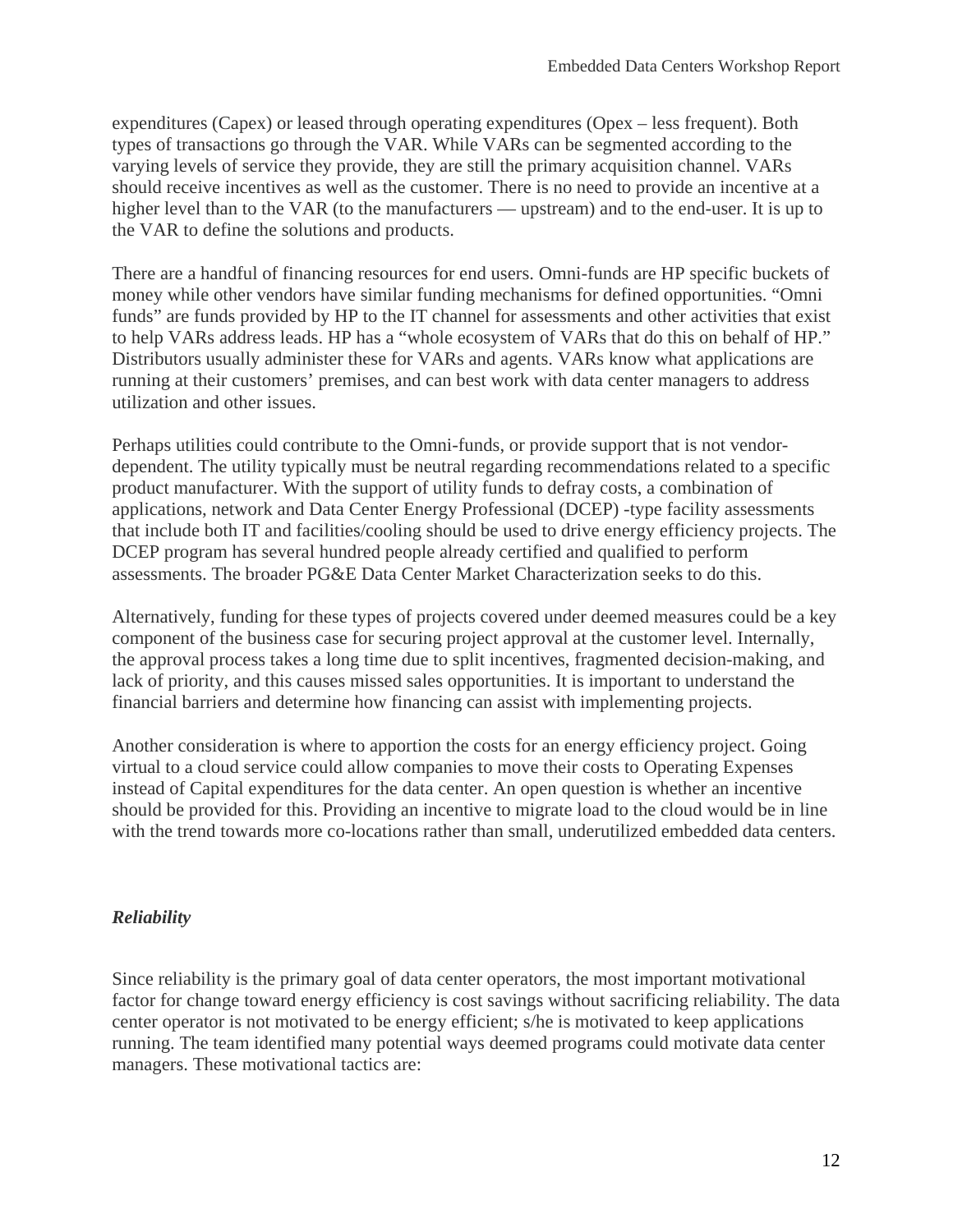- Provide incentives for energy efficiency achieved through multiple products or solutions. For the purposes of deemed programs, we have to define what "energy efficiency" means in this context and how is it measured. For example, what level of efficiency is to be rewarded?
- Consider providing an incentive to companies to move to cloud, and eliminate embedded data centers through operational changes.
- Ask equipment manufacturers such as Schneider or Reynolds Electric for power solutions
- Explore a way to dispose of stranded assets through a recycling or decommissioning program. Utility programs exist that can be benchmarked and lessons from these learned.
- Enhance controls by providing tools or other support mechanisms to optimize load across the entire racks, such as, through data center information management (DCIM) tools.

• Focus on utilization as a data center metric. Support some form of utilization reporting for customers that can highlight applications and infrastructure that are under-utilized and should be reassessed. Internal change can be

driven by visibility of applications running on servers.

• The cost of current operations, including the cost of doing nothing should be assessed.

# <span id="page-19-0"></span>**2.1.3 Value Proposition**

The value proposition of deemed programs to the data center manager and the facilities manager is a way to help them implement changes to the data center at a

*"Incentives are not always downstream and could be upstream/midstream to the manufacturers or distributors, or value added resellers (VARs)."*

reduced cost. This places the focus onto the data center or facilities manager's channel partners, VARs and HVAC contractors. Their role is to identify incentives for specific opportunities to improve energy efficiency in the data center, and thereby help build the business case for change.

The deemed approach is beneficial and effective for several reasons:

- **Simplicity:** Simplified measure offerings and predictable incentives for data center equipment will drive uptake of energy efficiency; a deemed approach will dramatically simplify program administration and M&V. Simplified participation for customers and their vendors/allies; create predictability.
- **Speed:** Increase in expediency of projects throughout the project lifecycle (application, audit, reviews and approvals) will attract more program participants and partners.
- **Specificity:** Solutions differ based on tiers [in the data center] and segments. It is important to note that sectors can be motivated differently. That said, what is the highest motivation factor and how does it differ between end users?
- **Incentives:** Incentives are not always downstream and should be upstream/midstream to the manufacturers, distributors, or the value added resellers (VARs). They have proposed virtualization and other solutions to improve energy efficiency.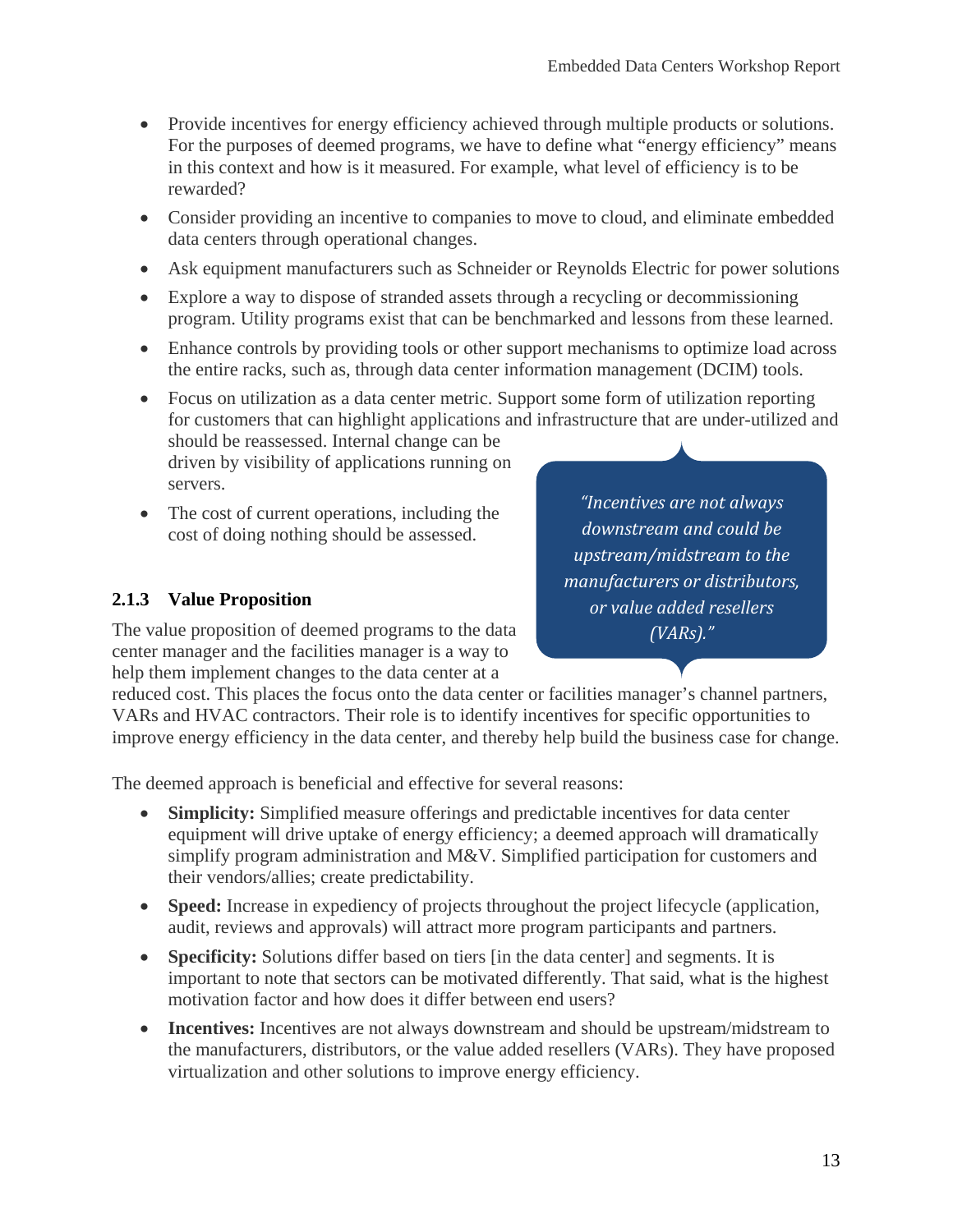Deemed measures will also have the overall support of the various constituencies involved in the process, including the utility, trade allies/partners, and customers alike.

Customers should support this initiative because it benefits the bottom line, is easy to access (simplicity) and requires less effort than custom programs. Improving ease for end-users will benefit trade-allies and partners, which in turn, increases the likelihood of project execution. The utility is likely to support this because it dramatically reduces costs for all by eliminating a parallel review and by simplifying evaluation. EM&V is a challenge with deemed products and it would help if PG&E could adopt a standardized product approval such as the Air-Conditioning, Heating and Refrigeration Institute (AHRI) process or packaged systems with M&V already performed.

#### <span id="page-20-0"></span>**2.1.4 Finance & Administration of Solution**

Overall finance and administration for deemed measures would need to respond to the nature of the different types of projects and partners involved in the process.

The primary funding source for deemed measures would likely be the utilities themselves. This would complement existing funding coming from the IT channel community, made up of vendors (manufacturers), distributors, and resellers/contractors. As noted previously, vendors, such as HP, provide some funding for developmental activities such as "Omni Funds" to defray the costs of Server/Network utilization assessments. These assessments are effective in identifying energy saving opportunities, and the funding from utilities provides an additional hard dollar reward for changes in behavior. Distributors have invested and built products, solutions, sales and support infrastructure to give VARs the tools they need to sell to endcustomers. The VARs themselves invest by providing specific training and certifications for OEM products and solutions that are being sold. Deemed programs will enable the utilities to support these effort and produce a "multiplier effect".

# *Project Payback*

Project payback is an important decision factor for customers. Generally, shorter-payback projects are paid out of operating expenditures (OPEX). Longer-term projects go through a capital expenditure process and are more difficult to complete. Deemed measures should enable the utility and utility customer to receive payback to two years or less, which would help get more projects approved. A deemed catalogue from the

*"Deemed measures should enable the utility to help take payback to two years or less."*

utility has huge value for technologies and solutions that are offered by partners, who can leverage their deemed product status into marketing campaigns and other strategic efforts.

#### *Incentive Structure*

These incentives should be paid out to the VAR/contractor and end-customer. Having a rebate on specific products/solutions would help VARs sell to the end-user. Rebates could be tailored to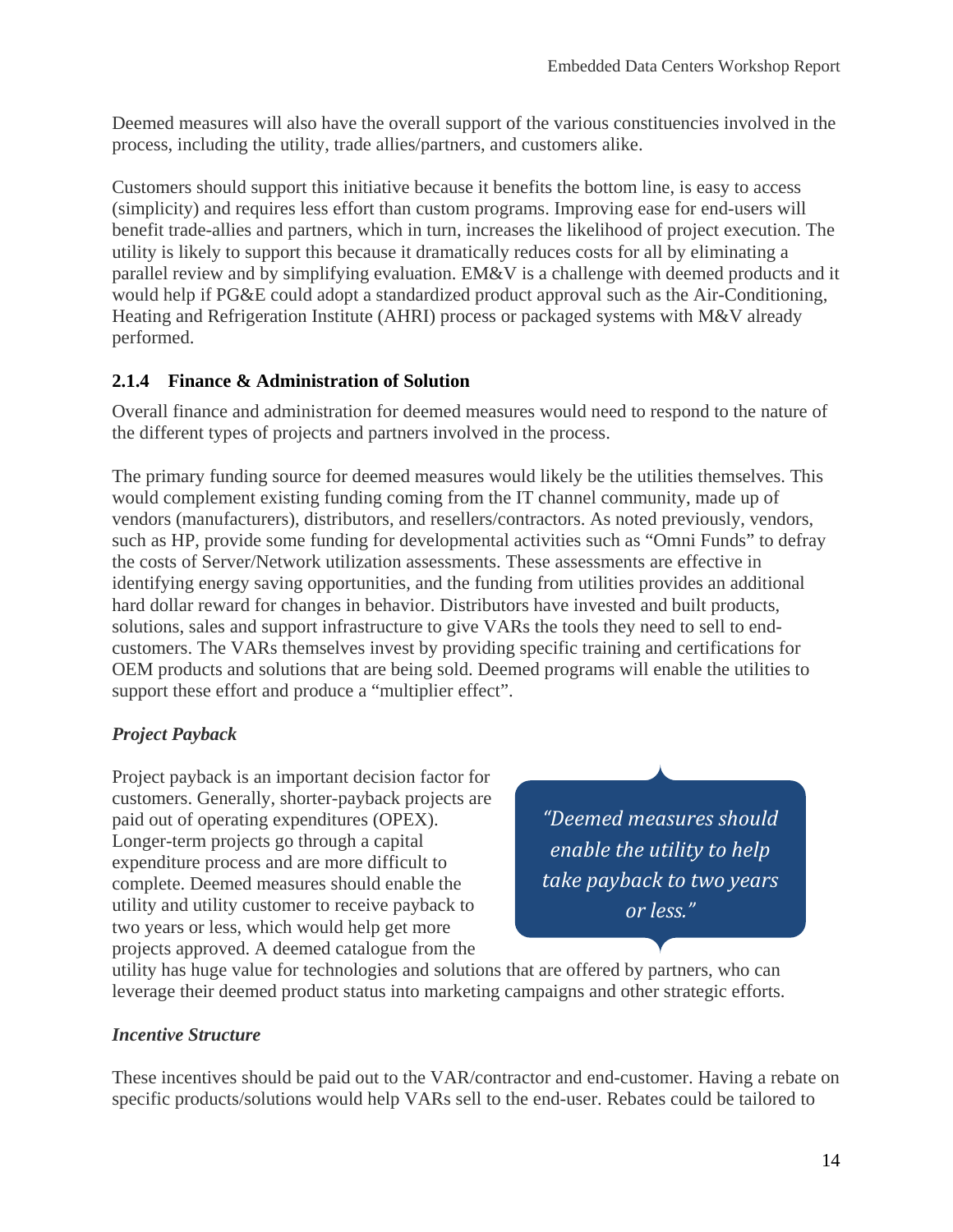specific product types, efficiencies above baseline levels, or specific benchmarks yet to be developed. For example, OEMs are making self-aware servers that can ramp CPUs to adjust for cooling and power needs. These products drive higher savings beyond reduced energy consumption on the server. Since these have a price premium relative to other high-efficiency servers (ENERGY STAR® servers, e.g.) they could have a tiered rebate.

Because the VAR/contractor is identifying the need and designing the solution, there is value in providing an incentive to them to develop energy efficiency projects. Buying cooling solutions would follow a similar process, although they would primarily be from a mechanical or HVAC contractor. In some cases, a VAR might be selling fully integrated IT/HVAC systems, such as cooling cabinets. As such, for IT solutions, the target of the incentives will be the VAR and enduser. For HVAC, requiring mechanical/electrical work and the pulling of permits, would involve the contractor and end user. Both of these cases are a midstream approach.

The ability to easily distribute incentives between the end-users and their vendors may be a key success factor to helping ensure financial incentives are allocated appropriately to drive projects. Because solutions may require investment by multiple parties — such as the end user and two vendors — creating a process to split payment of utility incentives among the parties could make it easier to facilitate the project transaction, reward the appropriate party, and result in an increase of customer uptake.

#### **Figure 5: Alignment of deemed incentives to enablers**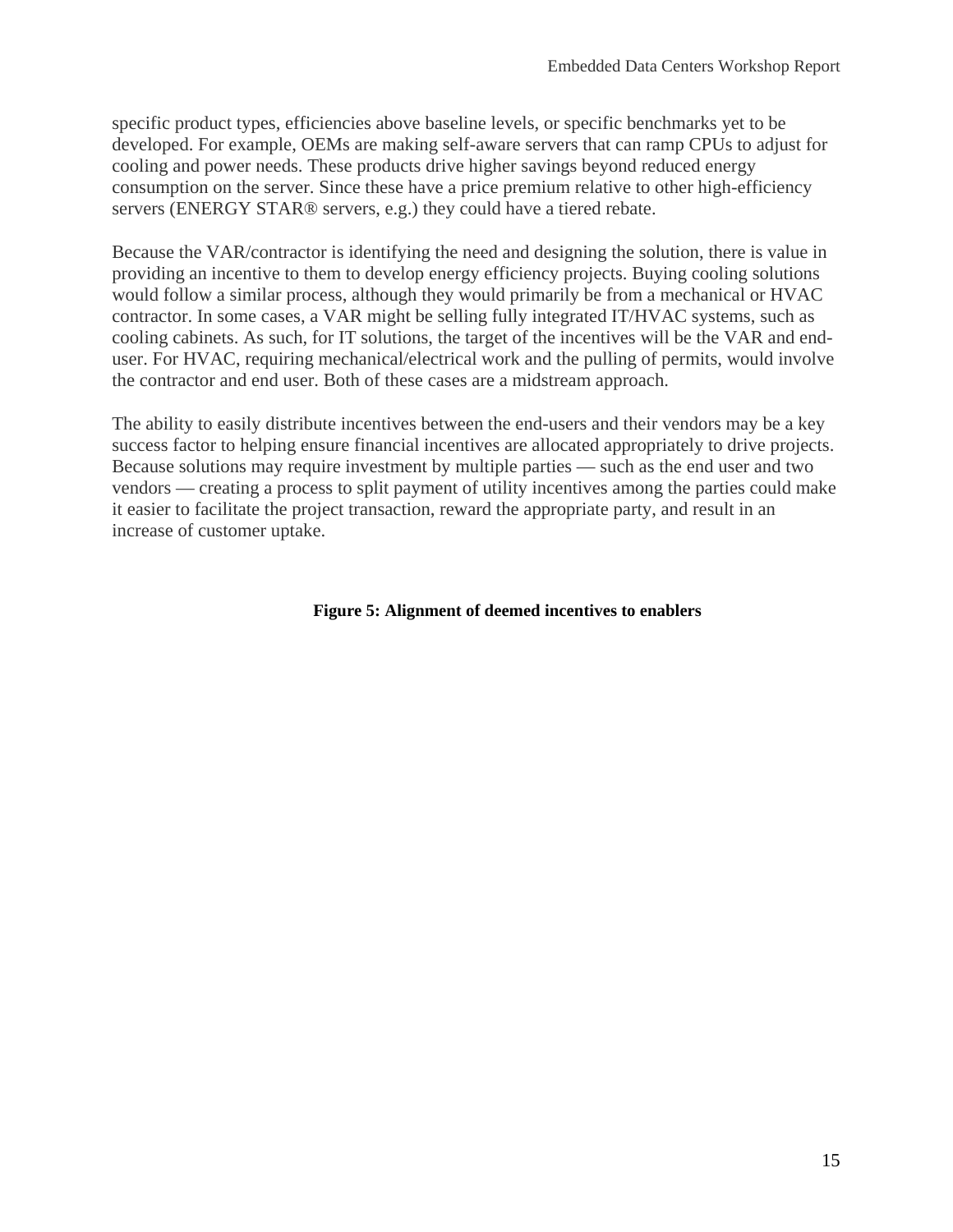

The mechanisms for splitting incentives are unclear. In a purchase scenario, the end-user is assuming the cost. In a leasing scenario, the VAR assumes the cost. Further research would be required, but a mechanism could be developed to apportion the incentive split based on the party (VAR or End-User) and "Buy" vs. "Lease" scenarios.

On the Power/Mechanical Cooling side, incentives should go to the mechanical/electrical contractor and end-user, but (generally) not the VAR or property manager, unless the VAR is actually doing the work (Integrated VAR). The work may need permitting that a typical VAR is not going to handle. The challenge is getting the property manager (for multi-tenant buildings) on-board with potential upgrades, so we may need to consider providing incentives to the property manager, as well. For multi-tenant buildings, because the property manager/owner is impacted by costs, brainstorming work may be required to identify other incentives for this constituency.

Other key elements to consider for incentives include:

- Incorporating thermal imaging into audits to identify hot spots
- Introducing automated cooling optimization as a potential deemed product
- Offering the audit at a discount or incorporating a HVAC controls assessment into the audit. The assessment would determine potential HVAC control upgrades so you could take advantage of the latest technologies and optimize your business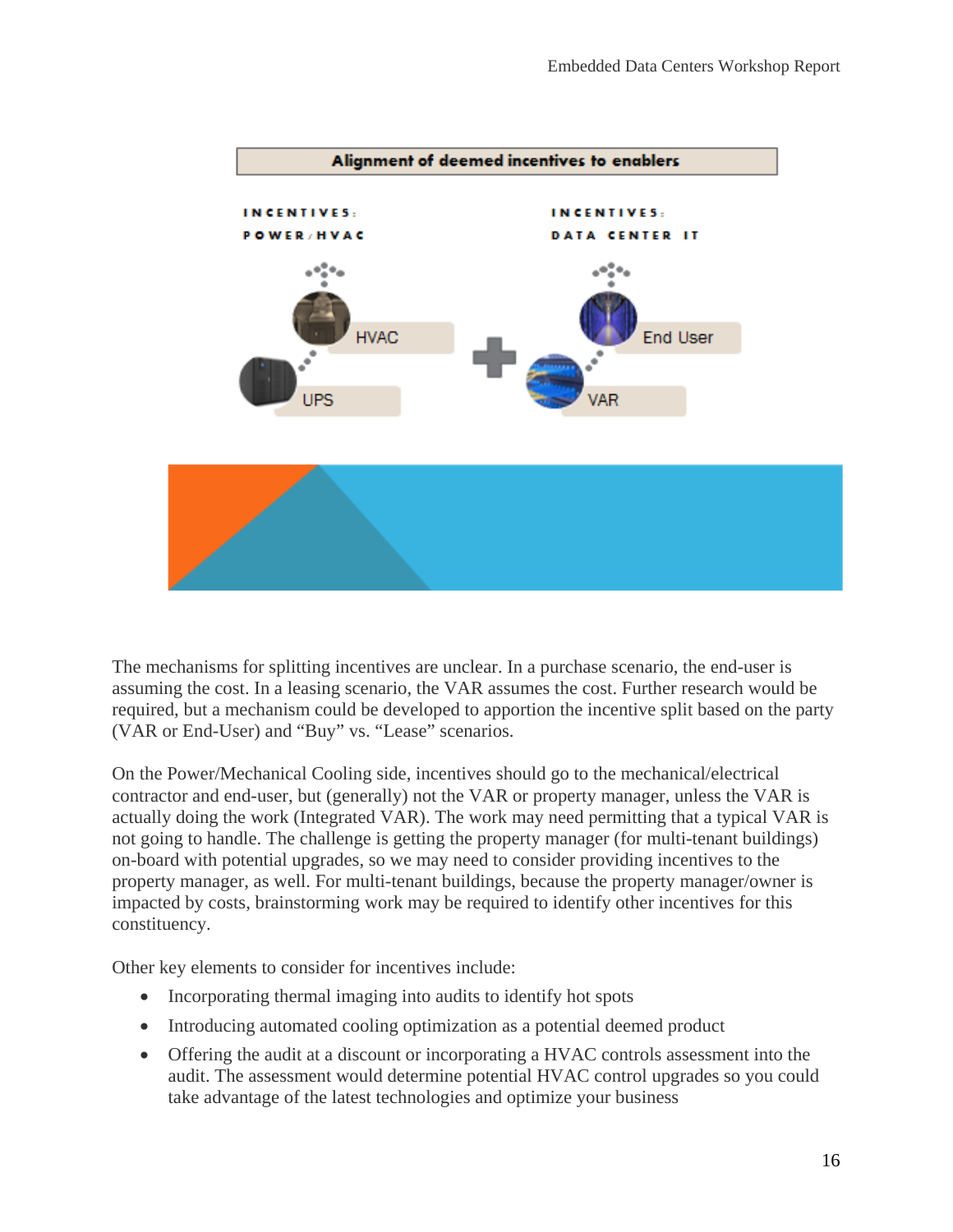Cooling optimization opportunities include:

- Smart meters (sub-metering) to help directly attribute savings for HVAC controls
- Improving system design and the location of crack unit sensors to improve levels of monitoring
- Offering a deemed incentive for fully integrated "Smart Row" cooling systems that integrate Server/storage racking, UPS, Power and Cooling management all in one (Emerson-Liebert, et. al.). Sensors in the unit monitor how much cooling is needed based on air temps and the system automatically compensates — note, these are more efficient than stand-alone solutions
- Incorporate other wireless sensors to improve HVAC controls

A new program design is required, which will vary depending on which measures are candidates for a deemed approach. The EDC program could be targeted to data centers or could be integrated into the existing Commercial and Industrial portfolio – but must ensure that marketing and outreach is sufficient to achieve market penetration. The group

*"A mechanism could be developed to apportion the incentive split based on the party."*

recommends that these measures get a specific program design to ensure customer uptake.

# <span id="page-23-0"></span>**2.1.5 Marketing & Outreach Approach**

VARs (including contractors), distributors and end-users are key marketing channels for deemed programs. As HP indicated in the session, they rely on their distributor and VAR partners to implement their programs and sell their solutions to end-users. They are the focus since incentives should be towards the upstream/mid-stream. Slightly different messages need to go to each segment, especially between VARs and end-users.

VARs are best reached through the five major IT distributors, who have existing business relationships, member and outreach programs, and tools and services to support VAR sales of IT products and services to end users. Distributors have regular conferences several times a year, where VARs attend to receive training on products and services from vendors, distributors and other parties. Utilities could sponsor training sessions at these events for resellers from a

particular geographic region. In addition, distributors' marketing organizations could assist with targeting the message and organizing regional conferences to address very specific groups of VARs. The same applies to HVAC/Mechanical.

End-users can be reached through forums, Data Center community conferences (such as Green Grid, 7x 24, Critical Facilities Round Table, Uptime Institute, Data Centers User Group, Data Center

*"VARs are best reached through the five major IT distributors."*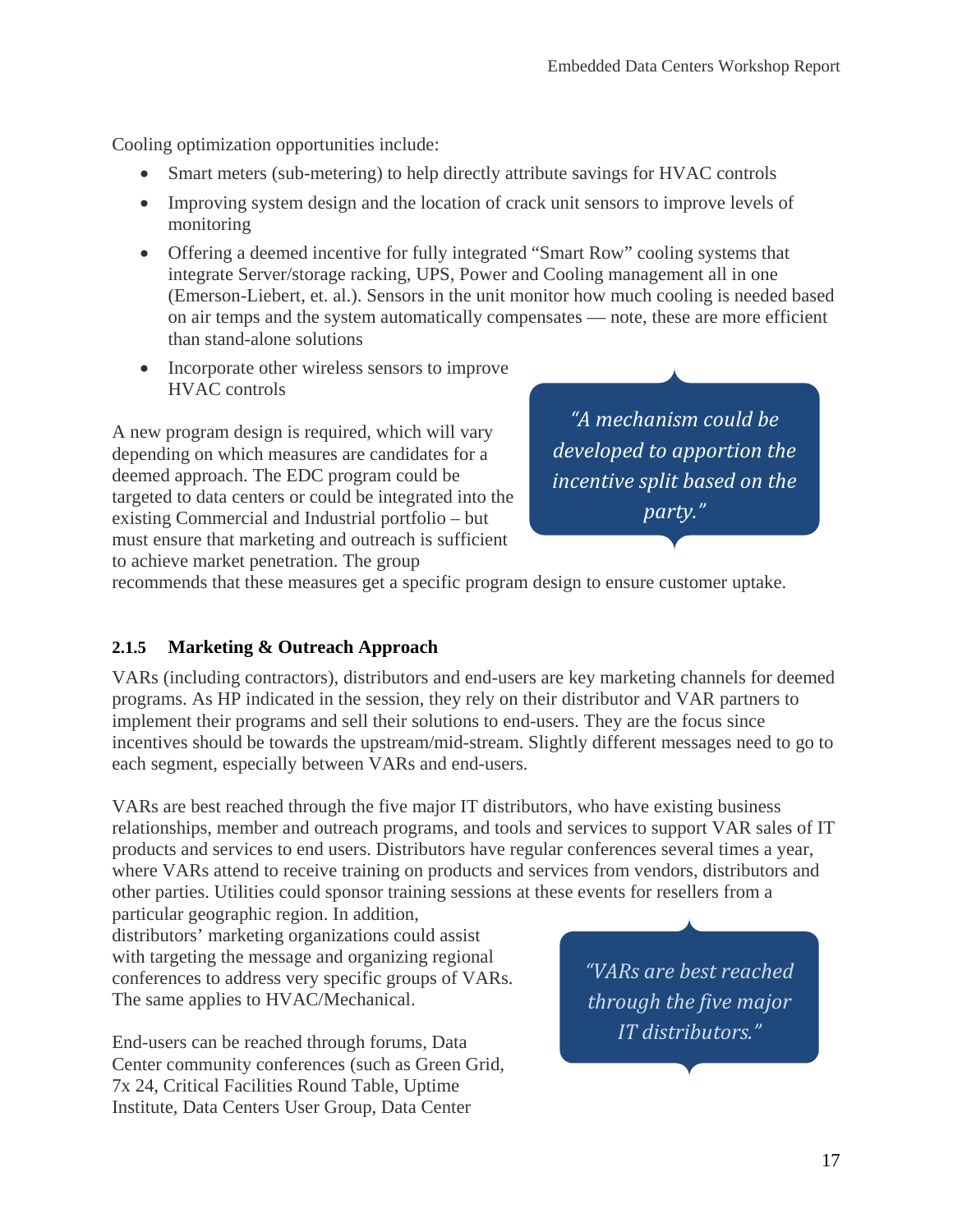Dynamics, etc.), and other end-user member organizations. Mechanical/electrical contractors should also attend these conferences because they might offer training opportunities. Utilities could sponsor training on technology for energy efficient designs, and on the programs to access incentives.

End-users in general will find out about these programs from the VARs, with whom they have a direct relationship; therefore, marketing efforts should be focused around them and target both the end-users and VARs.

#### *Addressing Barriers*

An obstacle is that property managers are risk adverse and not comfortable being the first to try new technology; marketing should focus on the first to market (VARs and end users). Utilities would design the messages with third-party implementers to carry the message through the channel and manage interactions. The deemed program messaging should be created after discussion with the key stakeholders. Utility product and program teams will be responsible with facilitating the discussion, which would include key stakeholders and implementers.

Marketing will require targeted campaigns by utilities, industry organization involvement, and strategic partnerships with other leading technical and business organizations. This could be bundled with other initiatives that help drive action in the marketplace.

# <span id="page-24-0"></span>**2.1.6 Deemed Programs**

IT/data center managers are the primary target audience for deemed programs. VARs and OEMs have strategic interests in helping customers obtain incentives to help buy down the cost of their products and overall solutions. VARs and mechanical contractors are the other audience to consider, especially because of their role in scoping and delivering solutions to end-users.

Today PG&E and many other utilities (including the California utilities) have no incentive for specific data center equipment. The only programs these utilities have are custom processes. Other utilities throughout the country do have deemed programs for specific equipment. For example, Duke Energy offers \$150 per server removed through virtualization. However, it would appear that no utilities offer deemed programs for specific data center products such as intelligent servers, integrated cooling systems, or the like.

The utilities have a wealth of resources across academia, industry, and the public sector to assist with developing and finalizing solutions for deemed programs. The key will be finding the right resources to provide the supporting detail necessary to complete development of the deemed measures. Below are the identified resources to consider.

#### **Figure 6: Utility Resources for Deemed Programs**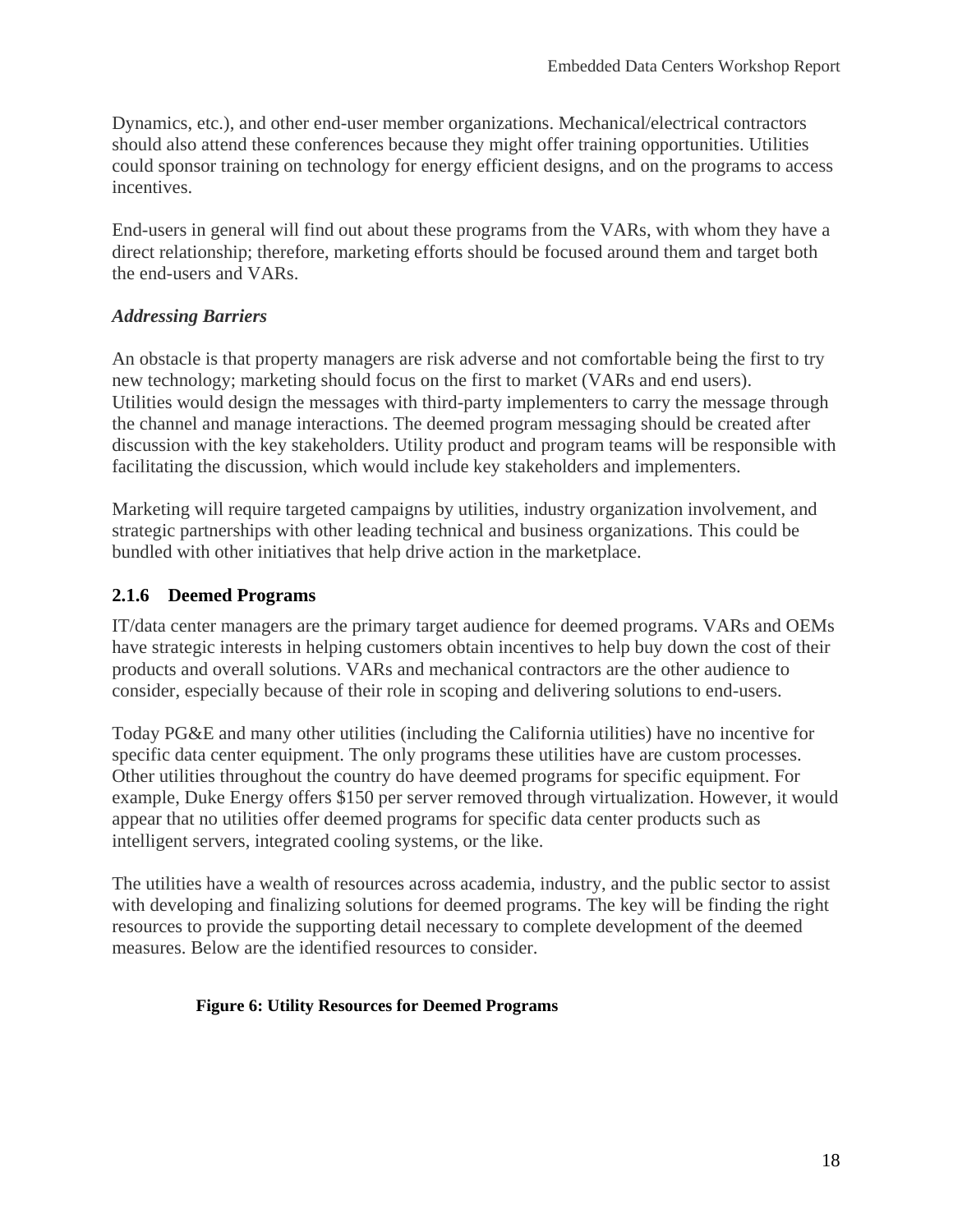

# <span id="page-25-0"></span>**2.1.7 Success Metrics**

The success of a deemed program will be determined through standardized reporting and tracking of results to ensure that savings are achieved. In addition, the results will include valuable data regarding corresponding demographics. EM&V, standards, and guidelines should be implemented to evaluate savings and energy efficiency.

A number of metrics and key performance indicators, and quantitative and qualitative data, should be tracked during the administration of deemed measures that are diagramed below. The program administrator would be accountable for the tracking and analysis of these metrics. Ultimately, the California Public Utilities Commission (CPUC) authorizes the catalogue of incentive offerings through the Investor Owned Utilities (IOUs).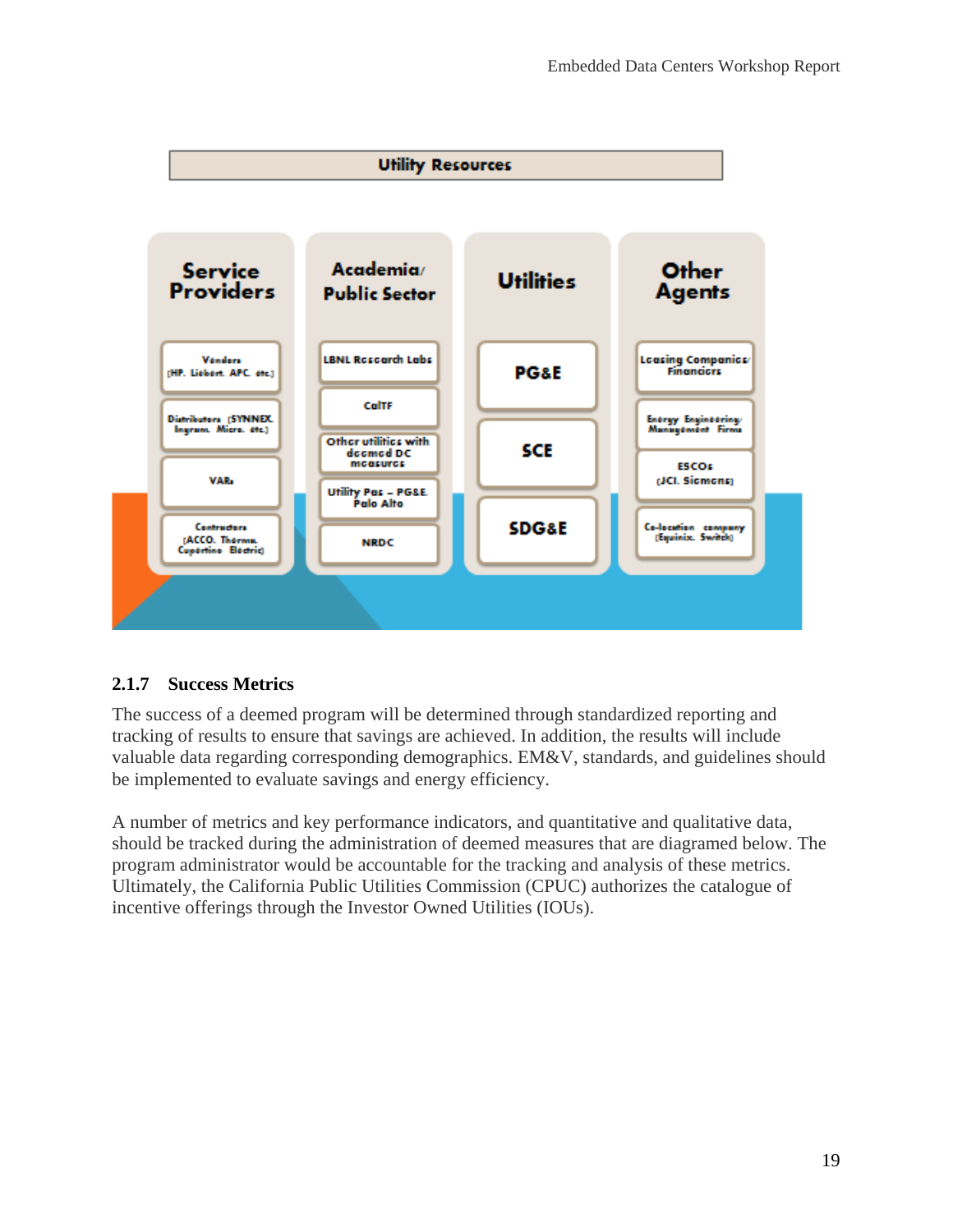

#### **Figure 7: Deemed Program Potential Success Metrics**

#### <span id="page-26-0"></span>**2.1.8 Risks & Unknowns**

Even with clear feedback from the market that deemed programs are necessary and important to achieving energy savings, major risks and unknown factors lie in the amount of work that remains to be done to develop and implement a deemed program. Some of the risks include:

- 1) Developing savings values and securing approvals from regulatory bodies
- 2) Regularly addressing technology shifts that could rapidly impact savings values
- 3) Potential that data center measures may only be candidates for a simplified calculator approach versus a deemed approach
- 4) Providing incentives for IT measures based on current CPUC rules
- 5) Needing tiers for reliability in the data center the higher the tier, the more redundancy
- 6) Risks for the utility uncertainty if they will get credit, potential cost increases, risk of realizing the planned Net-To-Gross (NTG)
- 7) Evaluations must be standardized
- 8) Standardization does not exist among data centers

#### <span id="page-26-1"></span>**2.1.9 Final Recommendations**

The Deemed Measures groups' final recommendations include: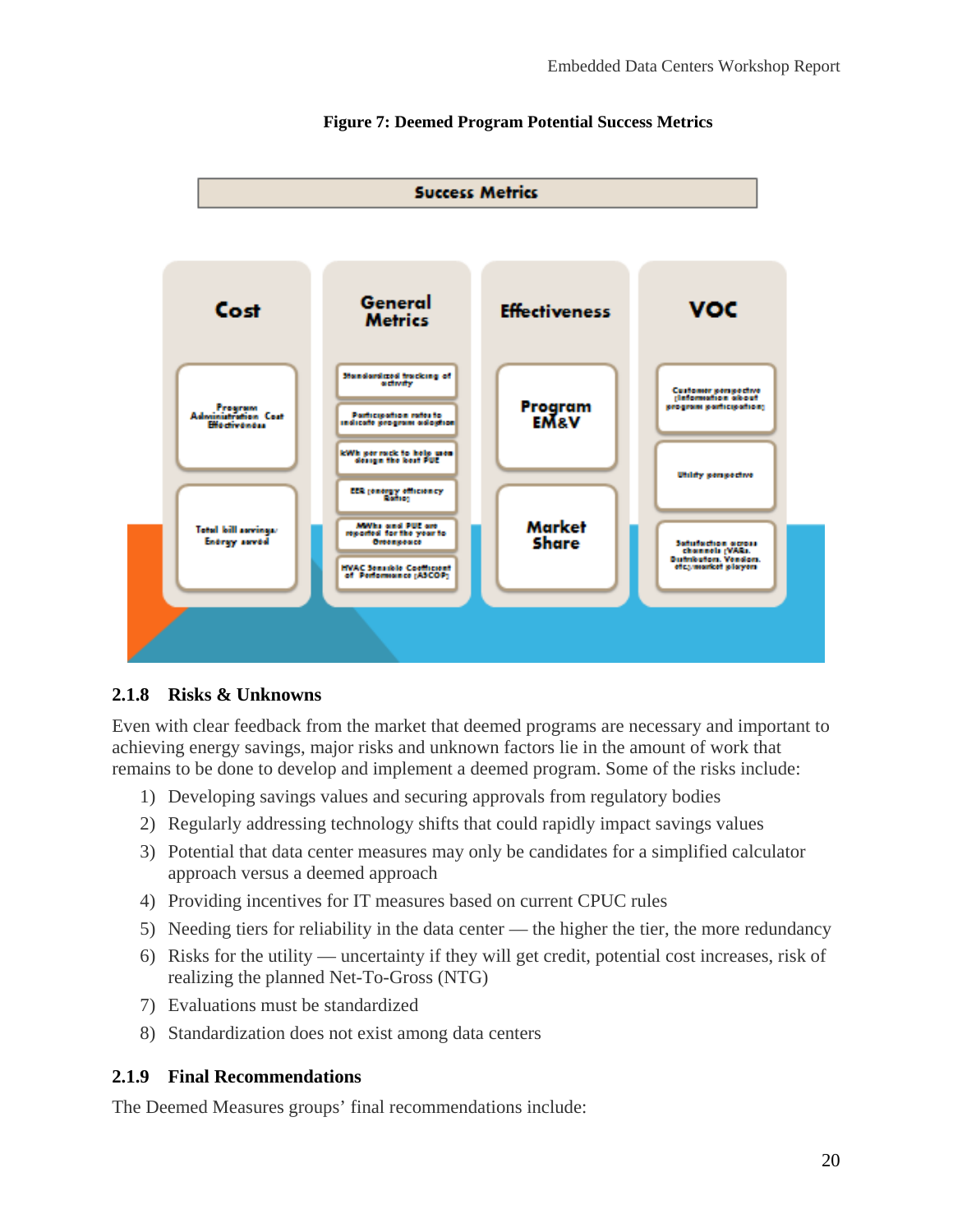- Define and vet measures further.
- Expand current HVAC measure to specifically include data center applications.
- Match utility specs to nationally accepted efficiency standards, e.g. ENERGY STAR  $\circledR$ and ASHRAE.
- Implement an incentive structure based on IT or facility channels, rebates for deemed products, or incentives for midstream (VARs) and downstream (end user) participants.
- Involve marketing to help target purchase decision makers (VARs, End user, property manager).
- Focus on success metrics. These metrics can include MWh, PUE, and ASCOP vs EER for HVAC performance.

The next section discusses the best forum to market the deemed measures on a vendor-neutral platform.

#### <span id="page-27-0"></span>**2.2 Website Clearinghouse**

#### <span id="page-27-1"></span>**2.2.1 Definition**

The website clearinghouse is a website and mobile platform that IT, facility managers and other embedded data center decision-makers can access to find unbiased, benchmark information on how to optimize their data center and get their projects off the ground.

The website would provide relevant, unbiased, trusted information about data center efficiency, best practices, case studies, resource library, tool library, social media, rankings and reviews, technology showcases, and a "bid marketplace". The website would serve anyone in the country with a ZIP code look up to find relevant utility program incentives, codes and standards, and regional vendors.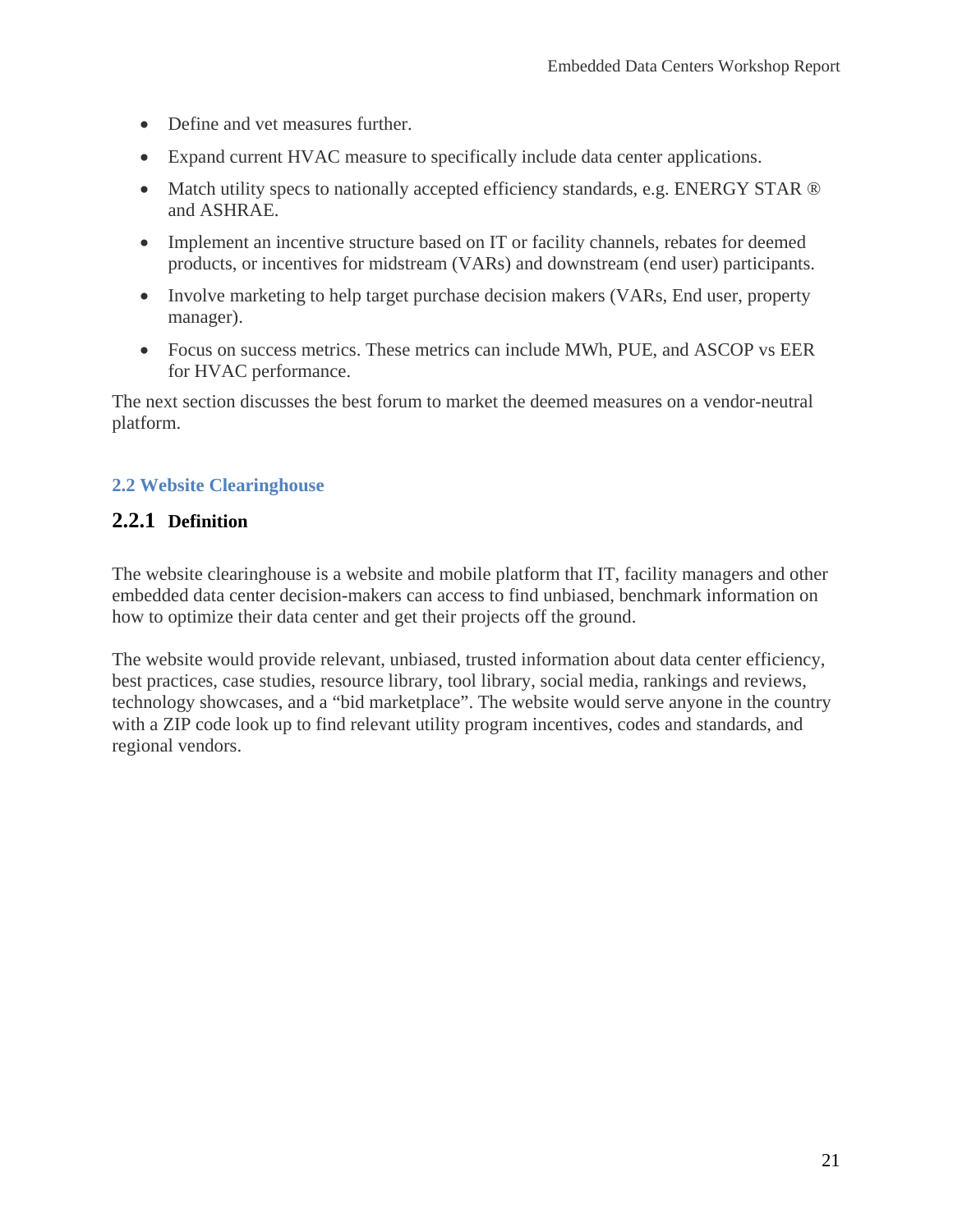

#### **Figure 8: Website Clearinghouse Interaction with Market Players**

# <span id="page-28-0"></span>**2.2.2 Operational Detail**

The website is targeted at data centers from1,000 to 5,000 square feet, or those operating at less than about 50 kW. These data centers are small scale and have similar problems: often no dedicated personnel, once in place the data centers are often kept running, despite low utilization levels.

Key features:

- Database of voluntary declarations of data center metrics (e.g., benchmark, energy use, PUE) that allows for users to undertake comparative analyses
- Google search appliance core
- Video library: C-level summaries, technology demos, case studies, and how-to tutorials
- Resource library: Links to other resources, glossary, forums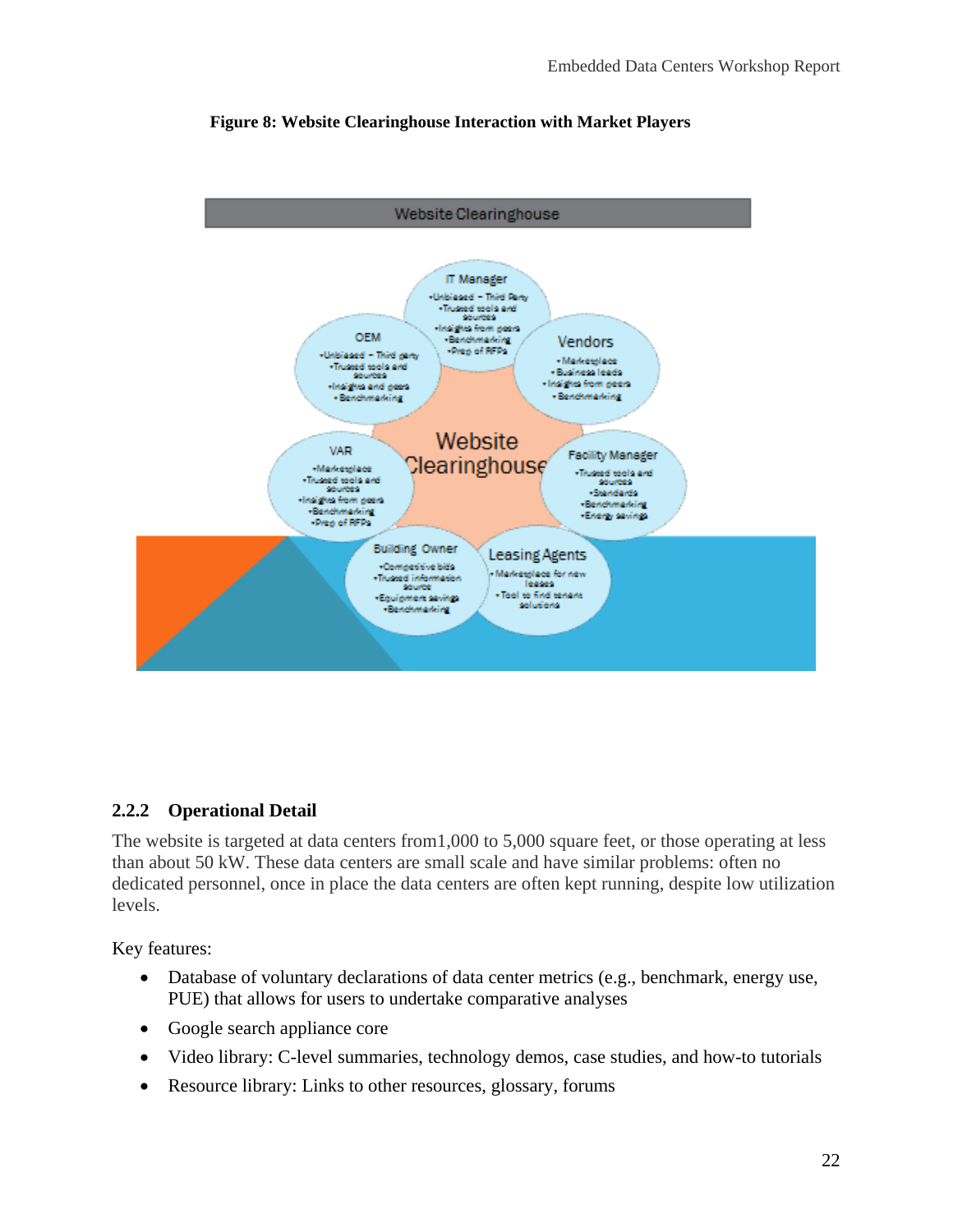- Tool library: Links to, built-in or downloadable audit tools, airflow tools, ROI tools, calculators for NPV, ROI and other financials, total cost of ownership, etc.
- Blogs, bulletin boards and chat rooms for participants to engage with other users
- User rankings and reviews for all posted content (e.g. 5 star, comment format); archival feature for out-of-date information
- Market place opportunities for vendors, suppliers, providers, property owners and finance providers
- Through the creation of "eBay" or "Open bid" opportunities for IT managers, facilities managers, and companies looking to improve performance of hidden data centers, the market place can compete for services
- Show case of best practices for Embedded data centers, Green leases, operations and maintenance of small data centers
- ZIP code look up to relevant utility program incentives, codes and standards, and regional vendors
	- o Savings claimed by utility programs each utility will have its own program
- Tools: server, UPS, airflow, storage, benchmarking, backup
	- o Some tools exist but require substantial technical skills to effectively use them, so they are not very practical
	- o The industry needs to develop practical tools
- Resources: case studies, white papers, FAQs, discussion forum, membership, e.g. linked in
- Marketplace: Market verticals, IT services, facility services
	- o Equal opportunity
	- o Vendors have to pay to be on the website
- Vendor neutrality: the website doesn't play favorites with vendors
- Vetted content
- Website administrator, through peer review and ratings, will oversee the vetting approval process
	- o Similar to Green Grid, the site will define criteria and rules for submitted white papers similar to Science Journal peer-reviewed process

The website would be a moderated forum so users cannot interact or post things without a secure login. There is a concern regarding registration costs/membership fees. The team recommends a website structure that enables potential user's access to the information and free tools to try/use before registering. Since many potential users will be searching for solutions on the internet, the Search Engine Functionality is critical to get these potential users to the website. Today it is difficult to find quality information quickly, often because too much information exists, which has the result of masking the useful information.

*"Allow the market place to compete for services…to improve performance of hidden data centers."*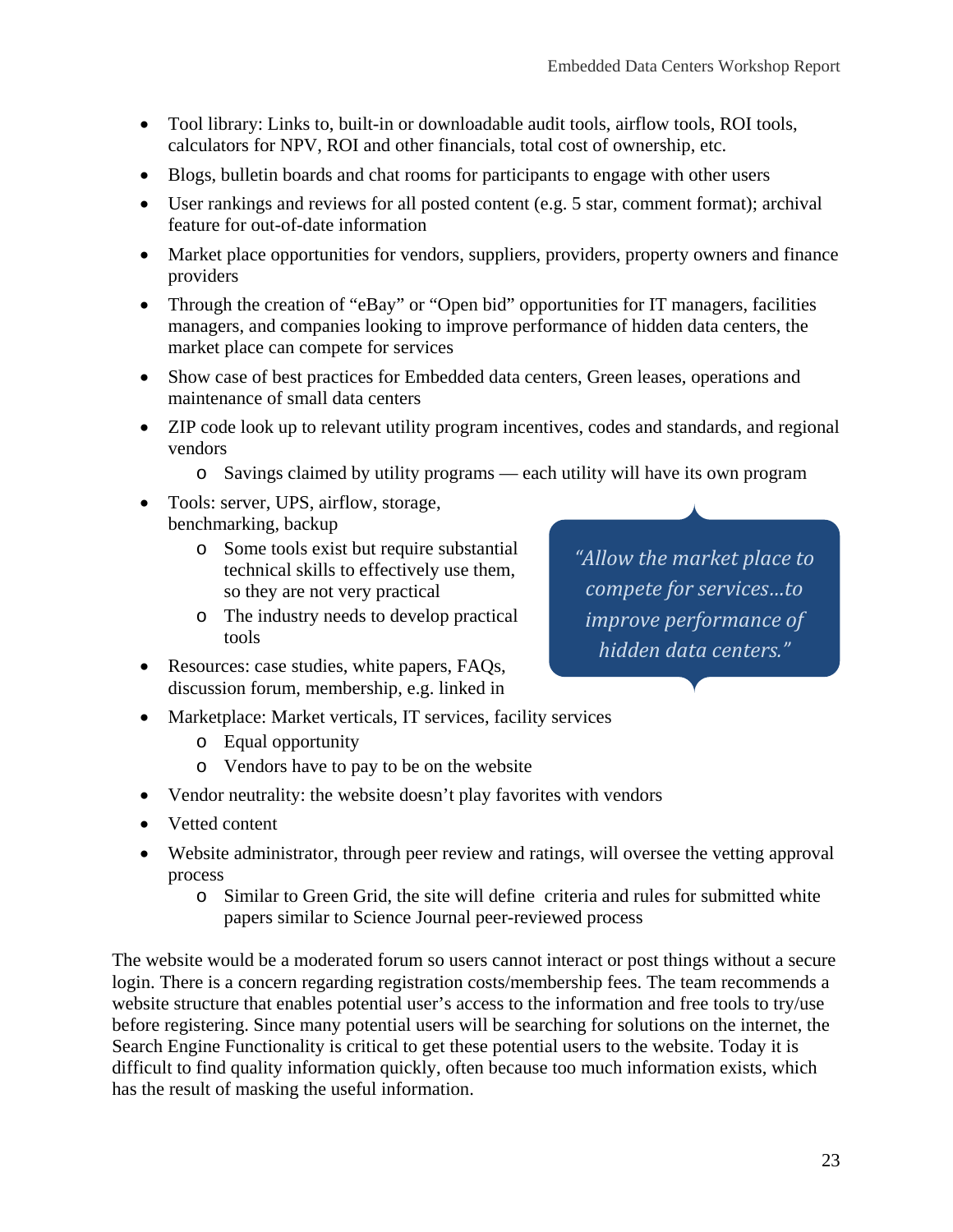Users could also input energy, equipment, and HVAC information about their data center in order to do one or more of the following:

- Calculate PUE or other established efficiency metric
- Compare their performance to similar data centers
- Identify types of equipment appropriate for their room size

Select information could be available to the property owner's facilities manager to assist in planning and coordination of HVAC needs.

The website would provide:

- Rankings and peer-reviewed information to drive decision making in data center
	- o Best practices/case studies should include:
		- $\blacksquare$  Initial design of the data center
		- **Energy considerations**
		- Ongoing operations
		- Optimizations and improvements
- Relevant information briefs or how-to guides, targeting specific applications, problems and solutions
- Aggregation of relevant content from other sites or sources
- Best practice guidance in a digital format with strategic distribution channels to increase presence and uptake
- Simplified data center planning tool that can be used to compare self to industry
- Identify types of equipment that can give potential incentives
- Facilitate use of common language
- Information on sub-metering requirements or options
	- o Requirements of Seattle code or State regulations as appropriate

To increase the functionality the site would be:

- Designed to work on a mobile device
- Organized to provide quick information
- Organized to show peer reviewed and monitored information with the archiving of older information

The website would contain information on how to reduce cost and increase efficiency.

*"The website would provide rankings and peer-reviewed information to drive decision making in data centers."*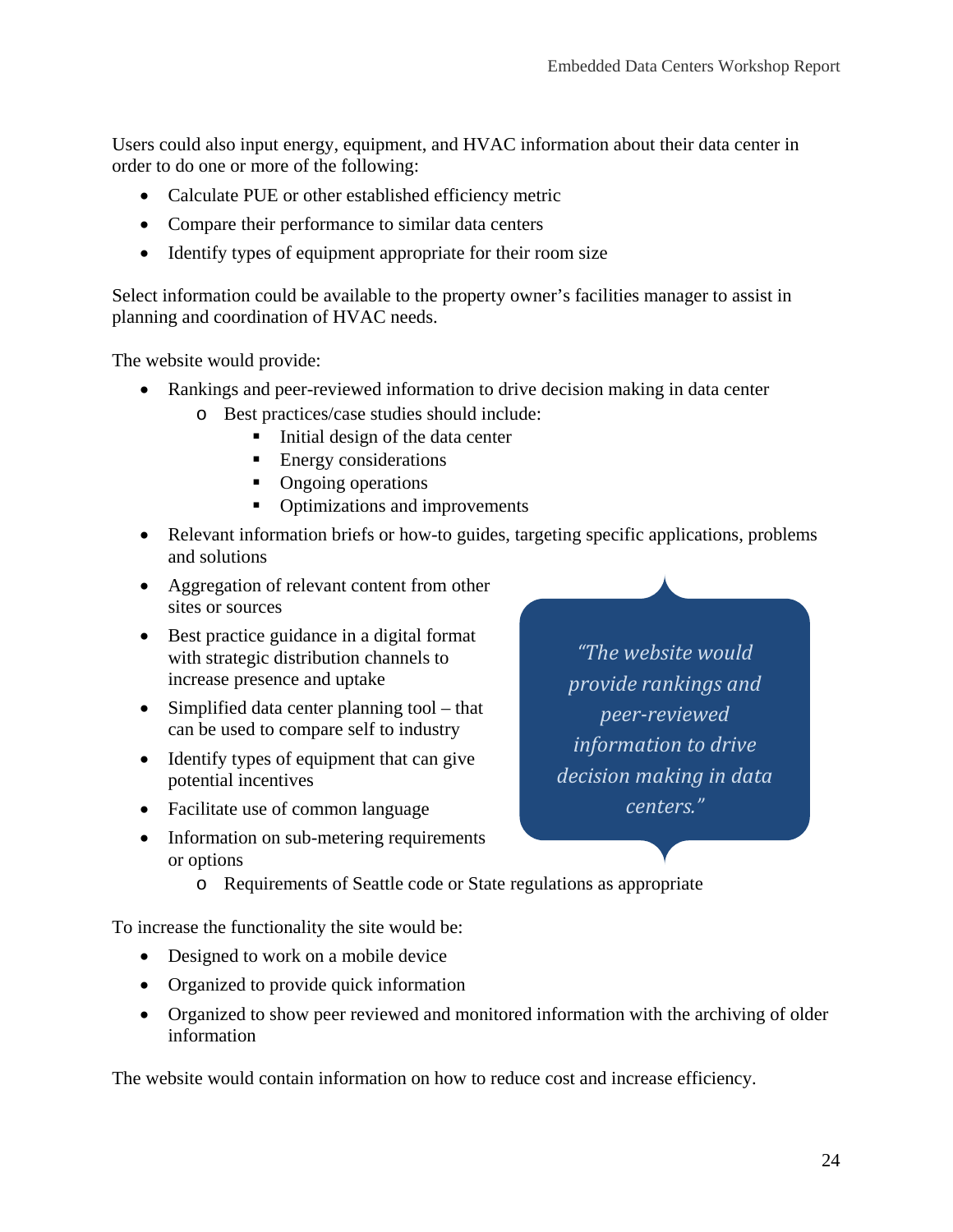#### <span id="page-31-0"></span>**2.2.3 Value Proposition**

The website is designed to be a central point of information, from general to specific for each data center location. Therefore, the website will deliver value for each of the market actors as outlined below:

#### **Data center manager**

- Third-party validation of benchmarking standards by industry experts of tools and methods
- A source of unbiased third-party, vendor information
- Discussion platforms for IT managers and facilities managers to communicate about challenges and solutions
- Ready suggestions for crisis issues that data center managers face; such as, equipment failure

#### **IT managers**

- Learning about new opportunities, marketplace, best practices
- An "Angie's List" for vendors with a new marketplace
- Tools to help IT managers improve their primary objectives (uptime, reliability, and security) including benchmark metrics to determine where a facility ranks and how to improve use/positioning. These IT metrics and rankings will be structured on parameters defined by business industry/type and comparable data center(s).

#### **Vendors/VARS/HVAC contractors**

- Facilitating more business/commerce
- Access to interested IT managers and facilities manager's for projects and improvements
- More sales with less investment by:
	- o Obtaining information about the data center through an audit conducted or paid for by someone else
	- o Learning about qualified customer / specific opportunities through the website in place of expensive marketing and sales activities
	- o Knowledge of the data centers PUE without investing a year of the vendors time to track

*"IT metrics and rankings will be structured on parameters defined by business industry type and comparable data centers."*

#### **Facilities managers**

- Help with cost and personnel incentives
- Assistance with financing
- Personal/Performance incentives to entice managers to facilitate change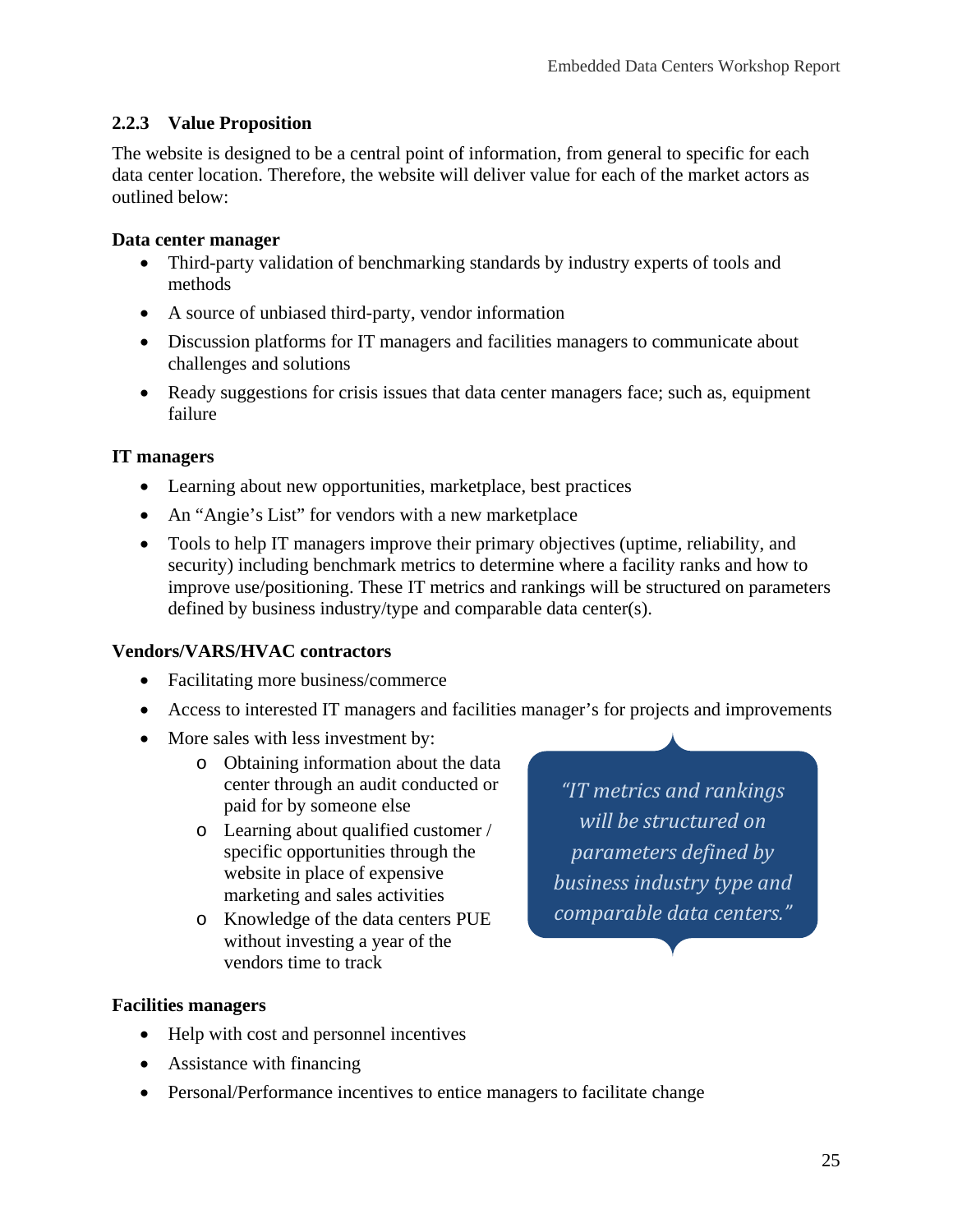- Help with facility manager's concerns
	- o Reliable/functioning business
	- o Planning for critical failures
	- o Business Continuity Plans/Disaster Recovery options

#### **Building operators**

- No complaints; preventative measures/process
- Greater retention of tenants (failure aversion)
- Ease of install and operation

#### **Leasing agents**

- To avoid losing commission, the potential lessor can fit their embedded data center into the building since the data center power needs can be minimized and managed
- Stable tenants no need to move for more data center space/power/support

#### **Financiers**

- Financing opportunities (return)
- Greater stability of lessors

#### **Building owners**

- Original value sustained
	- o Source where property owners can benchmark performance of buildings to maintain competitiveness
	- o Show case of "green leases" and best practices
- If the buildings is at maximum usage of incoming power, improving the data center means the building can fit more tenants
- Challenge: utility costs need to be monitored at the EDC level

#### <span id="page-32-0"></span>**2.2.4 Finance & Administration of Solution**

The team outlined the requirements (shown below), but noted that there is still work to determine what is possible and which of the various organizations should participate in this.

- Sponsored by one key organization (e.g. The Green Grid, Open Compute, DOE, etc.)
- Moderated by a core administration team
- Hybrid revenue model from donations, key sponsors, subscriptions, link revenue
- Partnership of "neutral" sources
- Customer, vendor, or utility subscriptions (Consumer Reports model)
- Utility funding
- Multi-year engagement; assume 1 year for website development and launch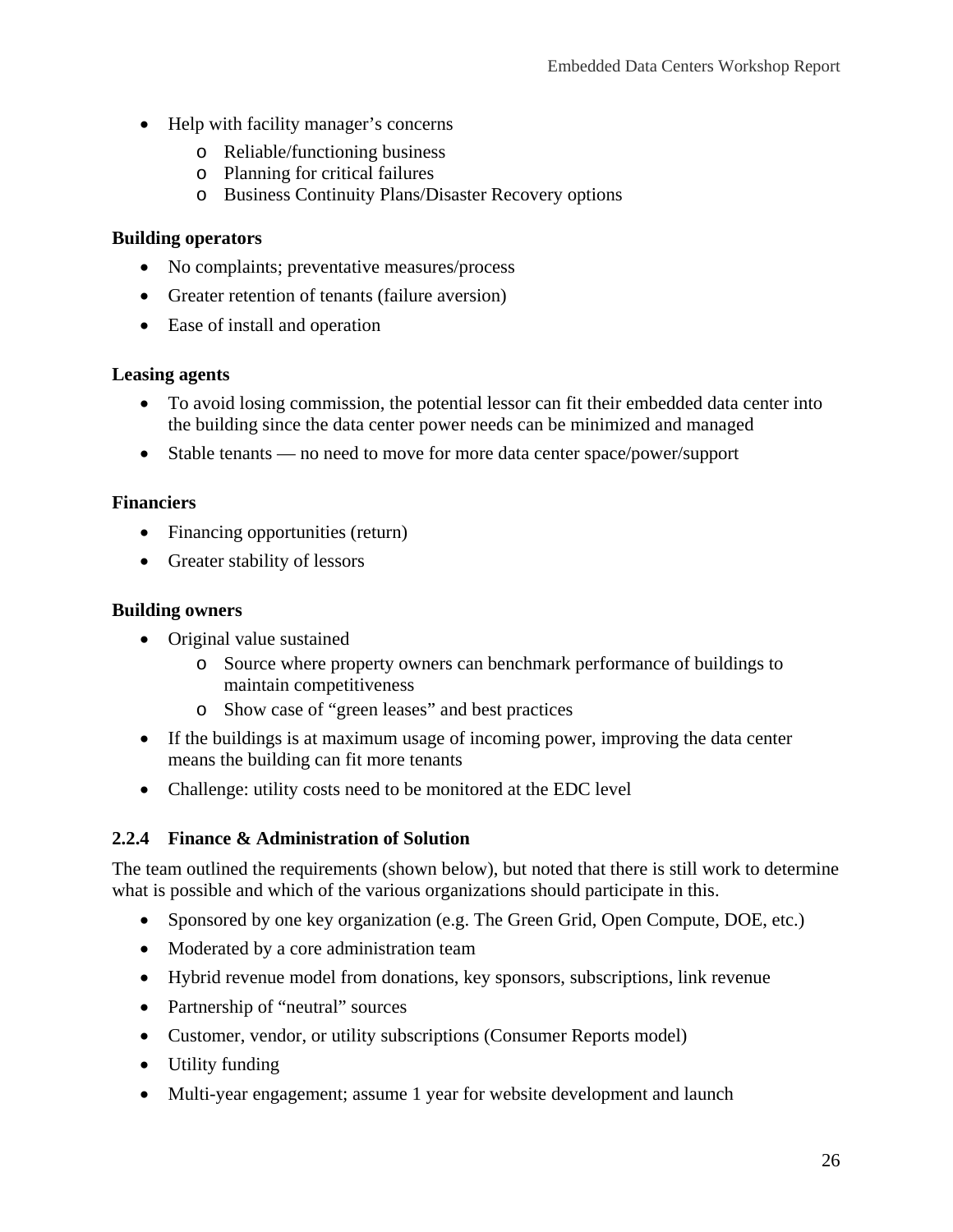• Transaction from RFP to vendor and equipment selection and work awards

#### Administration:

- Organizations that could manage/administer the website
	- o Edison Institute where utilities go to talk, meet up together
	- o Edison Institute; & LBNL: have credibility nationwide,
- Need a low entry point; people need to know what they are going to get prior to joining
	- o LinkedIn accounts seem to work well to attract users; a modest fee could get users update and started until they get qualified and then fees could be reassessed after a year
	- o Utilities could potentially help funding
- A potential issue is maintaining relations and transactions on the website between the vendor and customer; possibly, the value of the first transaction and establishment of the initial relationship outweighs this concern?

The team explored hybrid business models considering utility, vendor, and end users sources of revenue.

#### **Figure 9: Website Potential Revenue Sources**

*"The marketing approach would be an organic, vetted networking approach to communicate the existence of the site."*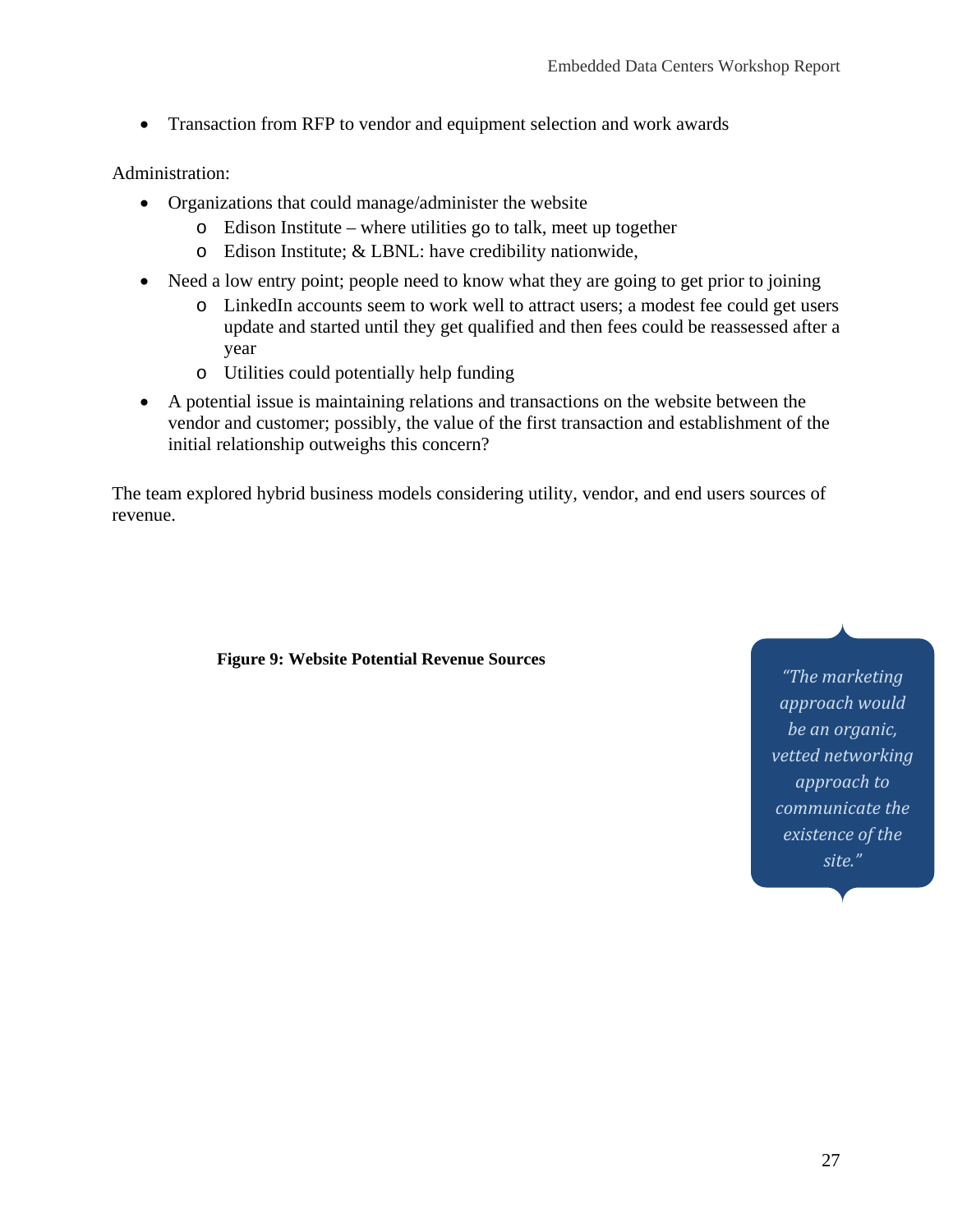

# <span id="page-34-0"></span>**2.2.5 Marketing & Outreach Approach**

Rather than a mass media marketing campaign, the website's existence would be communicated using an organic, vetted, networking approach to capitalize on the site's position as a trusted resource. Users would then see the value of the information. Established peer organizations, such as the Green Grid and similar institutions, could fulfill this role. To ensure the comments made can apply to a real source, users would have to resist using an existing verification process such as have users identified via their LinkedIn identity.

# <span id="page-34-1"></span>**2.2.6 Market Players**

The market players for the website clearing house program are prioritized below:

#### • **Primary**

o IT/data center managers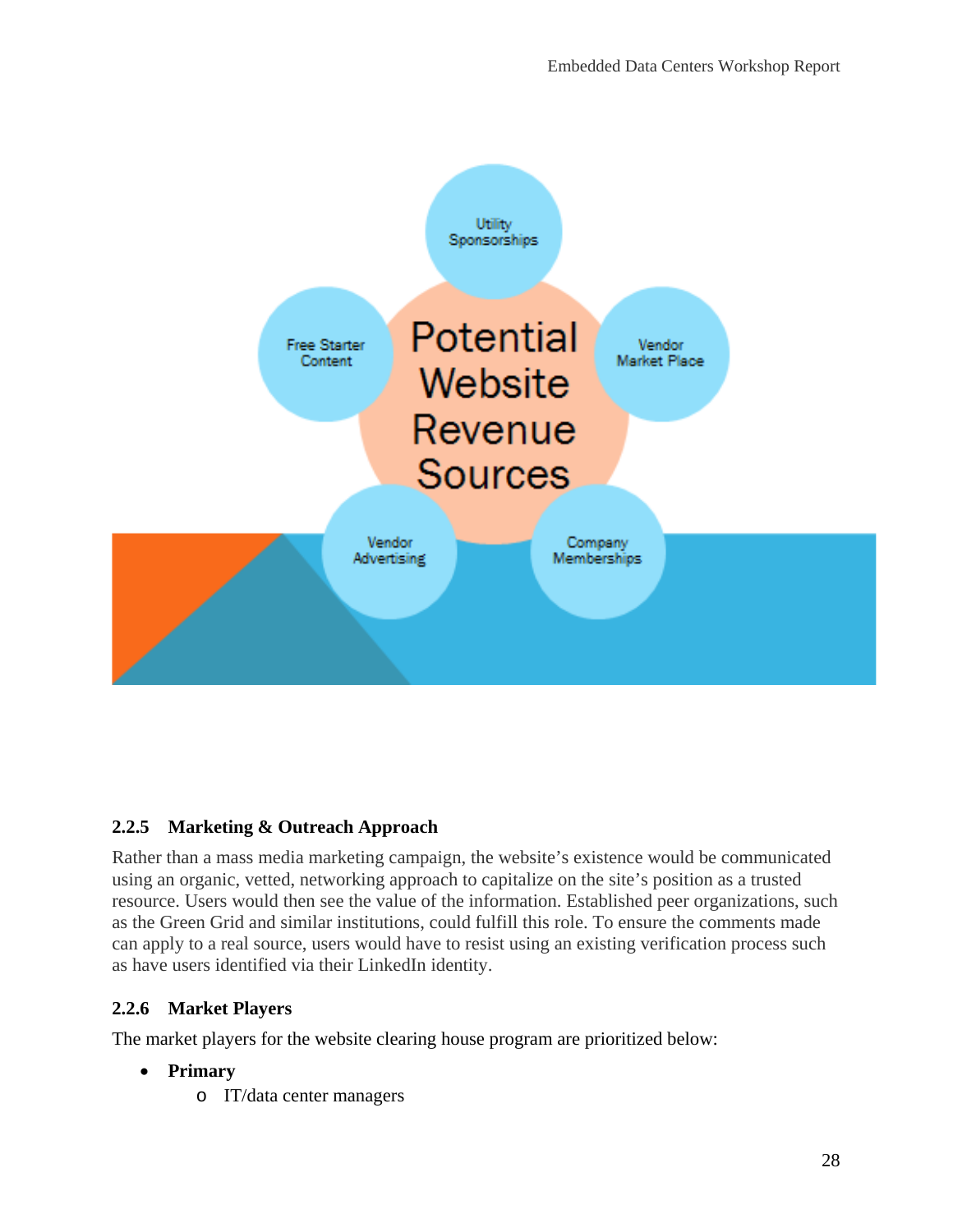- o CIOs, CTOs and CFOs
- o Property owners
- o Property managers
- **Secondary** 
	- o Vendors (HVAC and IT equipment and services),
	- o VARS
	- o OEMs
- **Tertiary**
	- o Tenants seeking new space
	- o Property Managers looking for tenants
	- o Finance providing tenant improvements, capital improvements and upgrades

#### <span id="page-35-0"></span>**2.2.7 Success Metrics**

The success metrics consist of:

- Web analytics (e.g., web views, downloads, number of benchmarks established, uptake of review and rating system)
- Vibrant collection of tools and resources to draw from
- Number of incentive referrals from website to participating utility
- Energy saved by participating utilities
- Number of transactions in the "bid marketplace"
- Number of referrals to product vendors
- Green lease performance metrics
- People start looking at this and referencing this where to go; so utilities can see how to use this

#### <span id="page-35-1"></span>**2.2.8 Risks & Unknowns**

The team saw significant risks/delays in the time it would take the website to establish a brand identity. This could be mitigated by associating the site with an existing trusted entity or web site. A related risk is that competing websites would crowd out the message.

While two business models were presented, there is some risk that neither is sustainable; or that to be financially sustainable, the site would need to give up vendor neutrality and its reputation as a trusted independent source.

The team saw six risks in this concept:

1) The website must be continuously updated with information from local utilities on incentives.

*"The team saw significant risks/delays in the time it would take the website to establish a brand identity."*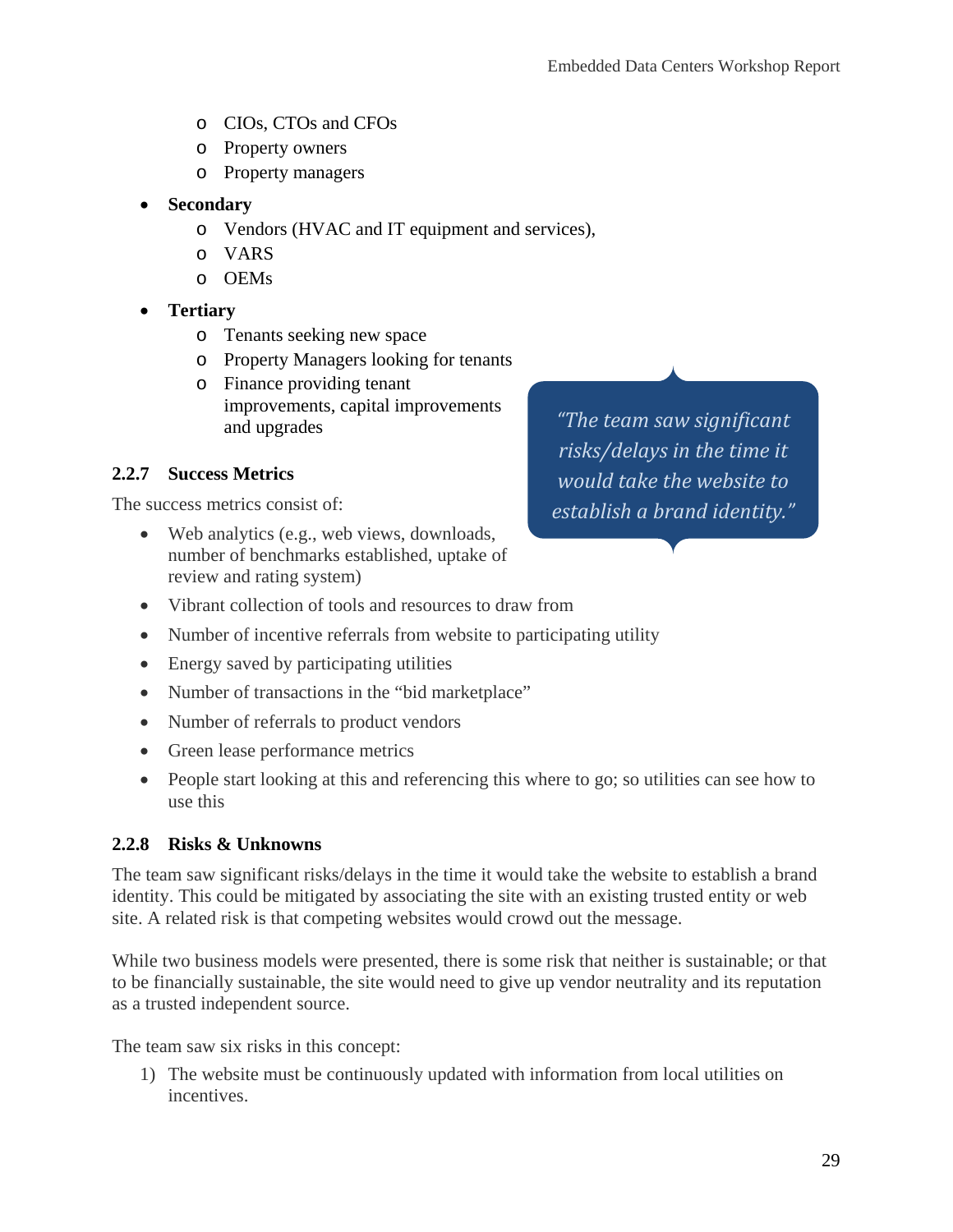- Data centers have found the current incentive structure:
	- o Hard to understand
	- o Volatile without warning
- 2) The website must be continuously updated with links to other websites where best practice information resides.
- 3) Websites already exist for bigger data centers confusing the messages.
- 4) Getting both facility managers and tenants to input information about the embedded data center given their concerns about.
	- Data security (anonymity)
	- Accuracy of the information
	- This solution may need to partner with them to minimize the duplication of effort and content
- 5) This solution may require a funding model that goes beyond the voluntary participation for a fee that has driven organizations like The Green Grid.
- 6) The peer review process creates too large a hurdle to the submission of content for the site.

### **2.2.9 Final Recommendation**

The team sees the website clearinghouse as the critical market intervention and key to supporting the other interventions and the success of deemed programs. The team recommends that a coalition of utilities and interested parties implement this program. We need to understand the flow of decisions in this market; the website must align with the objectives of each of the market players. Creating a logic model of the website will help drive the website structure and functionality.

The pay-to-play model does not work, since the website needs to be a place where small and large vendors can play. The team recommends exploring transaction fees, subscriptions, commissions, and a model where utility companies seed financing to get discounted membership and enough vendors in system. After that, with the content and the marketplace, there should be enough visitors to selfsustain.

*"The shared savings approach could offer the DC manager a way to improve operations and use the resulting energy savings to pay for the improvement."*

### **2.3 Shared Savings**

#### **2.3.1 Definition**

The Shared Savings approach could use any entity (ESCO, Utility, Building Owner or Third Party Implementer) that would offer data centers a way to improve operations, including energy efficiency, AND which is paid for by the resulting savings.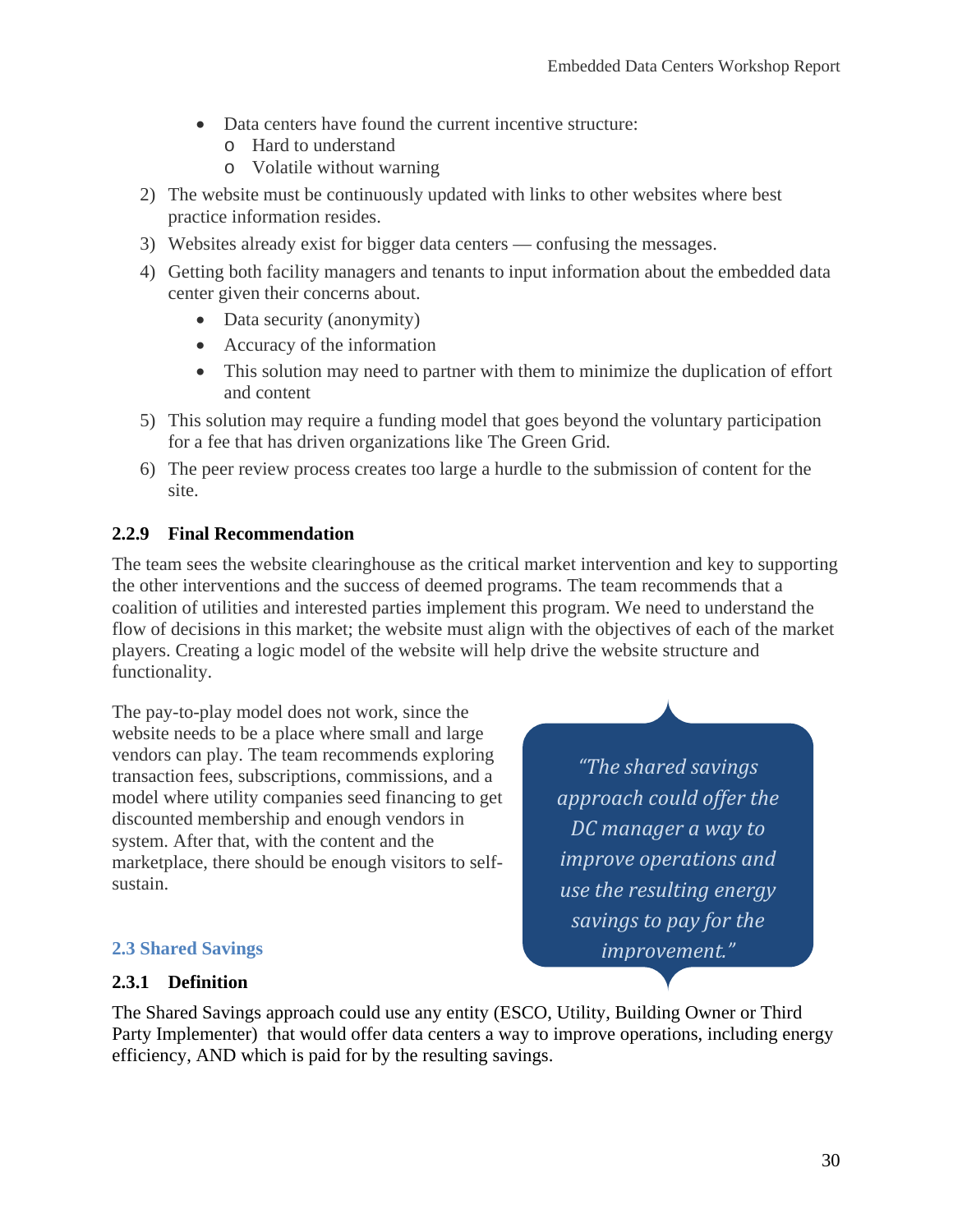This could be the "Energy Services Company (ESCO)" model for data centers. Here, the shared savings implementation company would provide new IT, Power or HVAC equipment that would improve performance and reduce energy use. The company would then receive a portion of the energy savings as compensation.

The entity would provide services such as:, data center metering (to show energy savings); auditing and incentives for the audit; due diligence in reporting; identification of specific opportunities; project implementation support; development of a custom rate schedule for data centers; and help to secure utility incentives.

### *2.3.2* **Operational Detail**

A for-profit organization or ESCO firm could expand its services to embedded data centers. A new/ modified model should be implemented to capture savings and then find a way to share the savings. Intervention depends on size. Anything over a 2,000 sq. foot data center has professional managers. The challenge is that when ESCOs or third party implementers conduct audits, the data centers in the building are left alone because they are too complex to deal with. The cost/benefit ratio has not been analyzed yet; the assumption is that it is not cost-effective to conduct audits specifically for embedded data centers.

ESCOs and third party implementers prefer to work with buildings that do not contain embedded data centers since the embedded data centers make the measurement and validation (M&V) of the overall project more difficult. To implement this program requires a standard (easy, low cost) audit tool that would enable ESCOs and other players to accurately assess the potential savings in the embedded data center.

In a performance-contracting pilot with DOE, the highest value benefit was the labor cost savings. In this market, the value-add is security, not labor or energy. Embedded data centers are very vulnerable to cyber-attacks. One solution is rather than making these embedded data centers more efficient, we help you make them more secure.

It is expensive for small companies to migrate to the cloud. A shared savings entity could consolidate a hub of all data centers in the building and find a way to partition it for operational use for smaller companies. Those without air handling are outside the scope.

The Shared Savings program would provide:

- Data center metering (to show energy savings)
- Personal approach to DC manager
- An initial audit that covers:
	- o How is the building operating with specific focus on data center
	- o What are the constraints, lease or owner occupied
	- o Cradle-to-grave approach
	- o Providing due diligence to report in C-suite language to help obtain funding
	- o Help with implementation of the project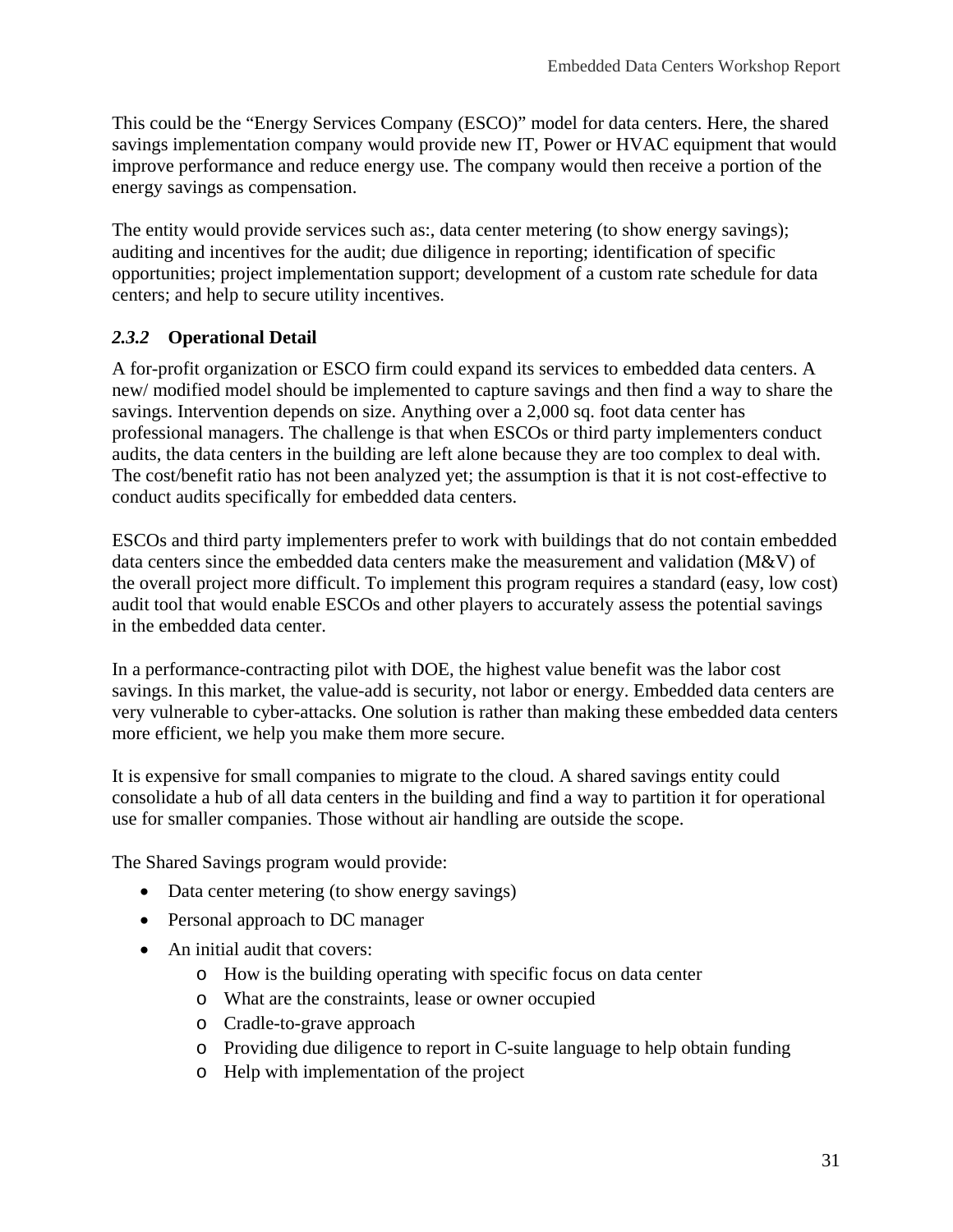- $\circ$  Five-year savings model at which point the company continues with M&R or keeps the implementation entity on board
- Incentives to help fund the audit to ensure the firm engages an entity that meets the program requirements for energy efficiency deliverables
- Custom rate schedule for data centers for utilities
	- o Includes incentives for encouraging efficiency improvements

The entity shares in the cost savings the client receives which aligns the entities motives for the audit/implementation/M&R with the client's and energy efficiency.

### **2.3.3 Value Proposition**

The value proposition to the data center manager and the facilities manager is they would have a partner that will help them implement changes to the data center with less (or no) upfront costs. This approach also shifts the burden of working with, and learning the language of, facilities managers, power equipment vendors, HVAC vendors, and utilities to the shared savings implementation company.

The value proposition for consolidating locally (for example multiple tenants collocating in one building) is the ability to physically see and lock up your own servers while moving to a secure, well-designed room.

These may be a new lease (renew) opportunity and it also may be possible for the landlord to write a green lease where they share the savings using a sub meter and so it is clear to know who benefits from these savings.

Another option is for building owners to convert some spaces into a data center co-located in the building, the co-location is an amenity, allowing the building to charge higher rent and attract higher quality tenants. This could be an add-on piece to existing ESCOs, not a new ESCO model.

One way to gain the efficiencies and make small projects profitable is to have a shared saving contractor that specializes in embedded data centers. The initial costs could be subsidized to help this specialist emerge and/or create a market for such specialists. During building rehabilitation, you may have the opportunity to consolidate the data centers.

### **2.3.4 Finance & Administration of Solution**

The Shared Savings implementation entity could be an independent for-profit company or an add-on business to an existing ESCO. Existing ESCOs could offer data center programs as an expanded service to existing and new customers.

Alternatively, the third-party entity could be a property manager who identifies embedded data centers informally or contractually in the lease. Finding and possibly engaging property managers could be facilitated by changing the standard lease or the law so that data center energy consumption disclosure is required by the lessor.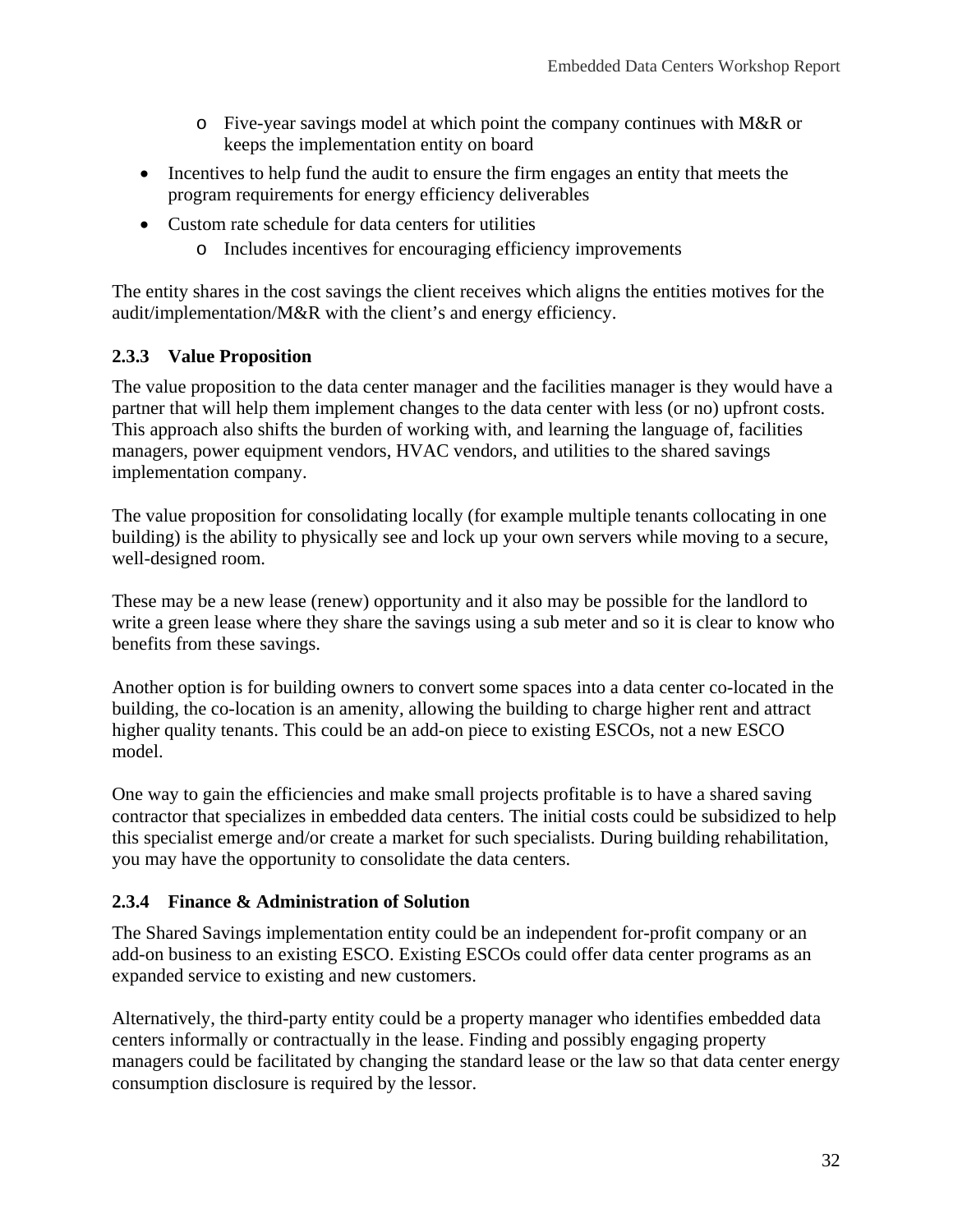The financial model could be a traditional ESCO, or the utility could contract with a service provider to provide super-efficient DC or a utility shared-savings model.





The focus on incentives should be structured in a way that it pays for the number of consolidated servers and the closing down of data closets with a reuse of closet space.

One of the benefits of using an outside resource is the implementation or facilitation of the solution, therefore the implantation entity has to have:

- Project management skills
- Technical IT and HVAC/Mechanical skills
- Marketing and outreach skills

The work group suggested that the potential savings could be 10 cents/kWh with a server life of three to five years, and to be a viable business model the entity may be able to invest a few hundred dollars per server.

### **2.3.5 Marketing & Outreach Approach**

Since VARs (SMB-Large) or OEMs (Enterprise) work with these data centers today, they could be the primary channel to find and engage them. The program could even leverage the data center audits done by VARs — often funded by OEMS — which profile the IT hardware in the data center. Leveraging audits already being done would create a streamlined experience for customers.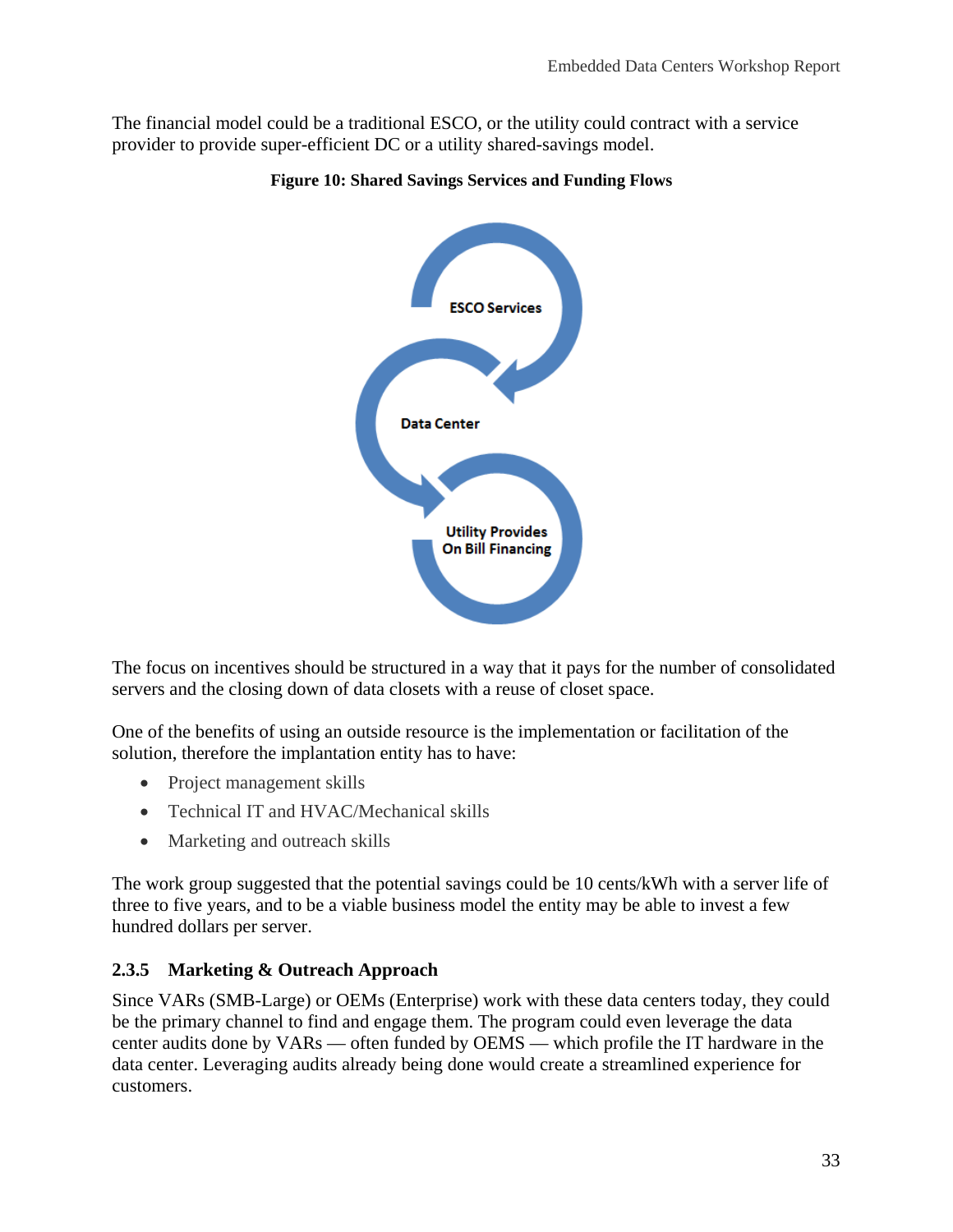### **2.3.6 Market Players**

This program involves fewer direct players as the primary decision makers are the IT/data center managers and CFOs. The property/building owners and managers will be involved in execution and the implementation entity.

This market intervention is applicable to all market sectors.

### **2.3.7 Success Metrics**

There are two broad measures of success, the first is the ability for entities (Shared Shavings Implementation Company, ESCO, Utility) to sustain an ongoing business, and the second are measure of the energy saved versus public goods dollars invested.

Measures of the business health are revenue, profit, the willingness of the firm to stay in the business.

Measures of energy savings are kWh saved, persistence of the savings – particularly that eliminated servers are taken off-line and that the replacement servers are not retired earlier than planned, M&V acceptance, and client's cost savings.

### **2.3.8 Risks & Unknowns**

The team saw five risks in this concept:

- 1) It is against the law for non-utilities to resell energy, complicating how entities could contract for shared savings programs. Implementing this concept may require changing laws or utility regulations in some states.
- 2) Companies may be hesitant to share their data center information with third parties. The contracting entity may need to establish a reputation for confidentiality before the concept can become widely used.
- 3) Legal or lease terms may prevent the firm from treating the data center as a separate entity within the building.
- 4) The communication with data centers as outlined in the marketing section assumes someone can or has the system to track the existence and communications with these data centers. Today utilities do not have the systems to track this information. There is some risk finding a suitable, secure way to handle the data and communications makes the program too expensive to implement.
- 5) A small company may find a project requires a significant amount of engineering expertise to identify opportunity/solution and a significant amount of work in implementation. Therefore, the company will either do nothing or invest the effort in moving to the cloud.

Projects may be too small for any entity to be involved — need to understand the threshold of how small each of the potential implementation methods (ESCO, Utility, and third-party implementers) could go.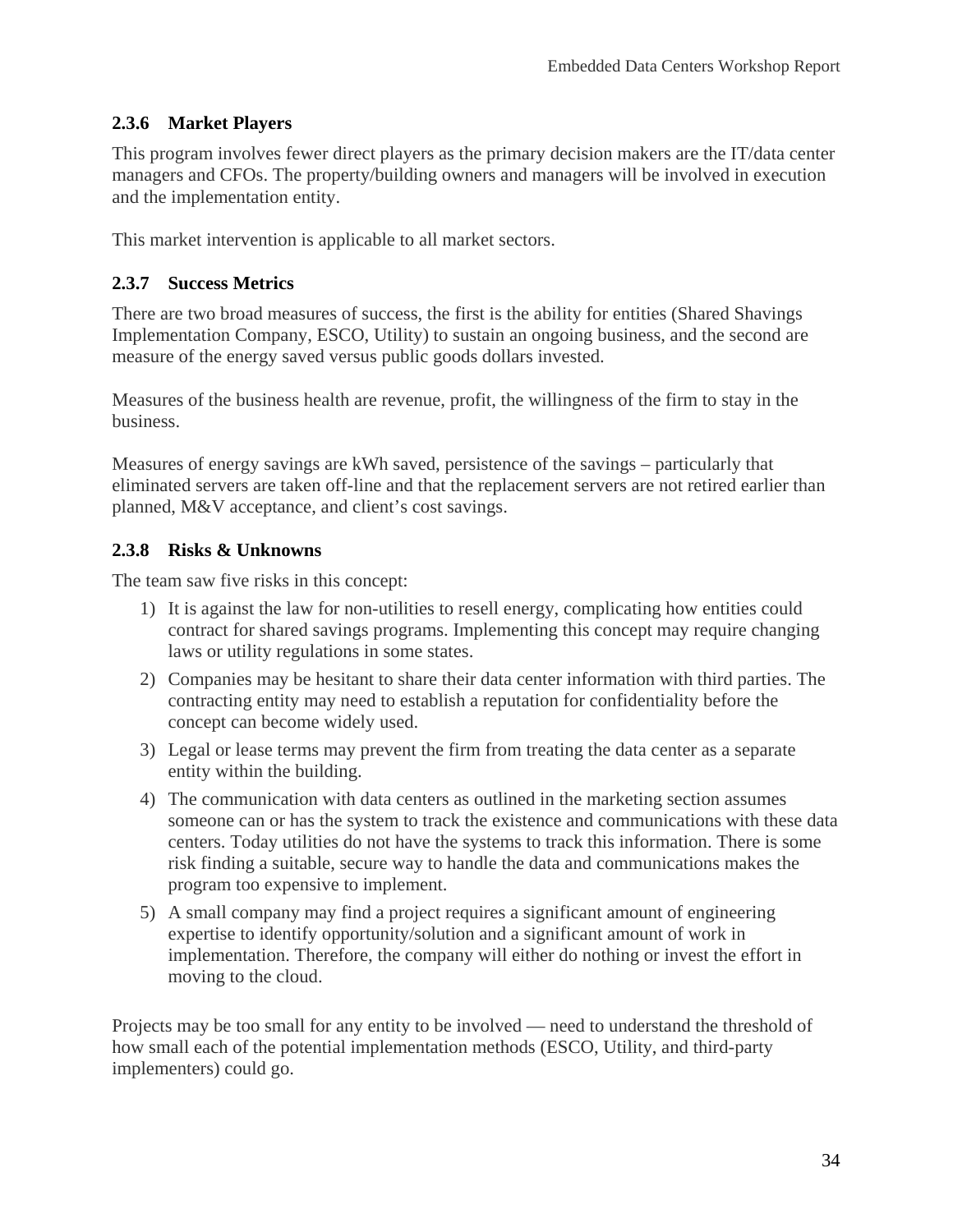#### **2.3.9 Final Recommendation**

The team recommends piloting the concept to see if there are enough savings to justify the program. The team recommends that a project be created to:

- Determine potential
- Determine M&V to develop a new cost-effective protocol
- Address regulatory issues with cloud-based consolidation
- Verify that there isn't a persistence problem with closets being reused

#### **2.4 Strategic Energy Champion**

The team included two members with experience in strategic energy management experience. The team could not demonstrate that creating a Strategic Energy Champion program would produce significant results. While conceptually attractive, the team found the resource cost to support a Strategic Energy Champion and the barriers to effective changing would make the costs exceed the savings. However, the team did outline the operational issues. If some of the concepts can be incorporated into other programs at lower cost or effort, they are worth consideration.

*"A strategic energy champion needs to understand the local utility regulations and offerings."*

#### **2.4.1 Definition**

A Strategic Energy Champion program is designed to support self-selected individuals who would receive training and coaching to help them promote energy efficient considerations and solutions within their firm/data center. The program would also help the champions receive recognition and encourage corporate support for the program as part of a company's sustainability program. The program will attract future champions by encouraging recognition of the Strategic Energy Champion and the programs they create.

One alternative is to outsource the role to a Consultant, Co-location Provider, or Cloud Provider.

The program would provide consultants to help the champion:

- Develop the necessary skills and facilitate internal meetings
- Launch/manage projects that support rating systems such as LEED and other data centerspecific metrics
- Design tools, including case studies that include utility incentives

#### **2.4.2 Operational Detail**

The champion would help with all venues/areas in building. The following deals with the specialized needs for their work with their embedded data centers.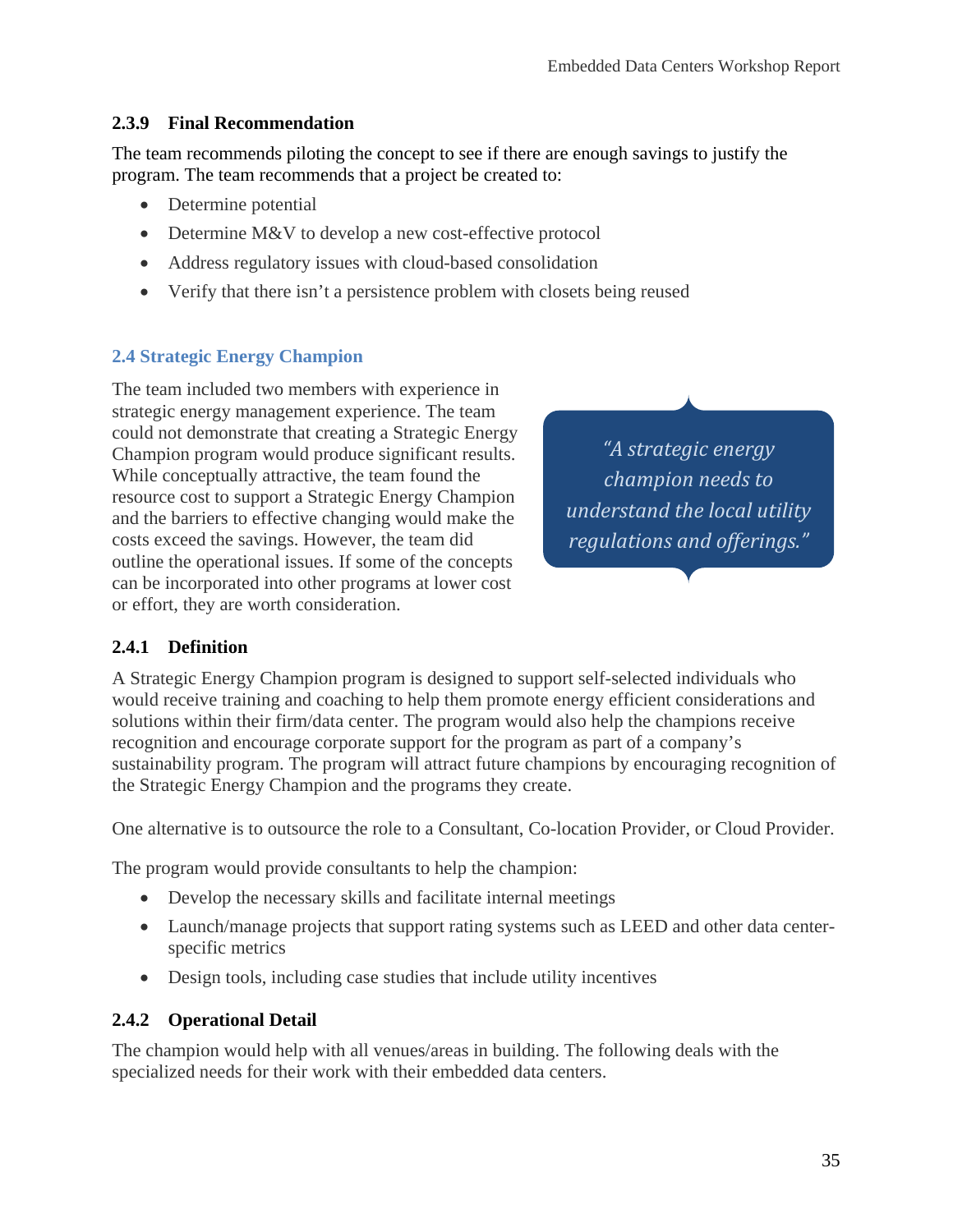The program would provide support for the champion through:

- Consultants to help build a champion:
	- o Identify their company's opportunities/needs such as improved efficiency, reduction in cost of energy, etc.
	- o Launch and manage projects
	- o Leverage utility resource conservation managers
- Specialist in rating systems
	- o LEED
	- o Living buildings
	- o International energy efficiency ratings
- Tools:
	- o Listing of available resources
		- Codes
		- **Incentives**
		- **Energy cost**
	- o Design review consultant an inaugural charrette is held with all stakeholders who are credible and brand agnostic to understand all brands and implications of everything that is out there
	- o Case studies

A large IT firm, Tibco, has a sustainability plan that works. Based on the company's green mandate, individual champions within Tibco have driven adoption of energy efficiency programs. However, scaling to a smaller company still needs to be worked out.

The strategic championship role needs to understand local utility regulations and offerings. While this may be impractical to provide via Strategic Energy Champions, the "website clearinghouse" could fulfill this function.

Sustainability champions in small organizations often do not address energy efficiency and have not gotten involved in data centers. Without prior experience, the team could determine the cost of coaching these individuals on the potential benefits of pursing energy efficiency in data centers.

The recommended next step is to pilot the concept to see if this is better served by Strategic Energy Champion Coaching or tools and education via the website clearinghouse.

One option is to see if the utilities can support a Sustainable Energy Manager can fill this role for small companies.

To motivate internal/external stakeholders to get small to medium companies to participate in energy efficiency measures the champion must:

- Get the involvement of infrastructure managers as well as IT managers
- Show IT the benefits (benefits they need, uptime, security, etc.)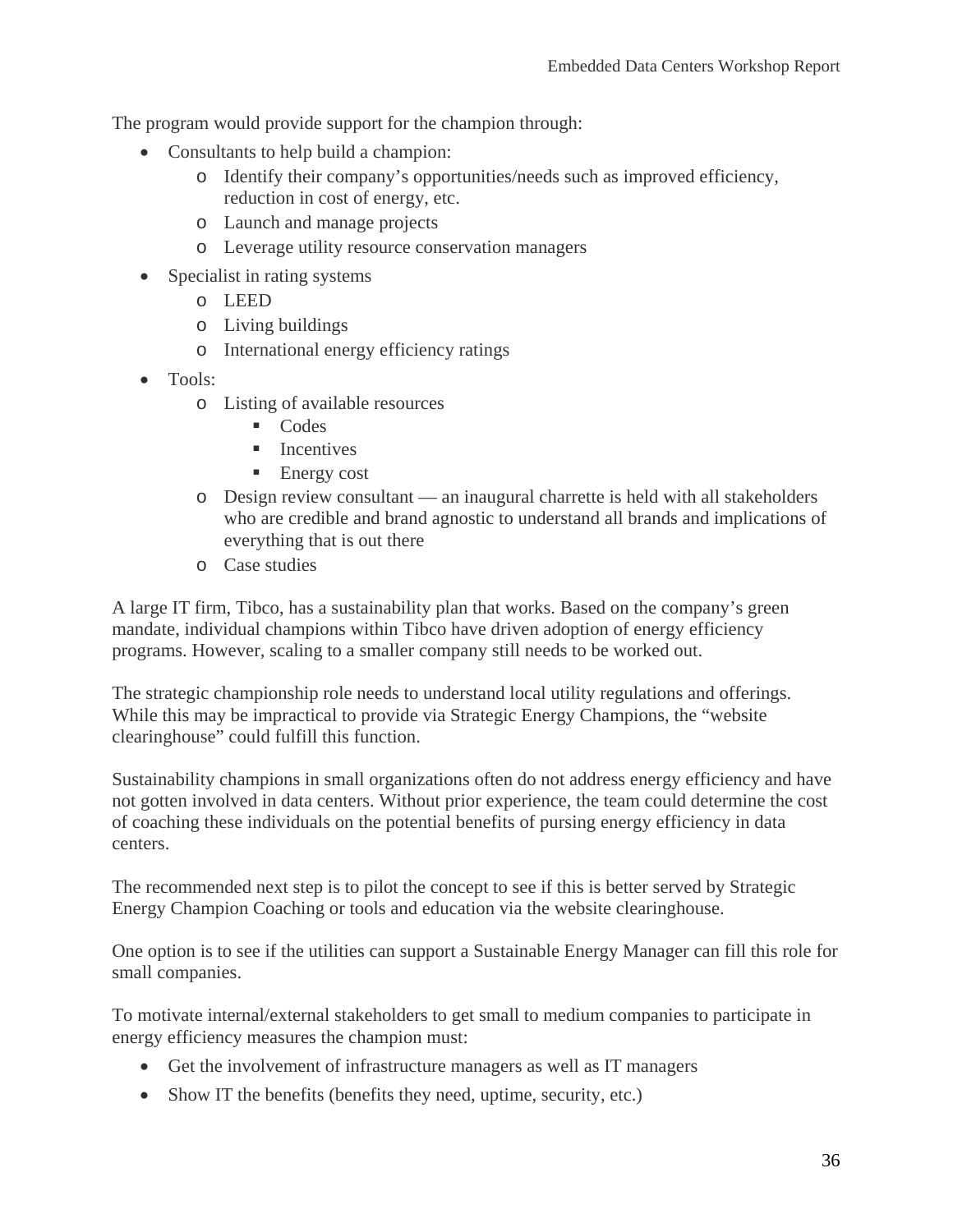- Use design tools, case studies, reference designs to help move project forward (utility)
- Obtain vendor quotes based on design selected
	- o Reference designs: provide customer with multiple DC EE design choices
- Determine a payback period on project and energy savings
- Provide education and training program

Where legislation drives efficiency and holds firms accountable, the Strategic Energy Champion could be offered as a way for companies to get started. We also see C-level support driven by company values or PR/Corporate positioning.

### **2.4.3 Value Proposition**

The value proposition to a future champion is the personal satisfaction they will receive from reducing the energy use of the firm/data center as well as public recognition for their accomplishments. The value proposition to the company and company executives is the recognition and bragging rights, which the program would elevate to be on par with LEED and ENERGY STAR - reorganization that could be included in the corporate sustainability report.

The value proposition to the data center manager or IT manager is that working with the Strategic Energy Champion will help them measure power utilization and reduce current power consumption to ensure they have power available for future growth.

### **2.4.4 Finance & Administration of Solution**

Small and medium businesses do not find it profitable to employ a Strategic Energy Champion (except if needed in response to legislation). A Commission-funded program cannot afford to fund the position in small and medium businesses. The outsourced (shared) model has

*"Where legislation drives efficiency and holds firms accountable, the Strategic Energy Champion could be offered as a way for companies to get started."*

not been tested but may suffer the same cost versus return constraint.

The key is to integrate IT and the person responsible for paying the bills, typically the property manager. If the utility can provide sub-meters for data centers, it could provide the necessary focus.

As an example, Roche provides a top-down directive. By 2022, they must get rid of all halogen systems. Data centers have stand-alone DX systems. This would be an example of what the energy team would be spearheading.

### **2.4.5 Marketing & Outreach Approach**

Finding new candidates to be Strategic Energy Managers and C-level executives willing to support the concept requires a mass-market communications program. It is unclear it can be done in a cost effective way except as part of another program — either in the other market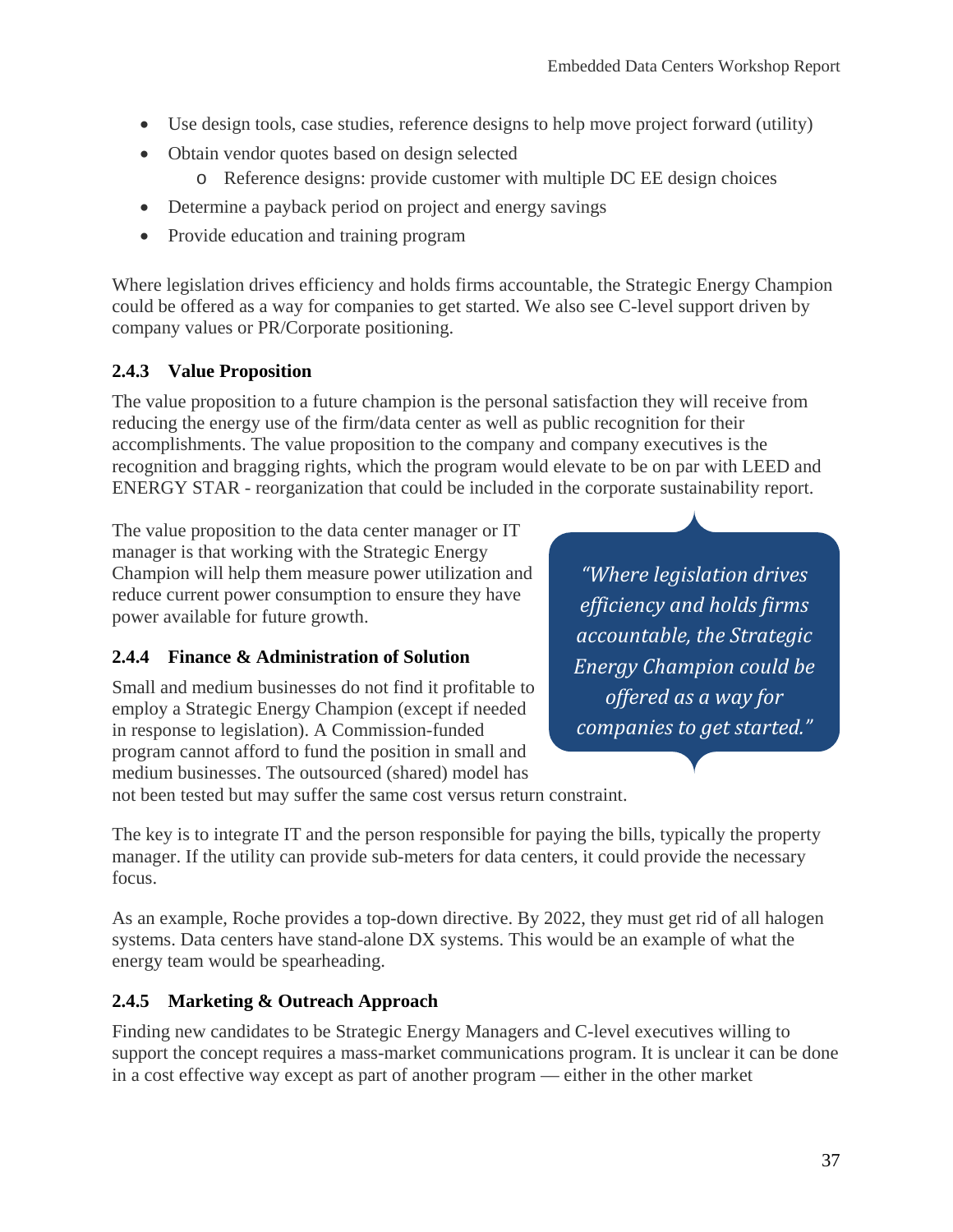interventions or via utilities, VARs, industry/peer groups, or others with regular data center contact.

The marketing message should focus on how it addresses a primary data center concern reliability. Because data centers are risk adverse, the marketing needs to contain case studies and demonstrated results. To launch the program may require finding the early adopters and creating a reference (Program) design plus a demonstration/case study.

### **2.4.6 Market Players**

This market intervention uses an internal or outsourced Strategic Energy Manager as the interface to all of the relevant market players: IT/data center managers, C-level managers, Utilities, Building/facilities managers, and potential IT and HVAC vendors. Insight into options could come from IT information sources such as Gartner and Forester as well as the website clearinghouse.

An emerging player is the cloud vendor as a strategic cloud champion. One option is to help the cloud vendor promote the energy efficiency benefits of moving to the cloud. Further exploration is required to understand when this would be appropriate and whether load shifting would be problematic.

### **2.4.7 Success Metrics**

The success metrics should include:

- Energy savings (kWh saved)
- **Quantification of non-energy benefits**
- Program cost-effectiveness (administration cost per kWh saved)

There is a need to institute a national energy efficiency certification program that involves IT.

### **2.4.8 Risks & Unknowns**

The team saw several risks and open questions:

- 1) Talent failure finding people who have the skills and the drive to become the Strategic Energy Champions.
- 2) Warranty/performance guarantee that may be required if companies are asked to create a support a Strategic Energy Champion.
- 3) Changes happens quickly keeping a Strategic Energy Champion current on the changing equipment and best practices in data centers that they can drive change.
- 4) Unclear we can create a system (business model) that includes charge back and standard rates (utility non-revenue meter) to provide them with information they need to make decisions.
- 5) Unclear we can engage third party implementers to capture more information at audits (i.e. facilities engineers that audit buildings also audit data centers). There is a need to expand program scope to include other areas of the building.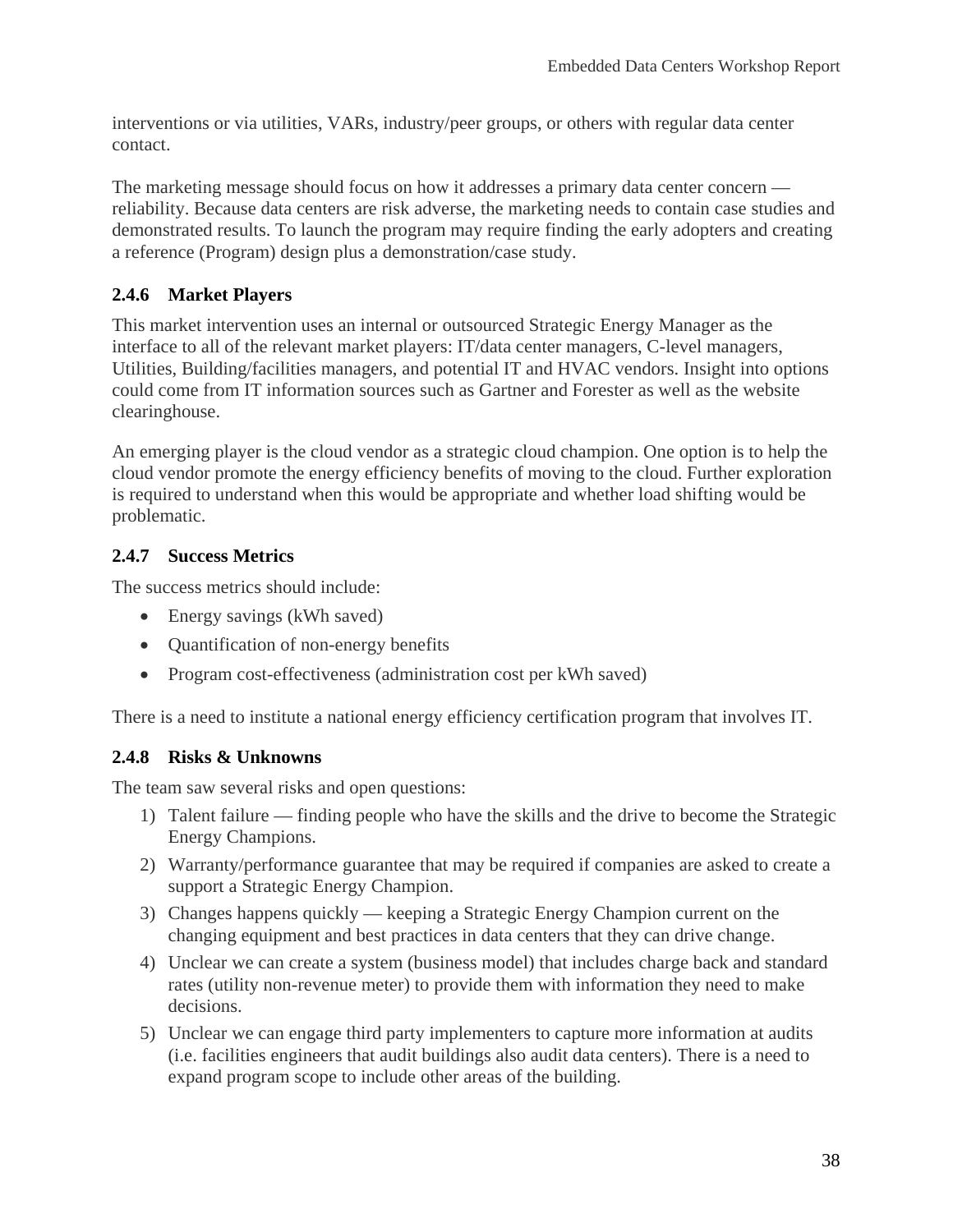#### **2.4.9 Final Recommendation**

The team recommends exploring whether part or all of the Strategic Energy Champion can be part of other programs. The challenge is to find cost efficient ways to (1) coach these new Strategic Energy Champions on how to influence their organizations, and (2) provide the information they need to identify opportunities to affect embedded data center energy efficiency.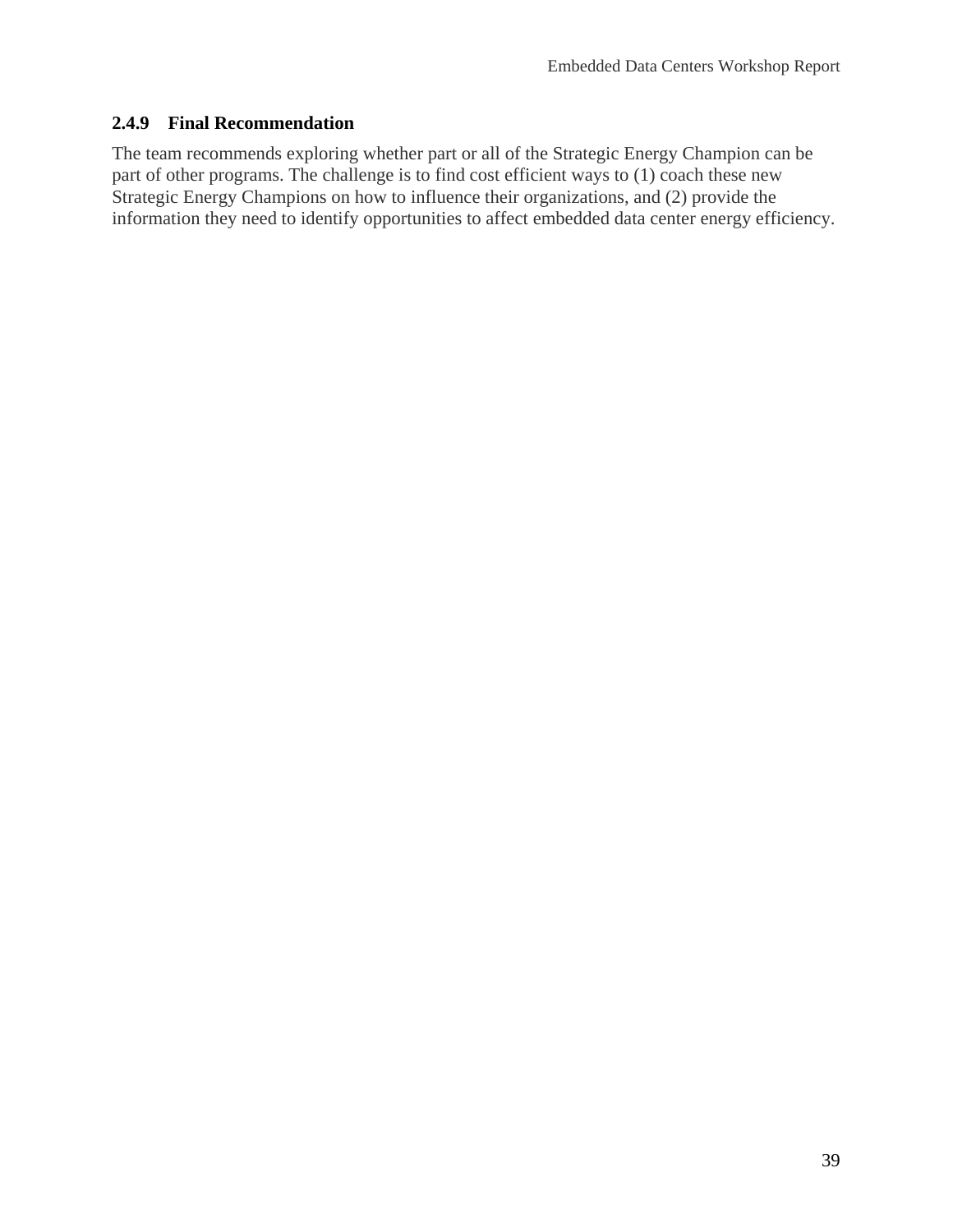# **3 Impact of the Cloud**

In the final hours of the day, we held a panel discussion with three key individuals from leading players in Cloud infrastructure and services. The goal of the discussion was to hear directly from market actors regarding the trend and energy efficiency impact of embedded data centers moving to the cloud. Objectives were to start to understand who is using the cloud, what types of applications are hosted in the cloud, and what happens to the data center hardware/applications that move to cloud (e.g. if they continue to operate and use energy, if infrastructure is decommissioned, etc.).

The panel included:

- **Andy Broer**, Senior Manager, Data Center Operations at Box. Andy is responsible for space and power, server management, and SaaS. Andy is also a Certified Data Center Designer
- **Omri Guelfand,** Manager, Systems Engineering at Cisco. Omri is responsible for Systems Service Provider Clouds Solutions, Platform-as-a-Service (PaaS) and open stack
- **Jerry Condon**, Jerry Condon is responsible for Technical Product Marketing for HP's Helion brand: which includes HP Helion OpenStack: HP's distribution of OpenStack, one of the leading open source cloud platforms.

The panel moderator was **Chris Harty,** business consultant with QDI Strategies. Chris has 25 years' experience in IT channel sales, marketing, operations, energy efficiency, and supply chain strategy and optimization in the United States and Latin America.

When each of the panelists was introduced, they provided an opening statement (some comments have been moved to the specific topic sections for clarity). Following that, guided and open Q&A provided the content detailed below.

#### *The remainder of this section reflects the dialogue between the panelists and the group, not the opinion of QDI Strategies or PECI.*

#### **Andy Broer with Box**

Box uses multiple collocation facilities with only one small, embedded data center in an office. Box has no dedicated facilities staff. Box has a 1.25 MW generator in a garage for backup. The UPS is also in the garage. This may sound good, but as an operator with no facilities staff, Andy has become the default facilities manager. Thanks to the APC folks, he is notified when the UPS goes off, but the building power is not great; seems like there are regular internal brownouts. At the moment, the development is going to the cloud. Andy is pushing the software development work into the cloud. Box's C-level supports cloud. Box is moving into a new corporate headquarters so Andy is looking at this as an opportunity to move his data center to the cloud. Andy's goal is to have no IT room other than a place to test hardware.

Prior to Box, Andy was with Cisco for 16 years. Andy built the first Cisco Tier 3 data center (99.982% availability). Cisco went from two to 110 data centers while Andy was at Cisco.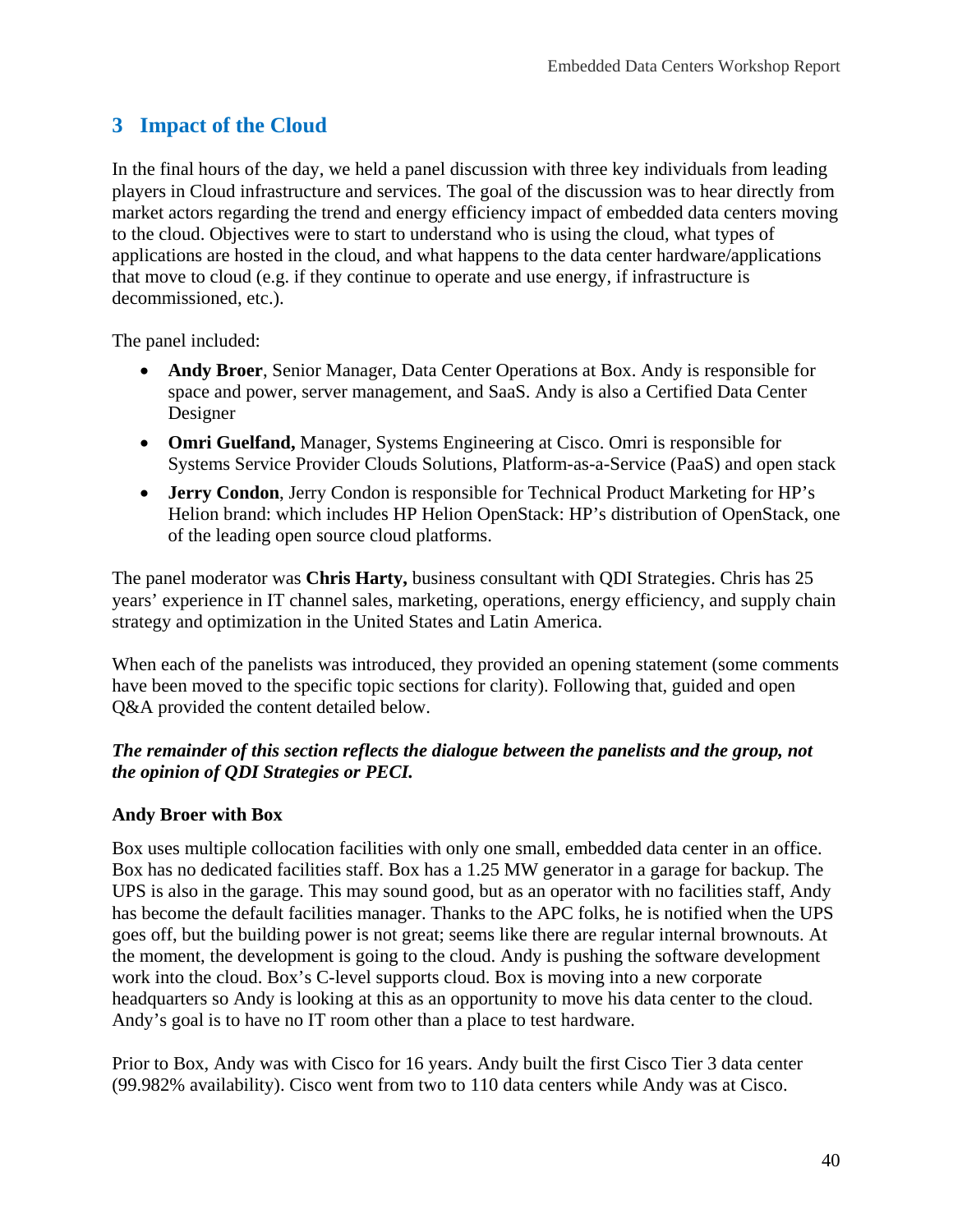### **Omri Guelfand with Cisco**

Omri is part of the Cloud and management organization. He has built and designed data centers. We want to look at how energy will be shifted and used, specifically speaking about the cloud. Some companies have been born into the cloud; however, there are legacy companies with applications that are not in the cloud. Fundamentally, it is the end users that need to adopt cloud services and most have not yet done so.

In reality, many uncontrolled/unmonitored cloud based resources are used by different groups within a company. This can create many challenges for CIOs in that services need to be delivered in a more agile way. CIOs need to gain control.

A Hybrid model is the best model for IT resources to deliver to companies, which includes colocation facilities and other platforms. The hybrid changes the way the CIO performs.

Cisco acknowledges that this is not currently happening. Therefore, Cisco will offer this as a service. Cisco will offer a global cloud product that integrates on the ground services as well. Will cater to the specific business types and needs. Cisco will help drive the adoption of cloud services.

*"A hybrid model is the best model for IT resources to deliver to companies."*

Cisco has been building tools; Cisco partners create

Data Centers to deliver cloud-based services. A lot of the shift to the cloud is led by development; faster ability to provision services, increase capacity, and scale.

Using the cloud enriches the service offering of the Data Center but also helps the CIO gaining control.

#### **Jerry Condon with HP**

The solution for many organizations will be the hybrid cloud. The cloud discussion is not about sending applications to Amazon or others, but rather it is also about "on premises" and embedded data center; there are certain workloads that you are just not going to get rid of. Applications with high privacy or seasonal needs are things firms would keep on premises.

We use a simple classification: Pandas, Pets, and Cattle.

- **Panda:** When something happens to a panda, everyone goes nuts, the whole world notes it. That is what some of these servers are like; if anything happens, they will nurse it back to health at tremendous cost; thousands of dollars to nurse back to health and everyone knows.
- **Pets:** We nurture it, but there is a line, we draw it somewhere. We really want to bring it back to life.
- **Cattle:** If something happens, we get a new cow.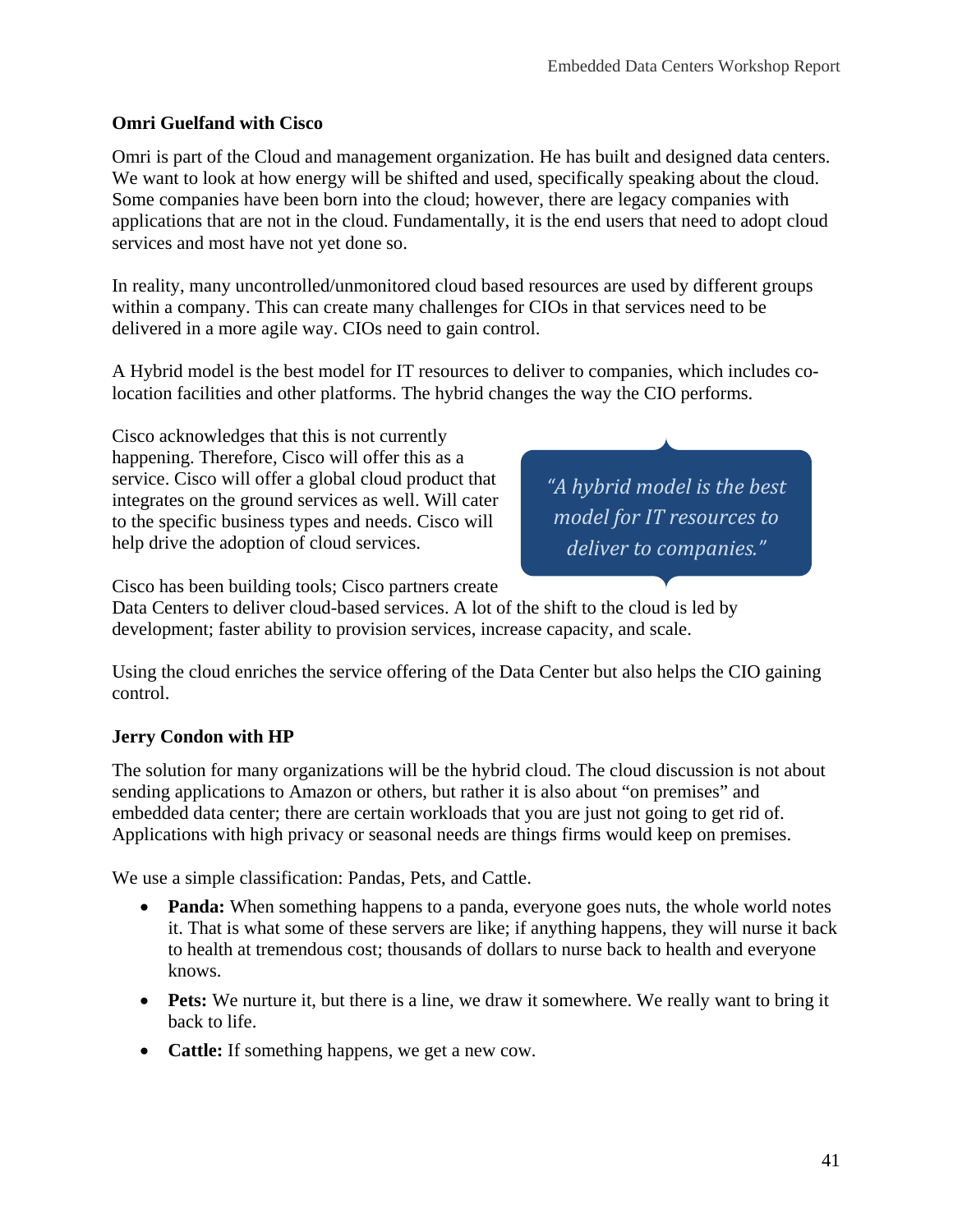That is how we use this as a metaphor. When we are thinking about moving applications to the cloud, we are thinking about the cattle. In the cloud you do not fix the server, you pitch it and put a new one in. That is what the cloud is. The fundamental architecture is designed to fail. That means there is an enormous amount of skills and culture of that kind of environment. So how can you go to the closet and say throw it out? These are pets and sometimes pandas. The local server room has 10-year and 15-year old servers, we have seen them and they are still there.

### **3.1 Moving to the cloud is no longer an either/or proposition**

To understand the difference between a data center and a cloud, start with the concept of virtualization — applications running on a virtual machine. Virtualization is "cloud lite" — it is more about automation though, the self-provisioning of services and measuring how resources are consumed on an hourly basis. It is building a front-end. Cloud is a traditional IT workload, on any server on the planet.

You can have a cloud on a laptop or 10,000 servers in Utah, but the scale is different. Because laptops can run 10 virtual machines (VMs), but not 10M VMs based on memory and storage; it is the horsepower of the system itself. It is a traditional workload put on a server somewhere; so the cloud is an abstract layer. From a user's perspective, it is irrelevant where the machines are located.

Hybrid is the next business model for companies. In the IT world [historically], over provisioning is practiced. You look at the peak demand and provision for the peak. This is the way most data centers have developed; you overprovision because you do not have the ability to scale. You have a factor of three- and four-times the storage, capacity, and networking needed. "You would think we were building battleships here." We see it based on culture.

A private cloud would run in the embedded data centers. It is an "on premise," inside-thefirewall cloud. A private cloud can run within the business/data center. A public cloud could be used by anyone, anywhere. A company could also customize and make it "private."

You can burst work between the private and public cloud — running in your private cloud, then when you need more resources shift some work to a public cloud.

### **3.2 "Fork lifting" and redesigning**

Fork lifting applications to the cloud means just moving it You will not get many of the benefits of the cloud other than someone else runs the hardware and provides higher server utilization. Redesigning is when you put an application into the cloud so that it

*"Redesigning is the most daunting activity. It requires lots of skill sets and culture change, but there can be large savings."*

can scale, and continue to run when components fail. Redesigning is the most daunting activity. It requires lots of skill sets and culture, but there can be large savings.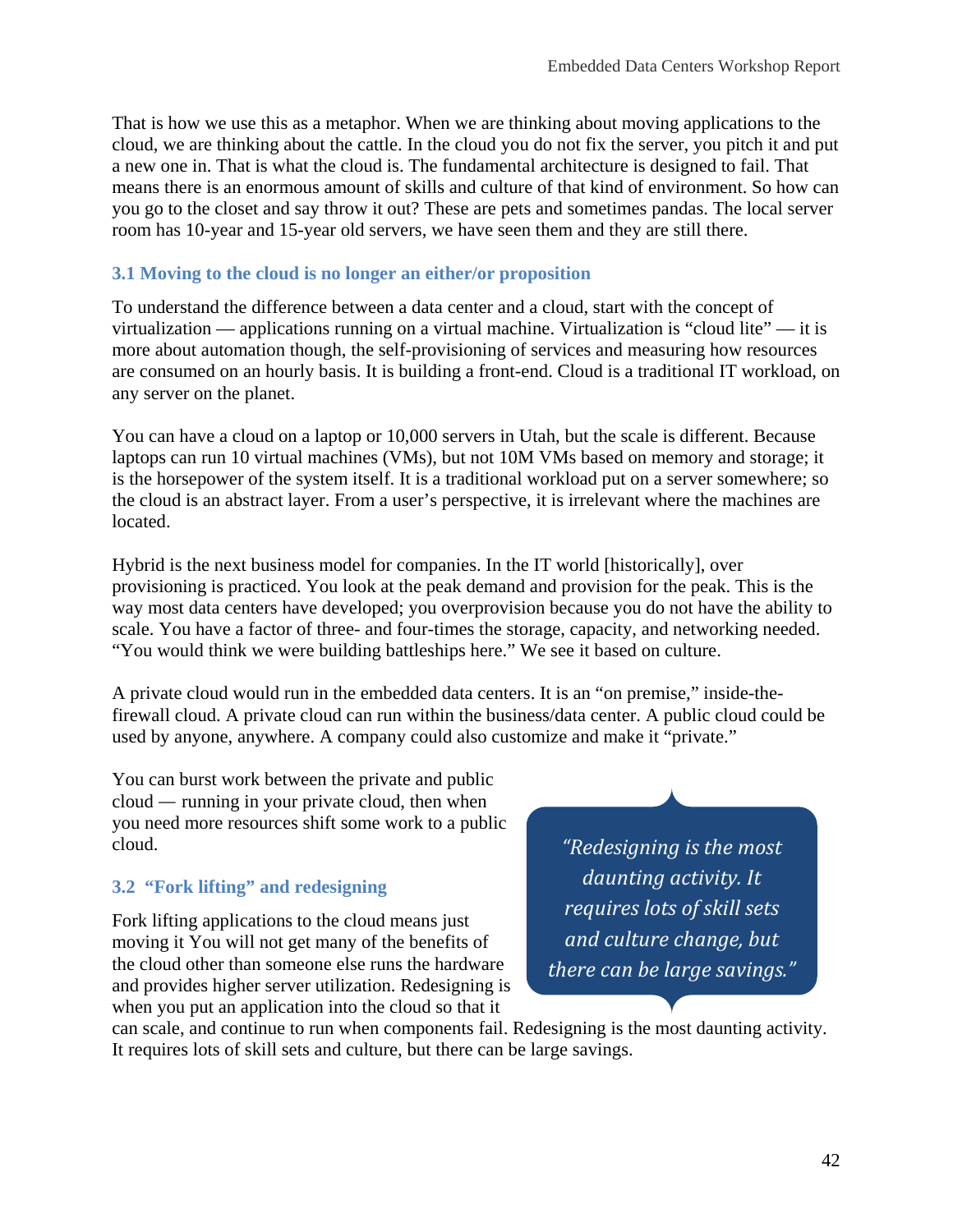### **3.3 Certain apps are born in the cloud**

Box always wanted to be a cloud provider. Therefore, Box moved the business model entirely over to the cloud. Moving forward, all business decisions are evaluated with cloud migration in mind.

SharePoint was designed as a local application, so it lacks flexibility. Box was built in the cloud and provides some of the same functionality in a more adaptable and flexible model.

If you have a cloud-based service from a remote location, it will still have latency and connectivity issues.

#### **3.4 People will migrate and stay there (Amazon, Salesforce, Box, etc.)**

Moving to the cloud is like checking in to the Hotel California; once an application has moved to the cloud, it will never check out.

#### **3.5 Migration depends on the workload being done**

The question is whether there a benefit to have some data on your premise. Certain workloads dealing with privacy and seasonal issues are required to be kept onsite. Are there more scenarios like this that would increase the need for onsite-only data access?

The fundamental idea of the design of the cloud is that it assumes components will fail. Properly designed applications will continue to run in the cloud even when hardware or software component fails. The management of the cloud is what is important to control.

*"Moving to the cloud is like checking in to the Hotel California; once an application has moved to the cloud, it will never check out."*

For example, ERP Systems that have been the standard of local virtualization would not be good candidates for cloud migration since investment costs and time commitments are too cumbersome. The idea is to utilize the cloud in the situations where it is cost effective.

When addressing the strategy about how to take on embedded data centers and what that means, we are not talking about Amazon or HP public cloud. It is about the workload that is on them. Companies must identify the proper workloads. Not all clouds are created equal and not all workloads belong in the cloud. There are ones that can be optimized for cloud computing, as well as, ones that do not belong there.

*The net result of this is that embedded data centers are not going to go away.*

#### **3.6 Every application has an ROI – which ones are worth moving to the cloud**

If I am in a data center, how do I figure out which servers are going to the cloud? It is the ROI of doing

*"The net result is that embedded data centers are not going to go away."*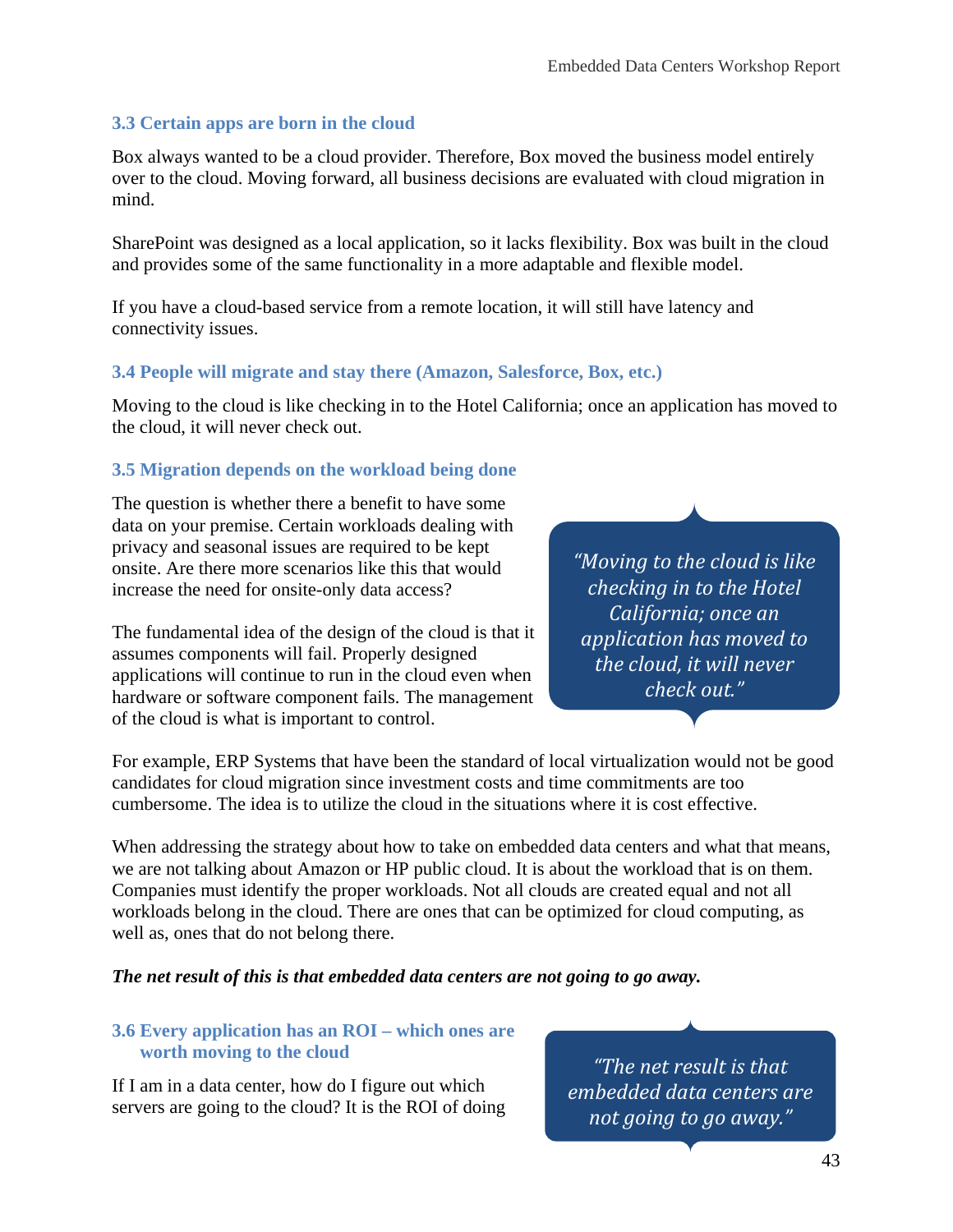the work to move to the cloud versus the cost effort to package the application for movement to the cloud. For a legacy application, the question is "How easy is it to move it to the cloud?" Applications that depend on high performance computing, are complicated production-critical applications, or have regulation/compliance issues are not good candidates for moving to the cloud.

It would be migrated if the application were in the business layer, the elements of this particular application or piece of data. How much work is it to forklift the application — shove it in a moving box and move it to the cloud?

Other options are to find the software that allows you to migrate what you already have. Alternatively, you could wait for the next technology to come out. This might be the answer to your business layers. You may want to consider the migration part of moving to the cloud how much work is the migration. You can augment capacity by slowly moving to cloud. Some organizations start with desktop applications. The thinking needs to go above the infrastructure. Need to analyze the cloud platform to see what really fits the underlying infrastructure. Look at workloads and their capacity.

Every application has an ROI and has a business decision based on the needs of the app or the developer who moves with the application. There are two basic assessment criteria: (1) How easy is it to move? and (2) What is the ROI?

It is incredibly easy to move development-centric applications to the cloud for high performance. They are in the magic quadrant. On the low end are complicated production critical applications and homegrown apps that have enormous amounts of compliance and regulation. These probably never even made it to the virtualization world (e.g. these applications have unique needs and are not able to be virtualized).

### **3.7 Certain business layers can move easily**

You can look at moving by business layer — move it without touching anything else. Contain the application and move it to the cloud. The redesigning is the one task that is the most daunting because it requires skills and culture, but this has benefits. Go out and find the SaaS that will allow you to migrate whatever you have, and what your workload and rebirth it in the cloud. There are painful details to this; it is not as simple as "it is in the cloud now." The argument is that some apps you just cannot remove. Might even argue to wait until the next wave of technology; that might be the answer to some of these HIPAA systems, etc.

### **3.8 Netflix**

Check what Netflix does in the cloud — they are 25% of internet traffic in prime time. Instead of using their own data centers, they went to Amazon and asked them to improve their cloud to enable them to stream.

Netflix was agile and had a culture to change. Was able to develop their offerings and develop fast to market product. They drive traffic to TV shows that they want you to watch. They are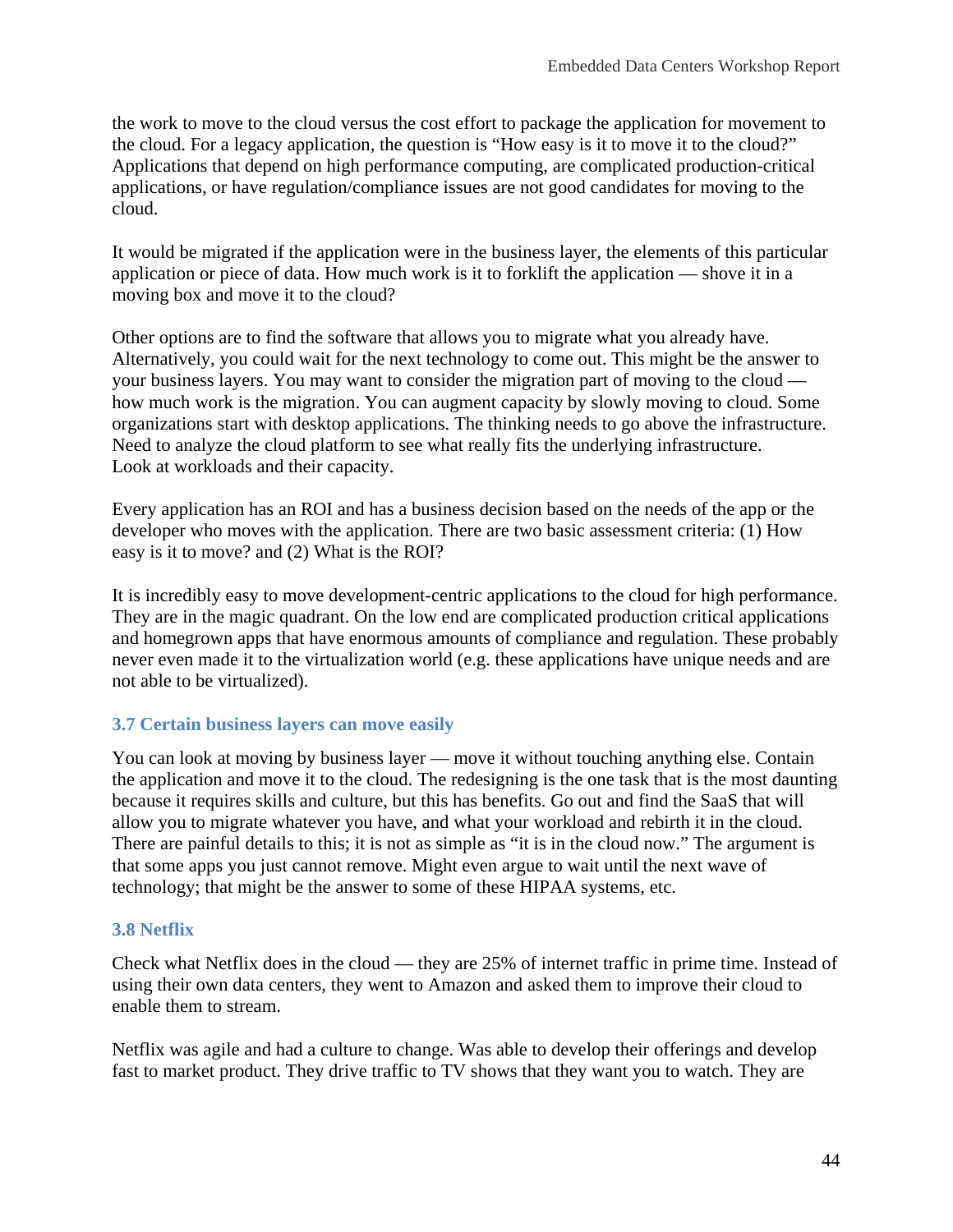always rolling forward, cannot do the agile development they are doing outside of the cloud. It is too fast.

Netflix wrote applications to fix Amazon's cloud — then open sourced those applications to have the world save it. Netflix has one developer to 25,000 vertical machines (VMs) versus the one to 200 typically in most development groups. Netflix built a new campus for their developers — all of them are in Los Gatos. They have incredibly fast production and time-to-market. You can only do this in the cloud. In a "Pets" environment hold on for dear life — do not ever let go. At Netflix — opposite-culture is cow — use thousands of VMs, but when the person is done then release them for someone else. Netflix use Chaos Monkey to test their software can withstand disruptions. They use auto-scalers to determine the resources they need depending on time of day, etc.

Chaos Monkey — when you are developing an application, there is an app that goes around and shoots VMs, blows them up. Therefore, while you are development, the machines go down so you can test the resiliency of the cloud. Resiliency is a tremendous part of the cloud; if a virtual machine fails, self-healing fails. For the cloud, everything is designed to fail.

### **3.9 Security**

Security — when looking at smaller enterprises, a cloud based service provider provides very good security. It is secure and encrypted and the security is usually much higher than you could do yourself.

Security is based on the fact that there is an environment where tenants cannot see each other. Financial sectors are not in the cloud. They are very private and are looking at a hybrid-cloud services being offered on the same workload. This service pulls data from the cloud that is secured and opens data from another place (non-cloud). Clouds are built as much to keep the information within secure walls, as they are built to keep people out.

Most of these breaches are in California. Going to the cloud does not mean it is not secure; instead, it could be that the company is the issue and that they need to run tighter security. Companies need education on security and on how to effectively implement security measures.

There is a lot of security in the public cloud. Many people are in the cloud and the data and applications are running securely. As in a co-location, there are many tenants who cannot "see" each other. On the other hand, the financial sector has a lot of contractors and third parties. In addition, usually a third party is the full backend. For example, Target has failed several times, but a contractor or partner was always at fault for the breech. In the financial sector, they are not in the cloud because they deal with financial data and the idea of having exposure to any other cloud tenant is a risk.

### **3.10 Cloud adoption by industry and size**

As a cloud-based file sharing platform, Box services every possible vertical and every business size. The slowest verticals are government and finance, while the fastest appear to be healthcare and education.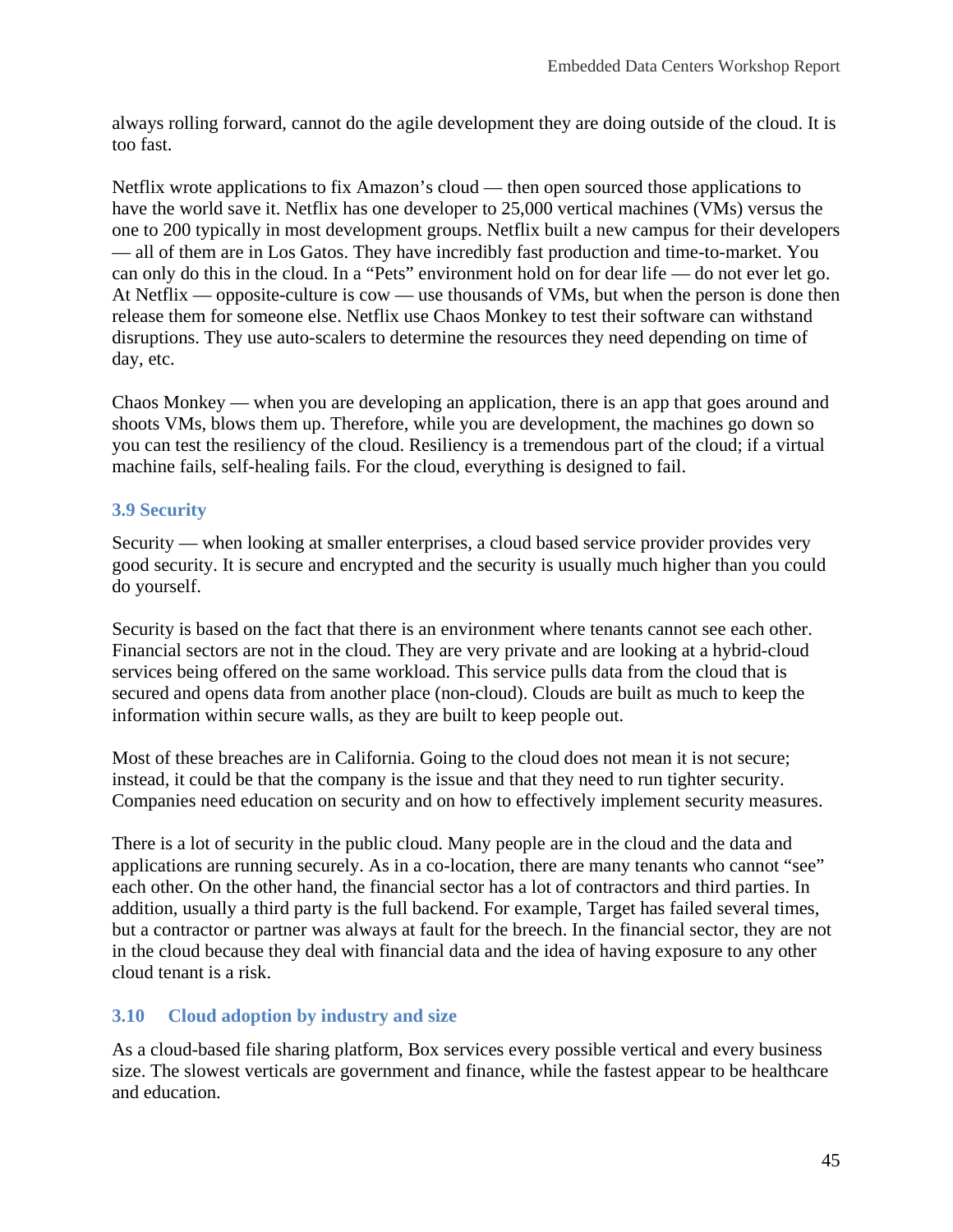Healthcare appears to be adopting faster because they have a large R&D budget at their disposal. When you see regulation such as the Health Insurance Portability and Accountability Act (HIPAA), this helps adoption rates moves faster.

In 2013, spending was \$30B on cloud adoption across all industries. The data suggests that the annual growth rate in SMB organizations regarding cloud spend is 40%. Experts predict that in a few years this spending will increase to over \$40B. Data also suggests that there will be more cloud computing and that the government will see 50/50 spending between private and public cloud users. Box already sees the government moving into the cloud, but these clouds are private clouds for security reasons. Notably, however, all panelists recognized that cloud adoption is running behind expectations.

When you look at most segments the core applications will lag in adoption. Most companies are already at capacity for existing services; so they will likely keep the core applications on their own servers, and outsource the non-core to cloud services.

#### *We are seeing increased growth in data center spending on data, as well as growing demand for cloud services, which suggests that the embedded data center is not going away as people move to the cloud.*

### **3.11 Keep the core, outsource the rest**

The key for businesses is to identify those business applications and operations that are core to

the business. These will generally remain on-premise in embedded data centers. Those applications that are non-core, can, should, and eventually will be moved to the cloud.

#### **3.12 Decommissioning of servers after the application migrates to the cloud**

Storage growth stops, but we cannot answer if the servers are turned off. It appears to depend on the company's culture. Some companies have a culture of wanting to adopt new services like the cloud. Some of these want to figure out a way to reduce power usage and want to listen to what cloud people have to offer. Other organizations are moving applications to the cloud but may not be looking at what to decommission.

Cisco is not a network service. We are looking at SaaS offers and solutions. We will partner with other companies to bring solutions to market, such as software and hardware as a service. HP is normally in the hardware service and sales service business, but runs a cloud that is agnostic. We are a provider. The SaaS offering is not something we look at. We are developers developing cloud services.

#### *We are a long way from when embedded Data centers will go away.*

*"We are a long way from when embedded data centers will go away."*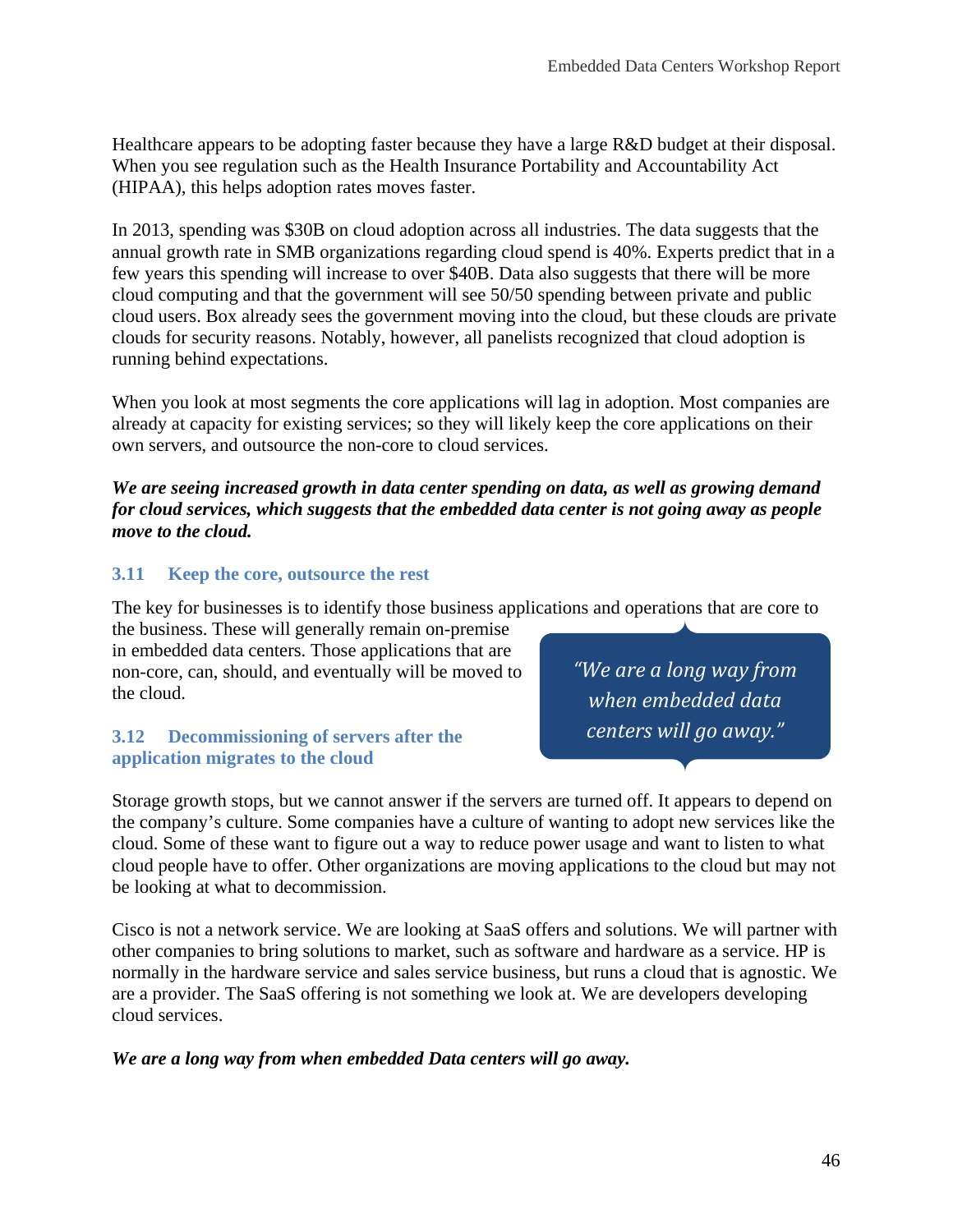# **4 Findings and Conclusions**

### **4.1 Summary of Market Interventions and Deemed Programs**

As the data center workshop teams tackled what product categories were appropriate for deemed programs and how to make the market interventions operational, several common requirements and themes emerged:

- Data center managers are generally not held responsible for energy efficiency and lack the time and resources to improve it.
- Information and tools are needed to help data center managers and their internal stakeholders/ other decision-makers make good decisions about energy efficiency and effectively communicate the value to the C-level.
- Data center managers would prefer one trustworthy source for their information.
- Additional data center or tenant support services might be needed to move the market, such as helping data centers quantify energy and non-energy benefits, or managing projects.
- Agreement and/or standardization on data center efficiency/performance metrics is required to support new sets of deemed measures.

*"Data center managers would prefer one trustworthy source for their information"*

• The rapid advancement of technology in the data center space makes it difficult to support specific products through deemed measures.

In addition, the teams provided new insights into indirect ways to improve energy efficiency. Some types of energy efficiency improvements could be driven by:

- Educating data centers about improvements that can help them better deliver their primary objectives — performance and reliability — and improve energy efficiency
	- o For example, showing data centers that free cooling cuts down on risk (improves reliability) because it removes the mechanical cooling chance of failure and would result in a secondary benefit of improving the data center's energy efficiency.
- Helping managers of embedded data centers break out of the cycle that prevents them from planning for energy efficiency or pursuing it once a data center is up and running. Changes in the data center, such as additional servers, storage or networking capabilities, are generally made on an ad-hoc basis in response to critical business needs. Once they are running, operations are too critical to shut down or fix, and growth becomes unplanned.
	- o For example, providing a combined assessment of data center operations (IT, Power & Cooling) to identify opportunities to improve energy efficiency before the next cycle of unplanned growth or change would be very valuable to customers and drive the adoption of deemed savings programs. These assessments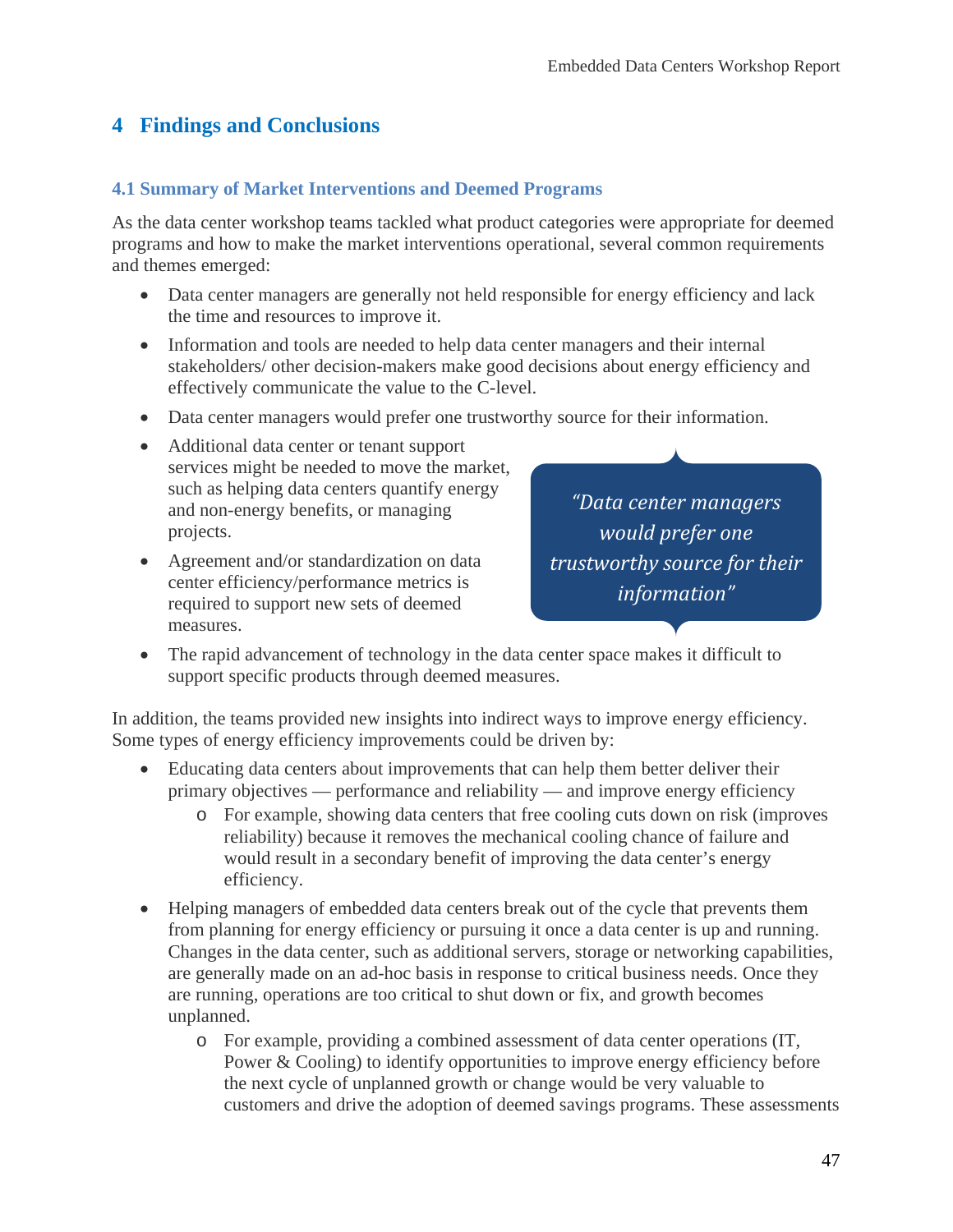are done by IT resellers and HVAC contractors today. The key is to do *more* of them.

#### **4.2 Assessments**

One theme emerged across program designs: standard assessments. Assessments are tools that could exist in the Website Clearing house, Shared Savings and Strategic Energy Champion programs. Assessments conducted by VARs and OEMs are critical to the implementation of deemed programs outlined by the teams in this research.

Participants in both the Seattle and Silicon Valley workshops indicated that assessments are a key tool in improving data center efficiency. Assessments, when conducted by IT Resellers and HVAC/Mechanical contractors familiar with a customer's infrastructure and needs, can provide a clear roadmap for improving energy efficiency, and demonstrate the potential payback of energy efficiency to the customer. The Website Clearing House, Shared Savings, and Strategic Energy Champion market interventions all incorporated assessments into their structures. Deemed measures also relied heavily on the assessment process to identify opportunities for improvement and to "get the ball rolling."

IT VARs and HVAC contractors are already accustomed to providing assessments of data center IT and HVAC equipment. These existing types of assessment could be the platform for the data center assessments described in the concept build-outs. The build-outs specifically outlined the need for a "combined" assessment, incorporating IT, Power and Cooling into one. The equipment vendors and channel partners are willing work to with someone to create a **standard assessment** that would meet the requirements described in the work session:

- IT resellers and HVAC contractors Vendors need a standard assessment, not one that varies by utility
- They need a standard selection, execution, and funding process, not one that varies by utility

As assessments can be expensive in cost and time, feedback from all groups indicates that providing **financial support** to vendors (resellers and contractors), in the form of a cash incentive to defray the cost of each assessment, would result in MORE of these assessments.

*"Financial support to vendors (resellers and contractors), in the form of a cash incentive to defray the cost of each assessment, would result in more of these assessments."*

- Utilities can financially support assessments as an inducement for resellers and HVAC/mechanical contractors to perform more of these. Customers, having the results and a roadmap, would be more likely to pursue these projects to improve efficiency.
	- o Total number of assessments before and after incentives could be tracked, in order to demonstrate results
	- o Total projects completed as a result of assessments could also be tracked, in addition to resulting (estimated) energy efficiency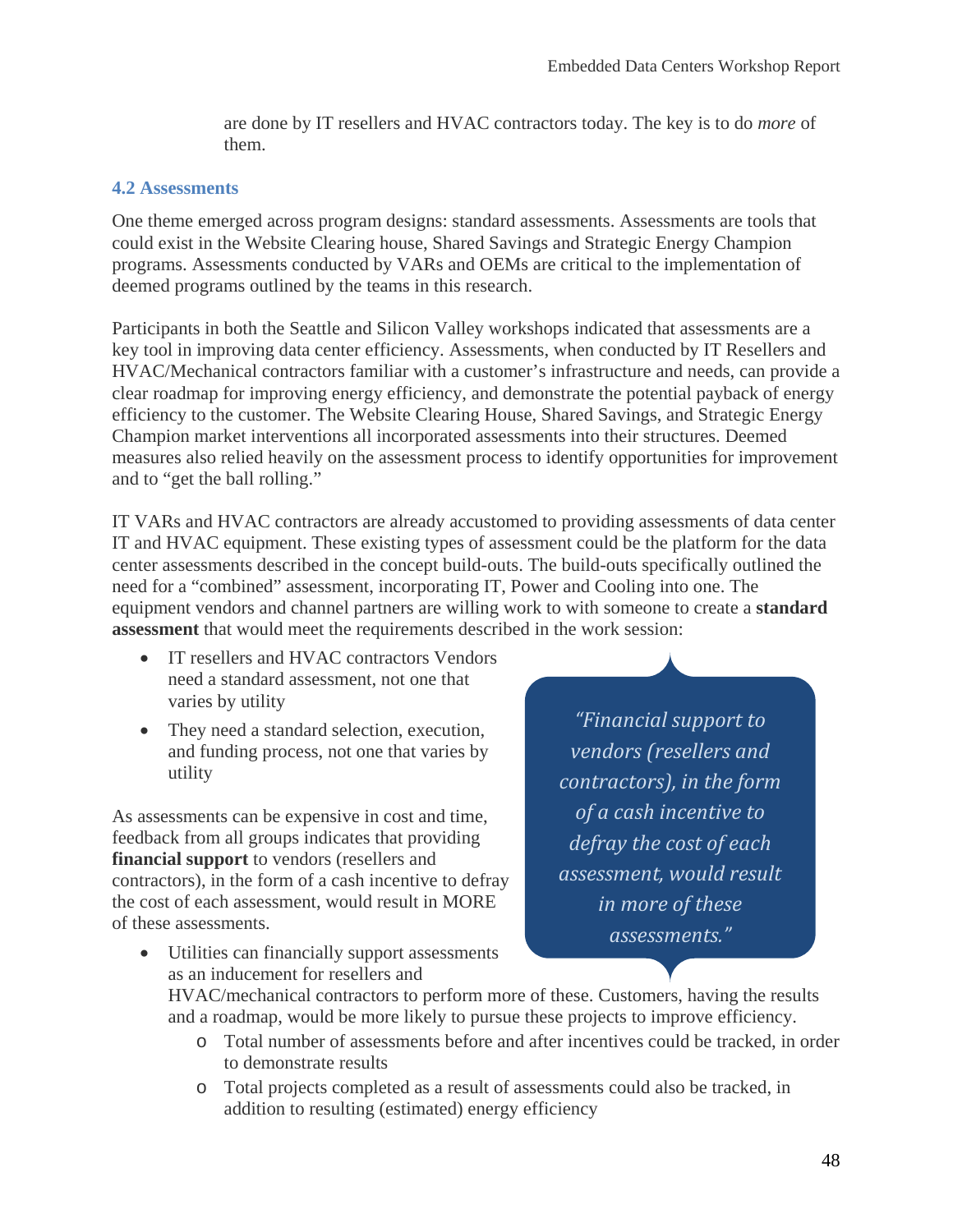- Borrowing a mechanism from the IT channel, utilities could use some form of "deal registration" to track these projects.
	- o The result is a significant level of demographic and other information on embedded data centers in the territory

Key details regarding assessments were identified as:

- 1) Data center assessments
	- a) The assessments can/should cover IT equipment, power equipment, and HVAC
	- b) Equipment resellers have performed versions of this when funded by manufacturers
	- c) Embedded data centers also need implementation project management's assistance
- 2) Website clearing house can provide needed information to support assessments
	- a) There is a huge need for information about how to improve data center efficiency
	- b) Green Grid and TC9.9 have created similar web sites but there are perceived or actual barriers that preclude their ability to act, including:
		- i) Member-only access
		- ii) Funding sources and missions do not align
		- iii) Funding may not allow them the resources to keep them updated

*"Green Grid and TC9.9 have created similar web sites but there are perceived or actual barriers that preclude their ability to act."*

- iv) They do not have the necessary relationships or partnerships with utilities to bring utility incentives and other critical types of information to their core audiences
- 3) Set incentives standards to support deemed approaches
	- a) Open Compute standards
	- b) Defining a class of products or solutions that qualify

#### **4.3 Conclusions**

PG&E is collaborating with Silicon Valley Power, City of Palo Alto, Lawrence Berkeley National Laboratories, and NEEA to explore how to drive energy efficiency in embedded data centers.

The *Silicon Valley Next Generation Data Center: A Workshop* built on the findings of the Seattle Workshop and focused on creating operational plans for three market intervention concepts and identifying potential deemed programs. Key outcomes include:

• A specific operational plan was developed for the website clearinghouse concept, which was the key market intervention identified in the Seattle Workshop. While some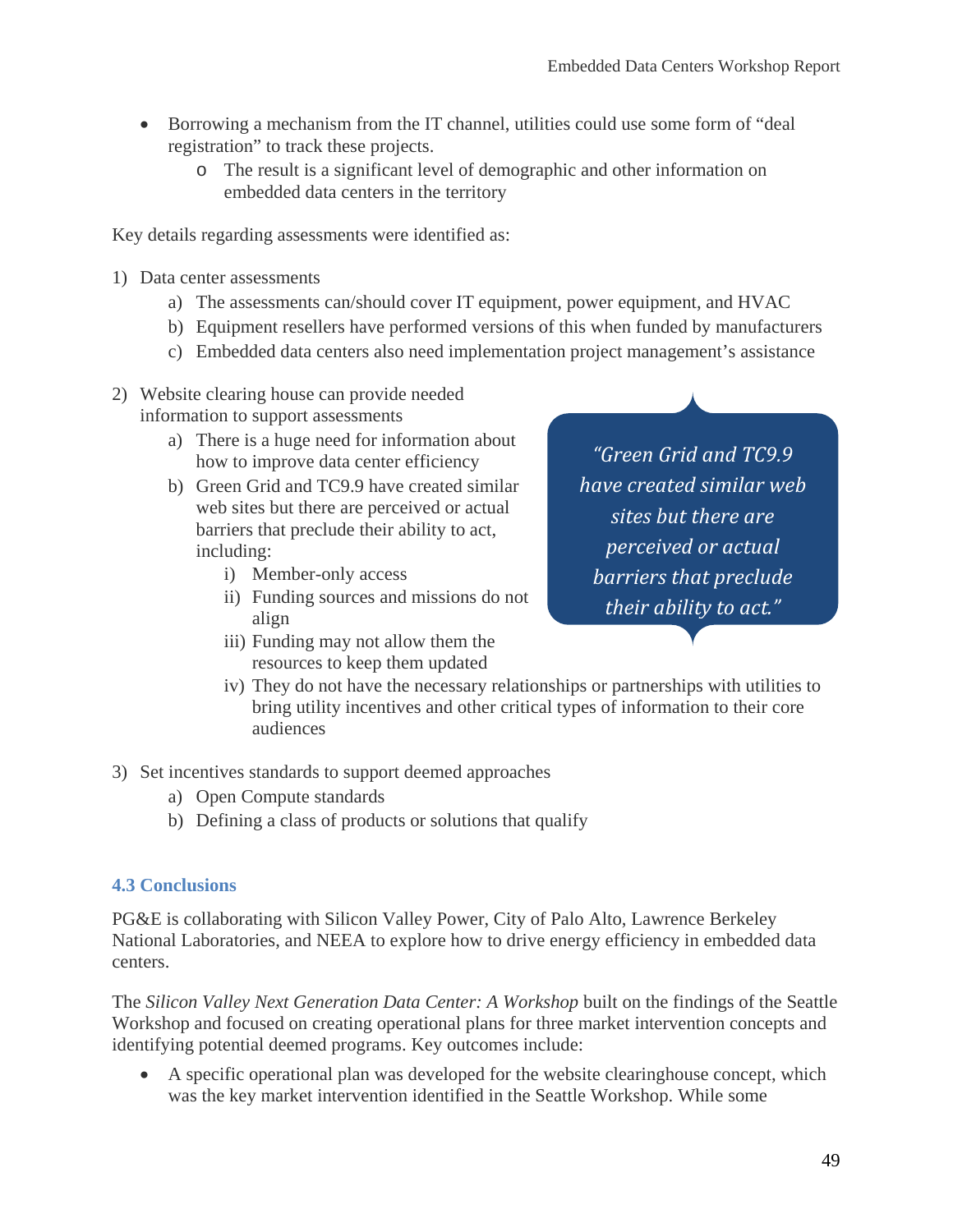questions exist, the work team and QDI see the website clearinghouse as an operationally viable market intervention to drive energy efficiency in embedded data centers.

- An operational plan was developed for the shared savings program. While the team was unable to address all of the operational questions, the team and QDI believe the concept is worth exploring further to design and pilot a shared savings market intervention.
- The strategic energy champion program does not appear to be a viable operational, standalone market intervention. The cost of the program would exceed the energy savings.
- The teams that focused on deemed measures identified a number of product categories for embedded data centers in healthcare, finance, government, and education where deemed programs could be effective. These discussions also highlighted that the deemed program would be more effective if they could leverage the current communication channels and potential market intervention activities discussed above.

As a common theme among market interventions, establishment of standard assessments as a program design element was identified as having the greatest potential to leverage deemed programs in the embedded data center market. The assessment program when conducted with an existing vendor, such as a VAR, contractor, or OEM, prepares customers to make the rapid decisions they will have to make in the months to come as the demands change on their data centers. Tying these assessments to deemed incentive programs can provide a method of financing these assessments, tracking the number of assessments undertaken and tracking the performance of the assessments in terms of increased energy efficiency

The Data Center Workshop highlighted the disparity between tools and solutions provided today by utilities and other organizations, and the perceived needs of the market. As such, it seems clear that significant progress to address embedded data center efficiency will not be achieved until there is a holistic approach to address key market barriers.

The self-reinforcing cycle provided by Assessments, Market Interventions, and Deemed Measures was a clear result of the work by the teams.

#### **Assessments**

For harried data center managers, assessments result in a "roadmap" they can follow to improve energy efficiency without sacrificing operational integrity or reliability, the two most important criteria for data center managers. Assessments currently exist today and are performed individually by utility programs, IT resellers, and HVAC contractors. However, the need exists to consolidate these into a single assessment with a common set of rules, metrics, language, and procedures. In addition, while the cost of these assessments can be a barrier, in the future, financial

*"Establishment of standard assessments as a program design element was identified as having the greatest potential to leverage deemed programs in the embedded data center"*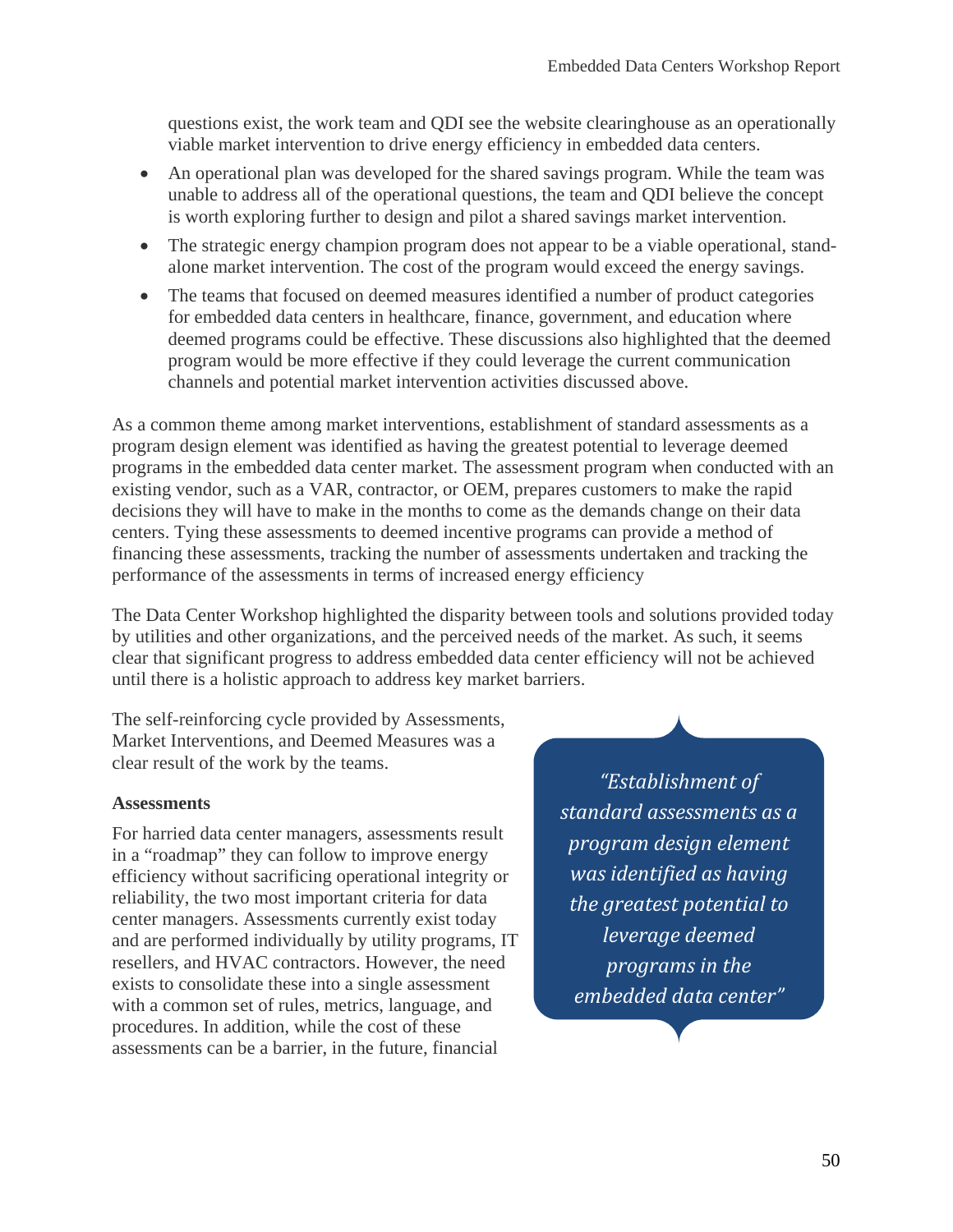support to defray the costs could result in more of them being performed. This would provide more data center managers with the roadmap and business rationale to justify energy efficiency improvement projects.

### **Market Interventions**

All workshop participants noted one key market intervention — an integrated and informationrich website. Such a website would address both the scarcity of information targeted to embedded data centers, as well as, the need to have information that is vendor-neutral and vetted by trusted third parties or peers. The website is a technological solution that would enable key market players to access a library of energy-efficient solutions when they need it, effectively helping data centers within the narrow window of time that they have to bring in energy efficiency solutions. The website could also resolve the issue of a common language for embedded data centers and their ecosystem of market players. In addition, ROI tools and case studies would help data center managers validate the need for improvements to upper management.

The other interventions of Shared Savings and Strategic Energy Champion served to develop the following concepts:

- Dedicated expertise and resources to identify, develop and manage energy efficiency projects
- Specialized tools (such as assessments, metrics, ROI calculators) to support project justification
- Importance of sharing financial rewards with market players (IT VARs and HVAC contractors) who are in positions to promote these solutions

*"ROI tools and case studies would help data center managers validate the need for improvements to upper management."*

### **Deemed Measures**

Lastly, deemed measures were identified as ways to motivate the embedded data center segment to pursue specific behaviors to improve energy efficiency. A variety of technologies/products was identified as potential recipients for deemed measures — from servers and storage, to power and cooling. In addition, behaviors leading to server removal/decommissioning, such as virtualization, were identified as necessary to drive improvement in the market. While in the IT space deemed measures might have the power to drive desired changes by providing hard dollar incentives to market players and customers, the rapid advance of technology poses a challenge. The risk is that utility deemed measures based on specific products ultimately might not be able to keep pace with the advancement of technology.

### **Data Center Energy Usage Levels Off**

Lawrence Berkeley National Laboratories published a study indicating the trend of Energy Usage in Data Centers for the last five years. Remarkably, the LBNL study (2016) found that the energy usage of enterprise-level data centers is leveling off. The LBNL results are not entirely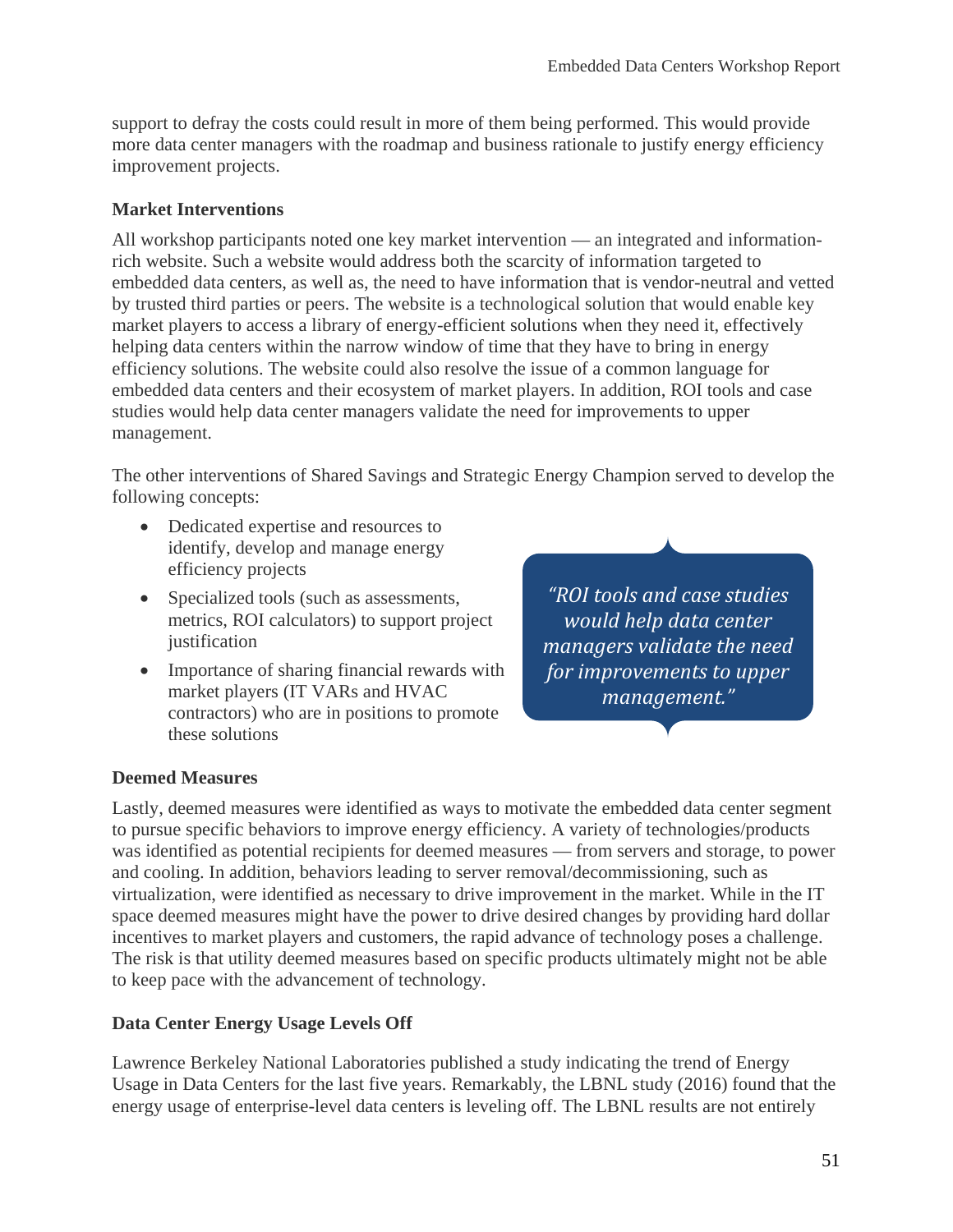

unexpected. Enterprise level data centers have been at the forefront of energy efficiency as a cost and GHG-reduction measure.

Figure ES-1 Projected Data Center Total Electricity Use

Estimates include energy used for servers, storage, network equipment, and infrastructure in all U.S. data centers. The solid line represents historical estimates from 2000-2014 and the dashed lines represent five projection scenarios through 2020; Current Trends, Improved Management (IM), Best Practices (BP), Hyperscale Shift (HS), and the static 2010 Energy Efficiency counterfactual.

Source: Lawrence Berkeley National Laboratory United States Data Center Energy Usage Report (2016) <https://datacenters.lbl.gov/sites/all/files/DataCenterEnergyReport2016.pdf>

With enterprise-level data centers in the U.S. consuming an estimated 70 billion kWh in 2014, representing about 1.8% of total U.S. electricity consumption (LBNL, 2016), the potential for additional savings still exists in embedded data centers. The challenge is the ability to aggregate the data centers across geographic spaces and companies to transform their operations and facilitate a move to a more energy efficient cloud solution.

#### **Colocations and Renewable Energy**

One initiative that has recently launched in July of 2016 is the Business Sustainability Roundtable's Corporate Colocation and Cloud Buyers' Principles. With the goal of powering the internet with 100% renewable energy, companies that rely heavily on colocation facilities will show preference to facilities that can adhere to six principles.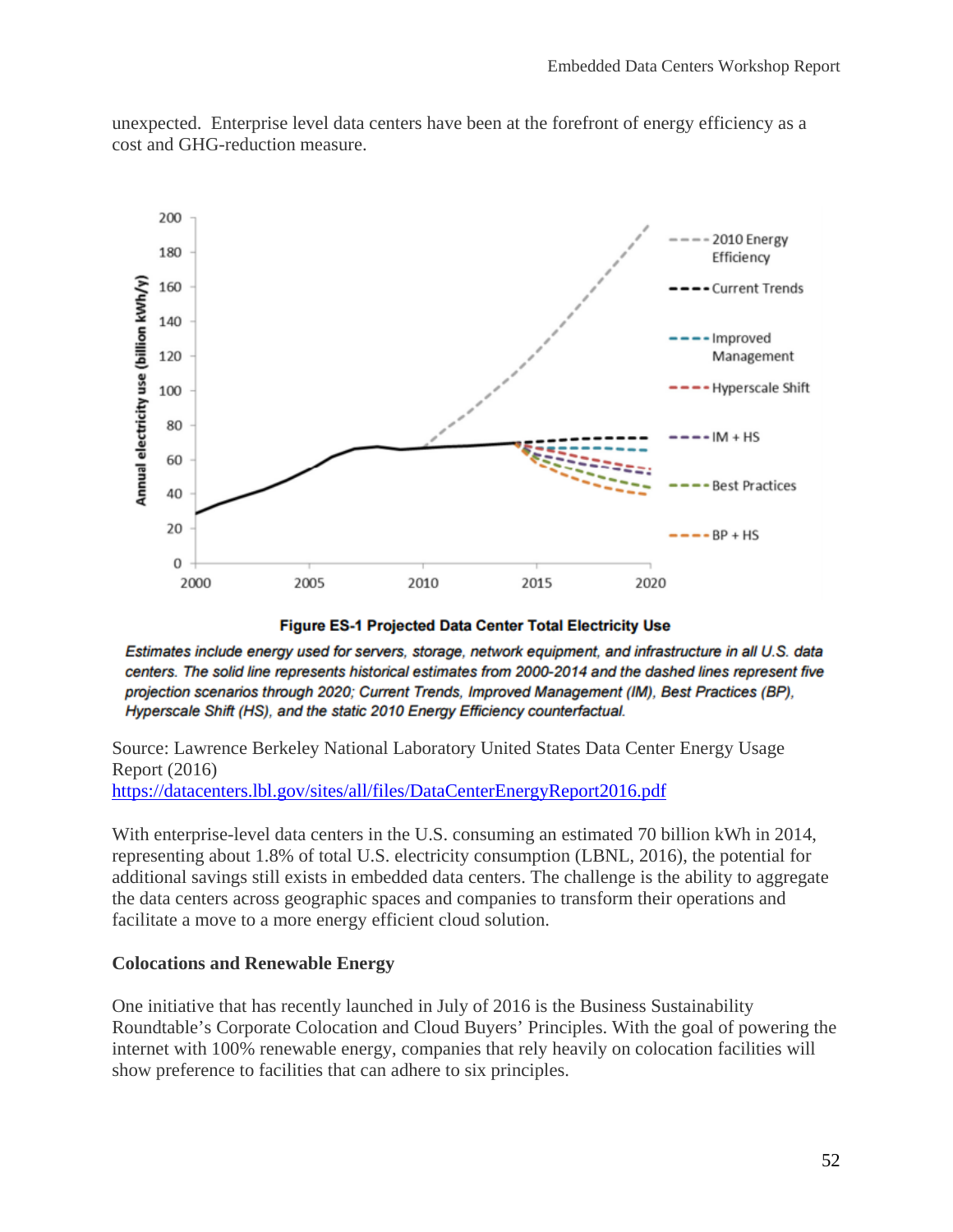- 1. **Options** Provide options for cost competitive services powered by renewable resources that reduce emissions beyond business as usual.
- 2. **Data** Deliver monthly data on the cool client's direct and indirect energy consumption, water consumption, greenhouse gas emissions,
- 3. **Incentives** Provide opportunities to align financial incentives for efficiency.
- 4. **Collaboration** Provide opportunities for cool client collaboration on efficiency and renewable energy enhancement.
- 5. **Disclosure** Disclose individual sites and total global corporate footprint, as well as sitespecific energy sources.
- 6. **Advocacy** Engage in policy advocacy efforts that support the use of renewable energy.

Companies engaged supporting the Cloud Buyers' Principles include Salesforce, Adobe, Akamai Technologies, Autodesk, CA Technologies, eBay, Etsy, Facebook, Hewlett Packard Enterprise, LinkedIn, NetSuite, Salesforce, Symantec and Workday.

#### **Final Considerations/Recommendations**

A truly holistic solution would address four principle dimensions:

- 1) **"National"/Regional Scope.** For the website content and other programs to be broadly useful and credible, the peer reviews must be conducted by nationally recognized individuals. The section on regulations must cover all or a significant percentage of state laws for vendors and other market players. The section on utility incentives must be current and cover a significant percentage of the country's utility data center programs.
- 2) **Acceptance of a reliable standard assessment process for equipment vendors and HVAC providers.** A process that has a standard assessment definition and is consistently executed the same way each time.
- 3) **Creation of services that do not exist today.** Some firms need project management services, often those described in the shared savings implementation company section of this report. Other firms need assistance in assessing lease property's ability to support existing and future data center needs — those described in the tenant support services section of this report.
- 4) **Changes to the utility and/or regulatory framework.** Implementation of the above needs regulators to be supportive of the approaches, and needs utilities to commit to the pursuit of deemed measures and program designs that can impact the energy use of the data center. The extended regulatory process to approve new measures and workpapers does not currently support the high-tech industry rapid evolution. Additionally, traditional arguments of free ridership exclude critical energy-saving software installation and management as a deemed measure. As an example, server virtualization is a prospective deemed measure but it is not allowable in some utility service territories. Support for deemed programs should recognize that these programs are complementary to a broader and holistic market transformation effort. Mixing deemed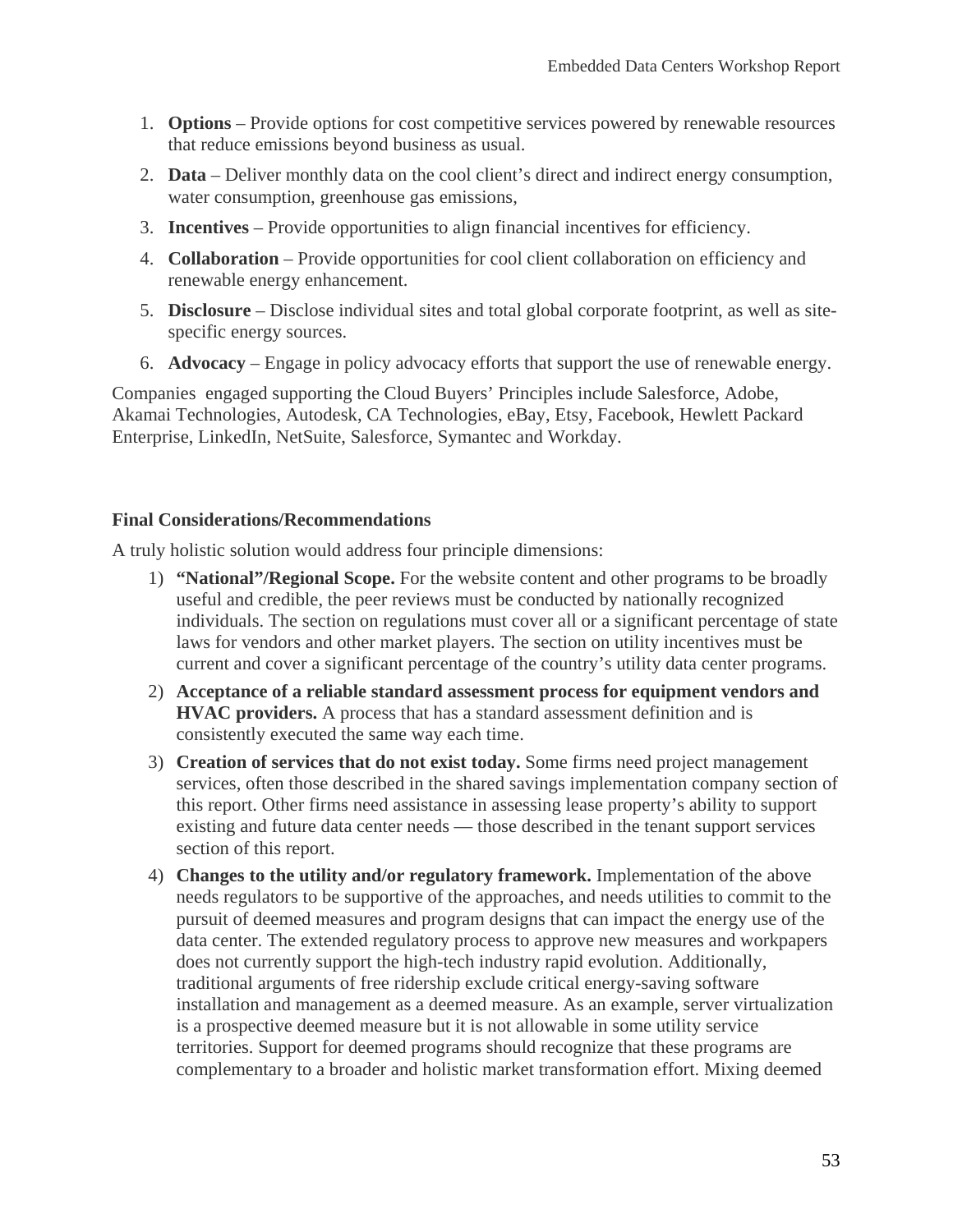and market transformation programs poses new challenges for program measurement and assessment that may require new approaches by public utility regulators.

While it is a challenging task to meet the holistic requirements above, it is encouraging that the work session participants saw that it was possible to affect change through program activities and targeted interventions, and that their organizations would participate in such programs. The market players acknowledged that this transformation might take years and require the participation and the support of other organizations.

PG&E has a unique position to help lead market transformation and develop effective program designs that overcome barriers to achieve energy-efficient embedded data centers. QDI recommends that PG&E continue to pursue program designs that take the next steps toward achieving this market transformation. For example, a program based on deemed measures that drives a standard assessment approach has strong potential in California. Strategically, QDI recommends that PG&E continue to work as part of a collaborative effort to support transformation of the embedded data center market, which continues to change and evolve as technologies shift and business applications move to the cloud.

> *"A program based on deemed measures that drives a standard assessment approach has strong potential in California."*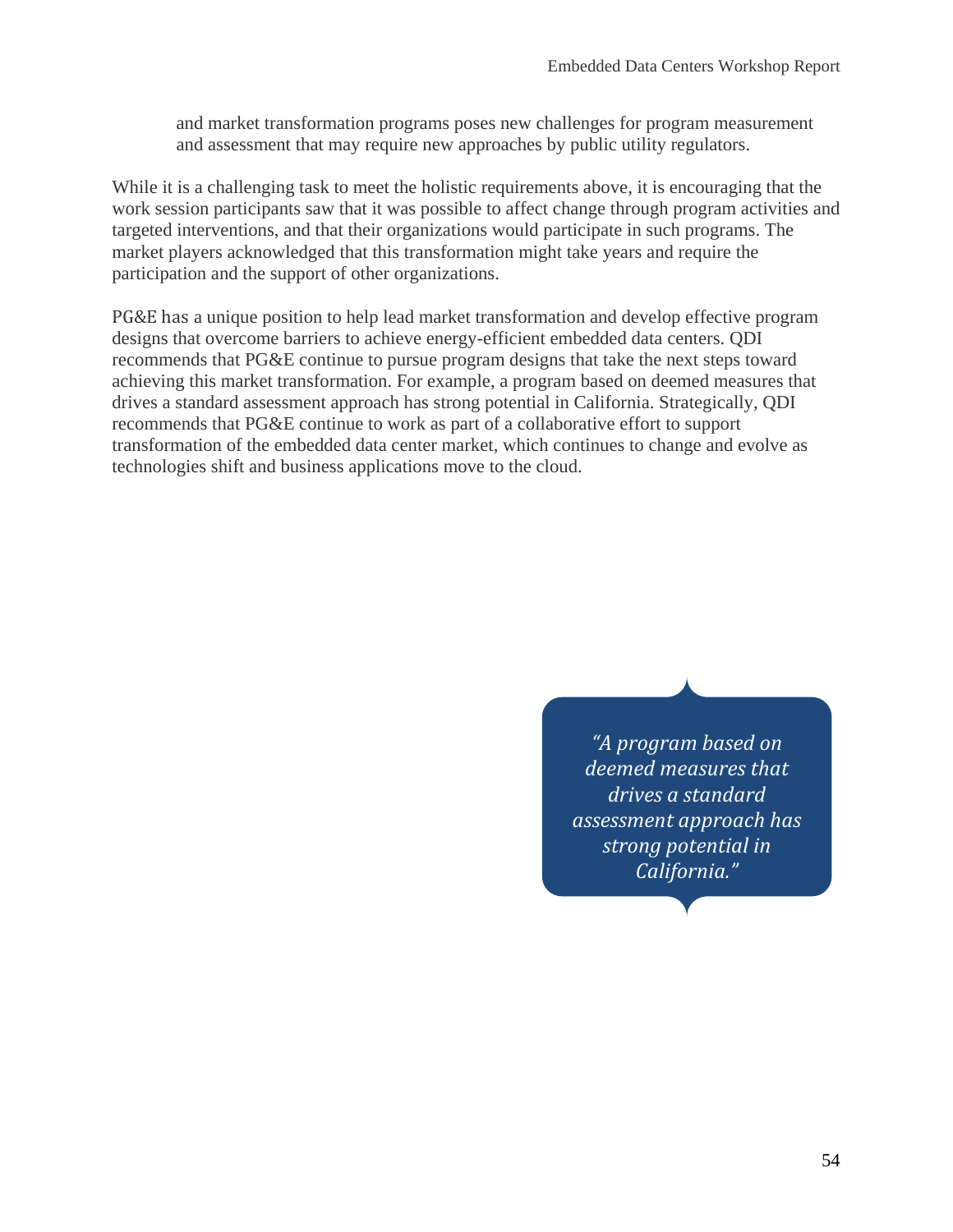# **Appendices**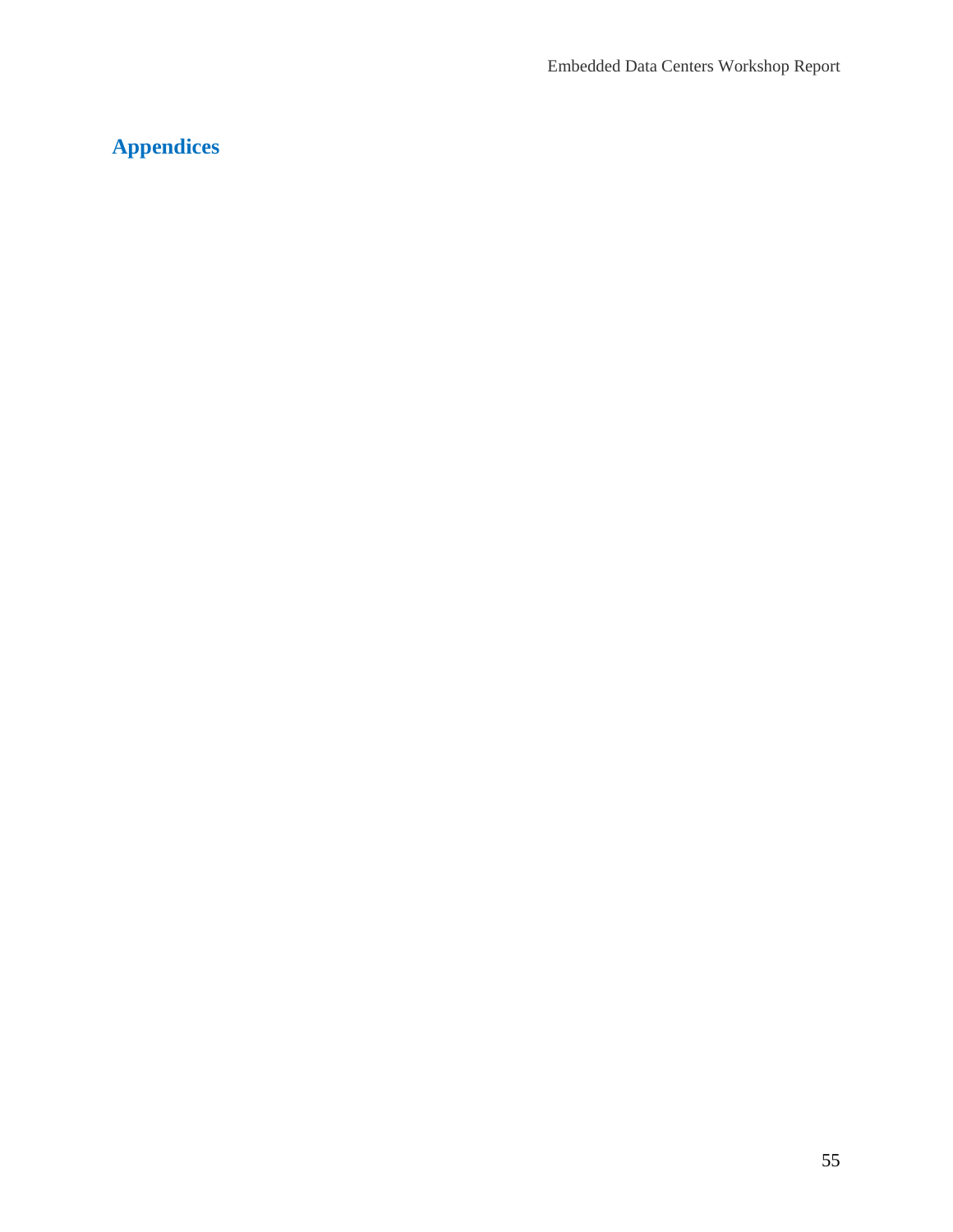## **Appendix A: Participant Guides**

A set of one-page Participant Guides was developed to facilitate discussion during the workshop. The appropriate guide was provided to each workshop participant one week before the event.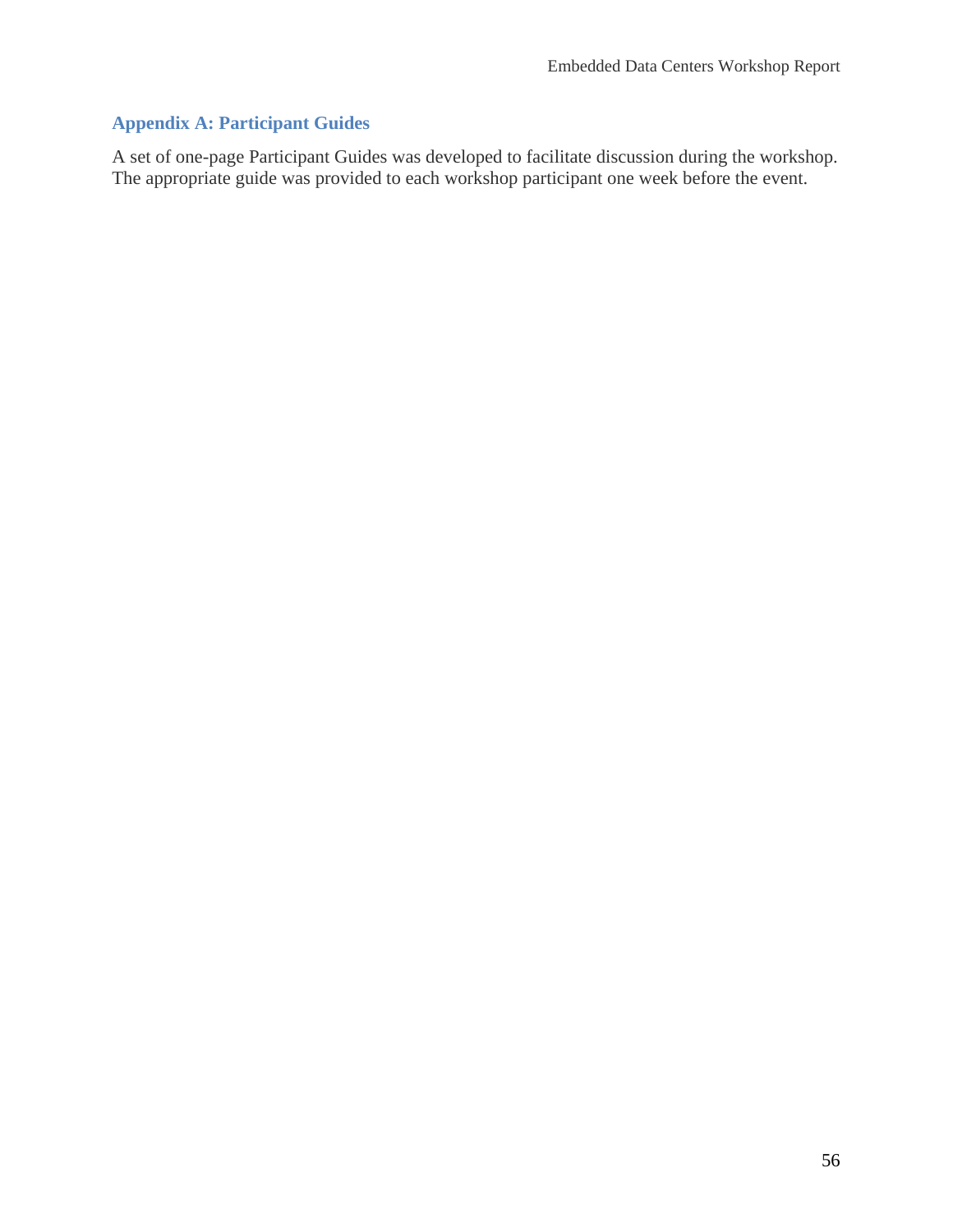

# **Designing the Next Generation Embedded Data Center Energy Efficiency Program Concept Summary: DEEMED MEASURES**

#### **1. Definition**

| $\circ$ A set of data center-focused utility measures that have a simplified calculation |
|------------------------------------------------------------------------------------------|
| approach. These measures have pre-determined estimates of energy and peak                |
| demand savings. These measures are used instead of a more complex, custom-               |
| calculated approach.                                                                     |

- o Typically designed for energy efficiency measures that have consistent performance characteristics with low variability. Deemed savings approaches may require onsite inspections to verify installation
- o Requires a standard assessment (audit) methodology that will enable collection of key inputs
- o Potential measures: Efficient servers, efficient UPS, storage optimization, server virtualization

#### **2. Value Proposition**

o Simplified measure offerings and predictable incentives for data center equipment will drive uptake of energy efficiency; a deemed approach will dramatically simplify program administration and M&V

#### **3. Finance & Administration**

- o Each state or region will have variability in administration. California IOUs will require approval from CPUC prior to offering deemed measures
- o Increase in expediency of projects throughout the project lifecycle (application, audit, reviews and approvals) will attract more program participants and partners
- o New program design required, which will vary depending on which measures are candidates for a deemed approach

#### **4. Marketing & Outreach**

- o VARs and OEMs of qualifying equipment are a key marketing channel. Assess potential for upstream incentives.
- o Marketing may require campaigns by utilities; industry organization involvement; strategic partnerships with other leading organizations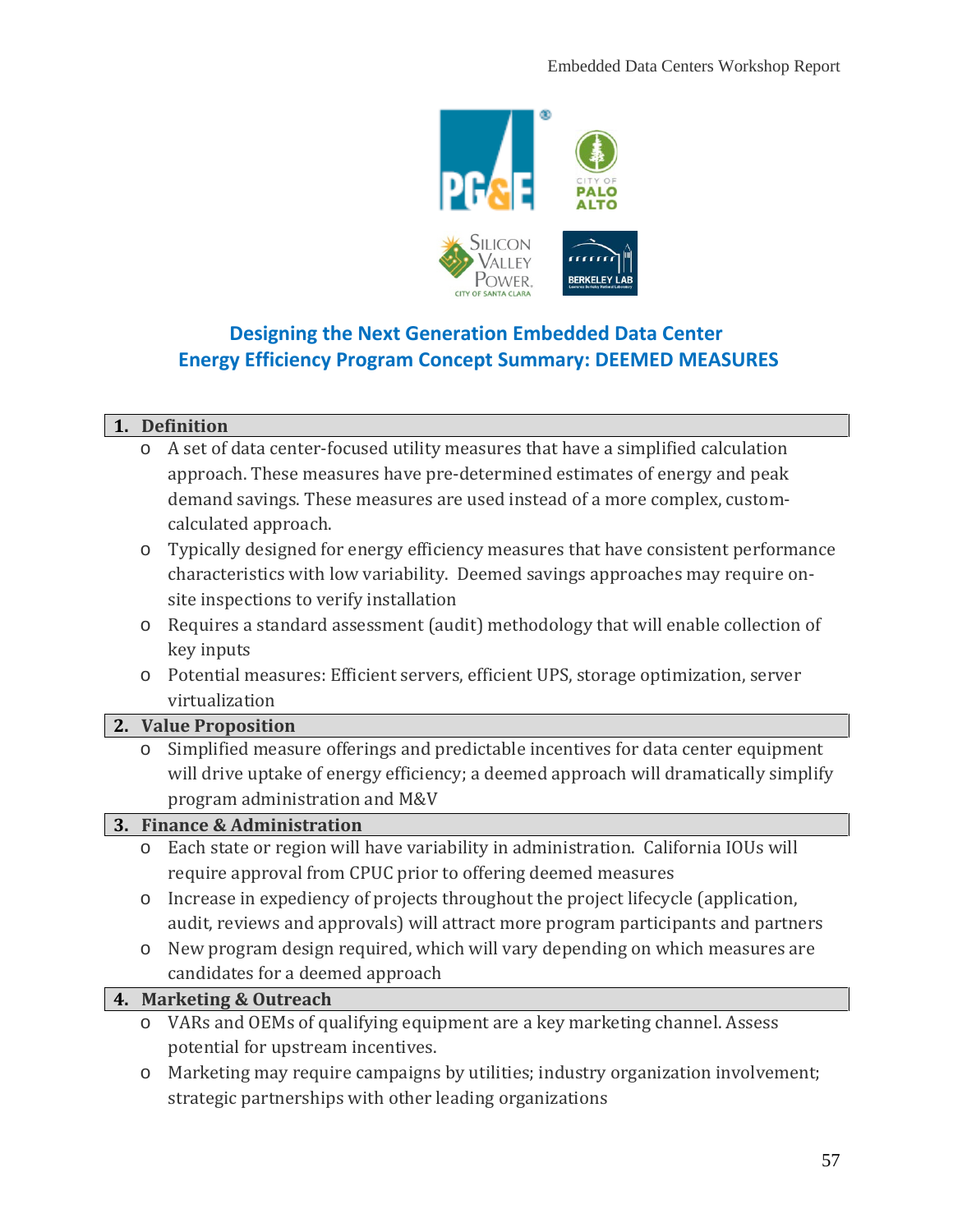#### **5. Market Players**

- o Primary audience: IT/data center managers; VARs and OEMs have strategic interests in helping customers secure incentives to help buy down the cost of their products
- o Sectors reached: All

# **6. Success Metrics**

- o Cost-effectiveness of program administration
- o Program uptake

## **7. Risks and Unknowns**

- o Significant work must be done to develop savings values and secure approvals from regulatory bodies
- o Technology shifts could rapidly impact savings values and must be assessed regularly
- o Potential that data center measures may only be candidates for a simplified calculator approach versus a deemed approach; May or may not be able to offer incentives for IT measures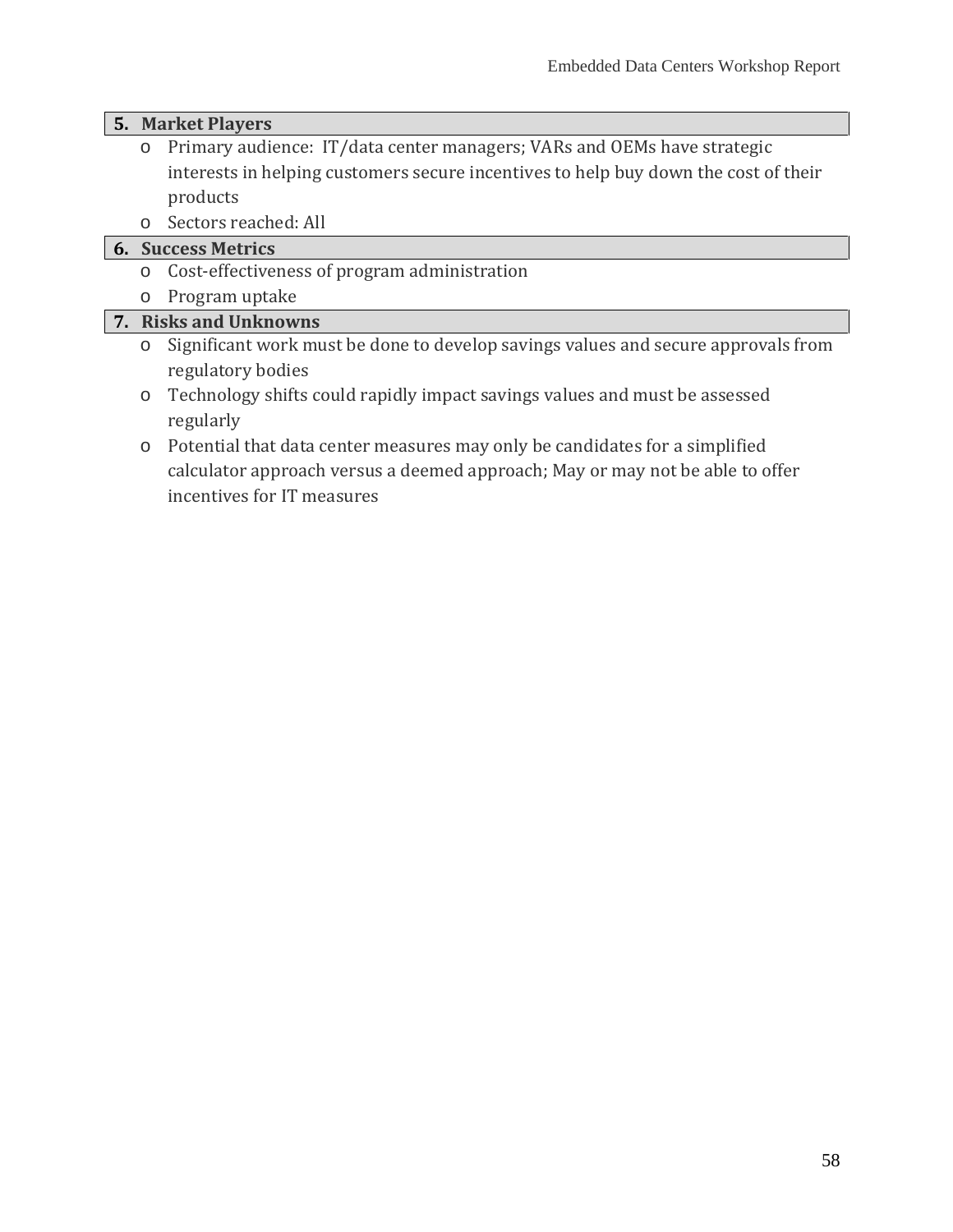

# **Designing the Next Generation Embedded Data Center Energy Efficiency Program Concept Summary: STRATEGIC ENERGY CHAMPION**

### **8. Definition**

- o A program for Strategic Energy Champions supports self-selected individuals who would receive training and coaching to help them promote energy efficient considerations and solutions within their firm/data center. The program would help the champions receive recognition, and encourage corporate support for the program as part of a company's sustainability program.
- o The program would provide support for the champion by utilizing consultants to help:
	- o The champion develop the necessary skills and facilitate internal meetings
	- o Launch/manage projects that support rating systems such as LEED and other data center-specific metrics
	- o Design tools, including case studies that utility incentives

#### **9. Value proposition**

- o Data center: Personal satisfaction and public recognition for their accomplishments with regards to EE
- o Company and C-Suite: Recognition on par with LEED and Energy Star; sustainability metrics that can be included in the corporate sustainability reports

### **10.Finance & Administration**

- o Local utility administration, requires program design specific to data center environment
- o Most effective if utilized with other program offerings, such as deemed measures, and/or other channels to broaden the message of efficiency (e.g. targeted website)

#### **11.Marketing & Outreach**

o Led by administering organization; if using an SEM model, requires coordinated recruitment of cohorts or "classes" of data centers which is typically conducted by a specialty consulting firm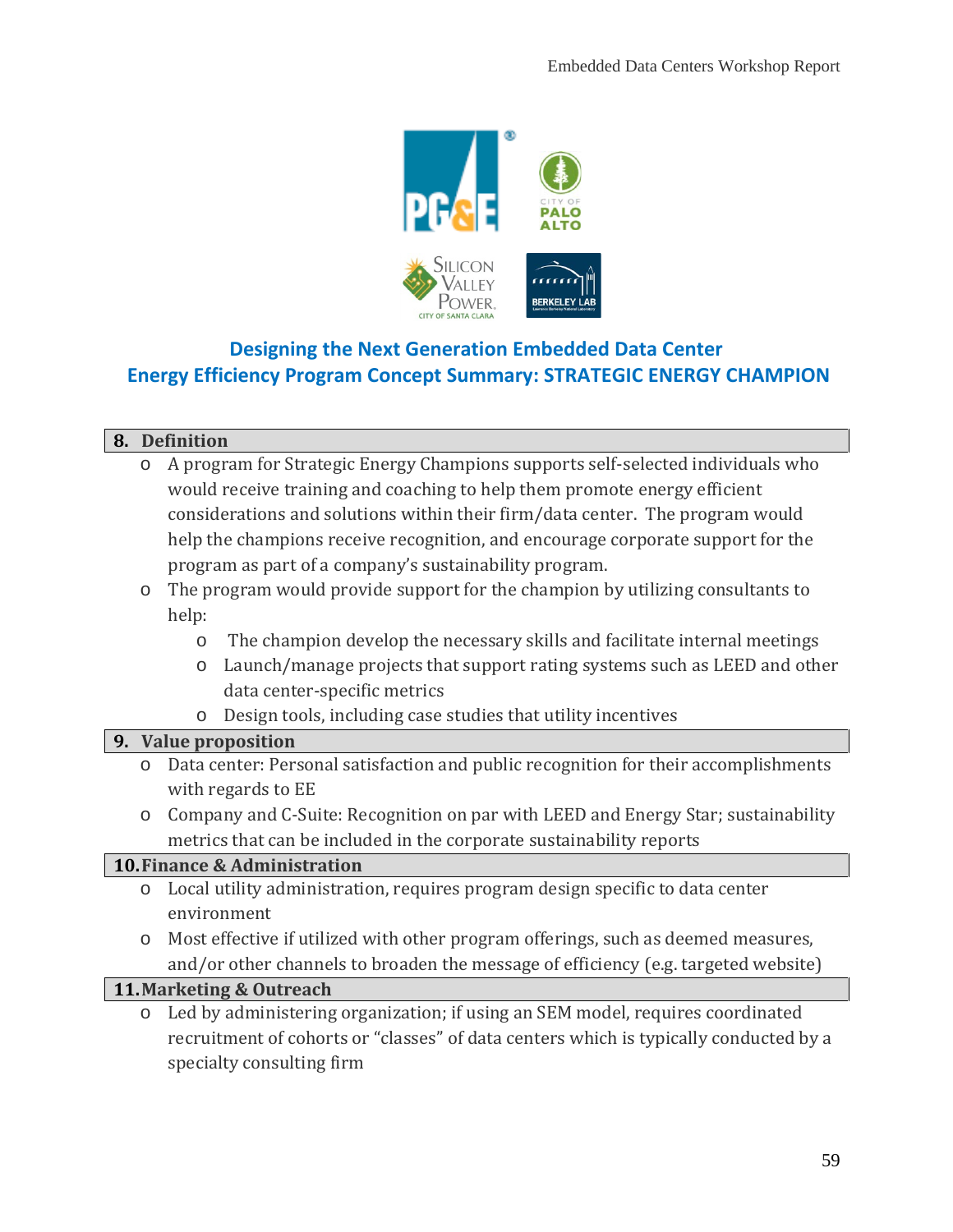o Must assess how marketing can be done cost-effectively, given the level of savings that are possible

### **12.Market Players**

- o Primary audience: IT/data center managers; C-level managers
- o Sectors reached: All(assume customized content for specific sectors)

### **13.Success Metrics**

- o Energy savings quantified; non-energy benefit quantification (which includes…)
- o Program cost-effectiveness (administration cost per kWh saved)

### **14.Risks and Unknowns**

- o Talent failure Can we find people with the skills/drive to become Strategic Energy Champions?
- o Warranty/performance guarantee may be required if companies are asked to create a support a Strategic Energy Champion
- o Changes happens quickly Must keep a Strategic Energy Champion informed about changing equipment and best practices in data centers so they can drive change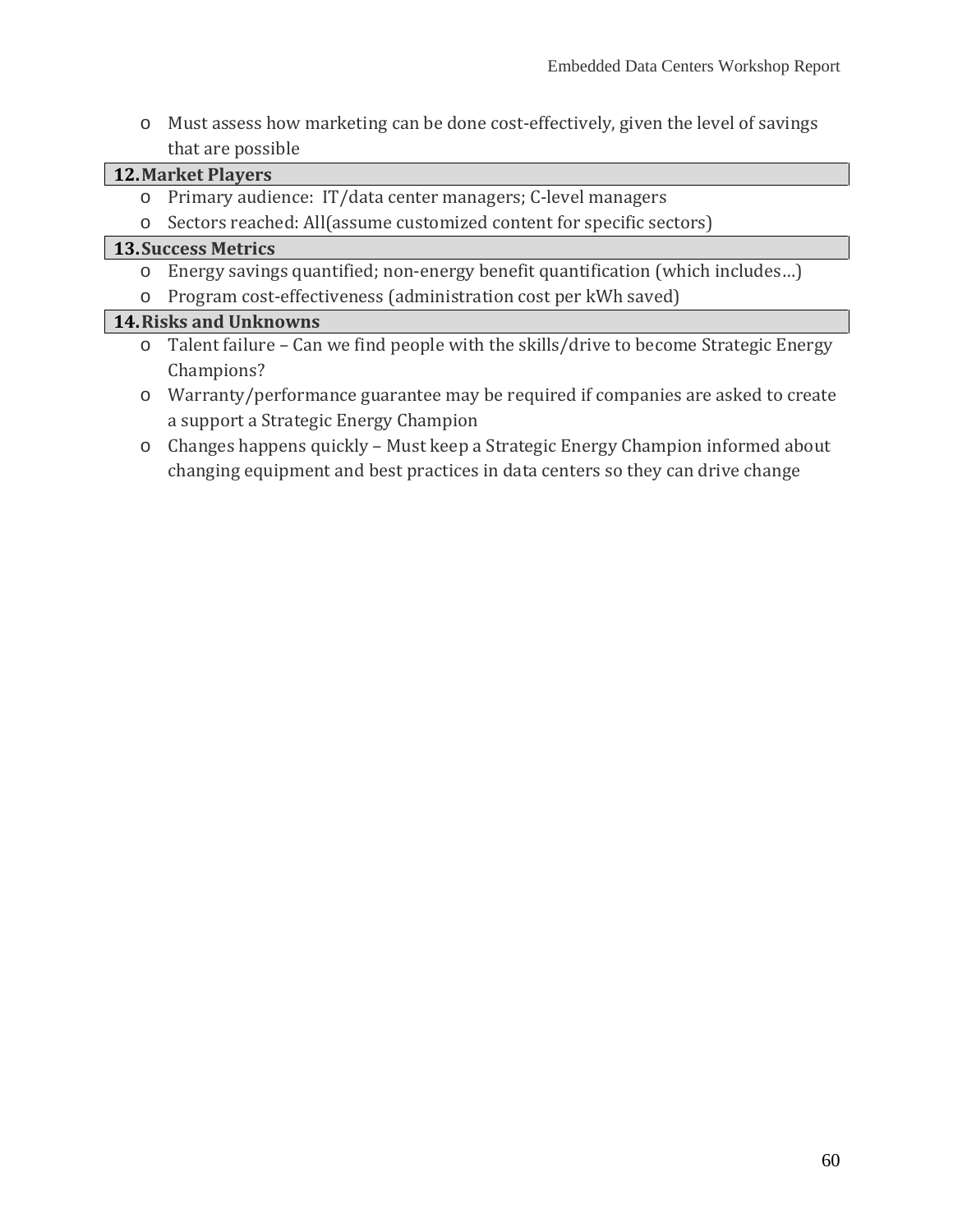

# **Designing the Next Generation Embedded Data Center Energy Efficiency Program Concept Summary: SHARED SAVINGS**

#### **15. Definition**

- o The Shared Savings Implementation Company would be a for-profit company organized under regulations and incentives created by the state or public utility commission.
- o A shared savings implementation company (SSIC) would offer data centers a way to improve operations, including energy efficiency, AND which is paid for by the resulting savings. This could be likened to the "Energy Services Company, ESCO" model for data centers. Here, the shared savings implementation company would provide new IT, Power or HVAC equipment that would improve performance and reduce energy use. The company would then receive a portion of the energy savings.
- o The SSIC would provide services such as: data center metering (to show energy savings); auditing and incentives for the audit; due diligence in reporting; project implementation support; development of a custom rate schedule for data centers; and help to secure utility incentives.

#### **16. Value proposition**

o The value proposition to the data center manager and the facilities manager is a partner than will help them implement changes to the data center with less (or no) upfront costs. This also shifts the burden of working with, and learning the language of, facilities managers, power equipment vendors, HVAC vendors, and utilities.

#### **17. Finance & Administration**

o The Shared Savings Implementation Company would be a for-profit company; potential to be an add-on business to an existing ESCO; the SSIC shares in the client's cost savings.

#### **18. Marketing & Outreach**

o Potential for partner model with VARs or OEMs to ensure customers are linked to efficient products in a timely and organized fashion. This creates a streamlined experience for customers.

#### **19. Market Players**

o Primary audience: IT/data center managers; CFOs; Property/building owners and managers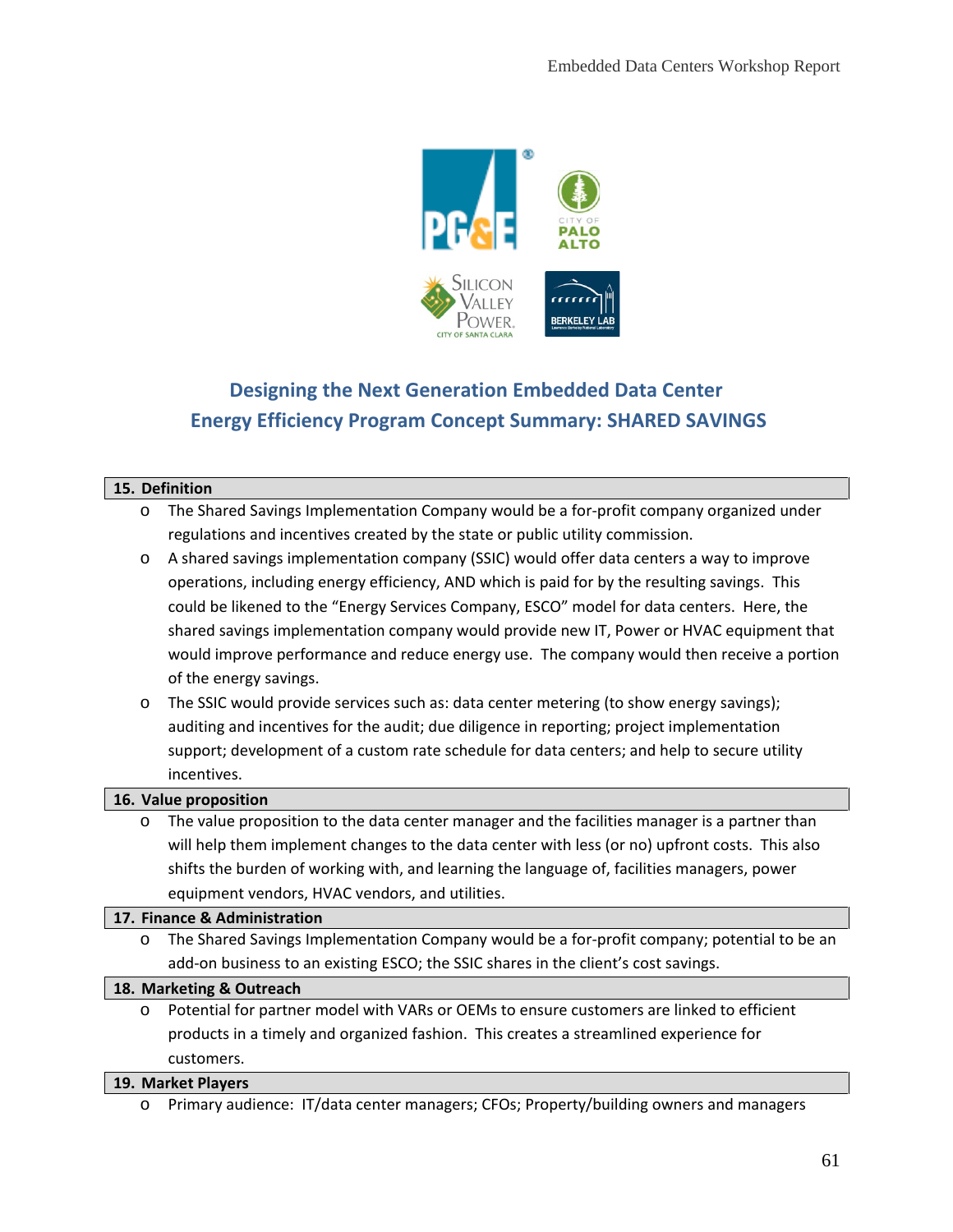#### o Sectors reached: All

#### **20. Success Metrics**

o Energy savings secured; which directly correlates to client's cost savings; profitable company

### **21. Risks and Unknowns**

- o It is against the law for non-utilities to resell energy, which complicates how the SSIC could contract for shared savings programs. Implementing this concept may require changing laws or utility regulations in some states.
- o Companies may be hesitant to share their data center information with the SSIC. The SSICs may need to establish a reputation for confidentiality before the concept can become widely used.
- o Legal or lease terms may prevent the firm from treating the data center as a separate entity within the building.
- o Projects may be too small for SSIC need to understand threshold for sizing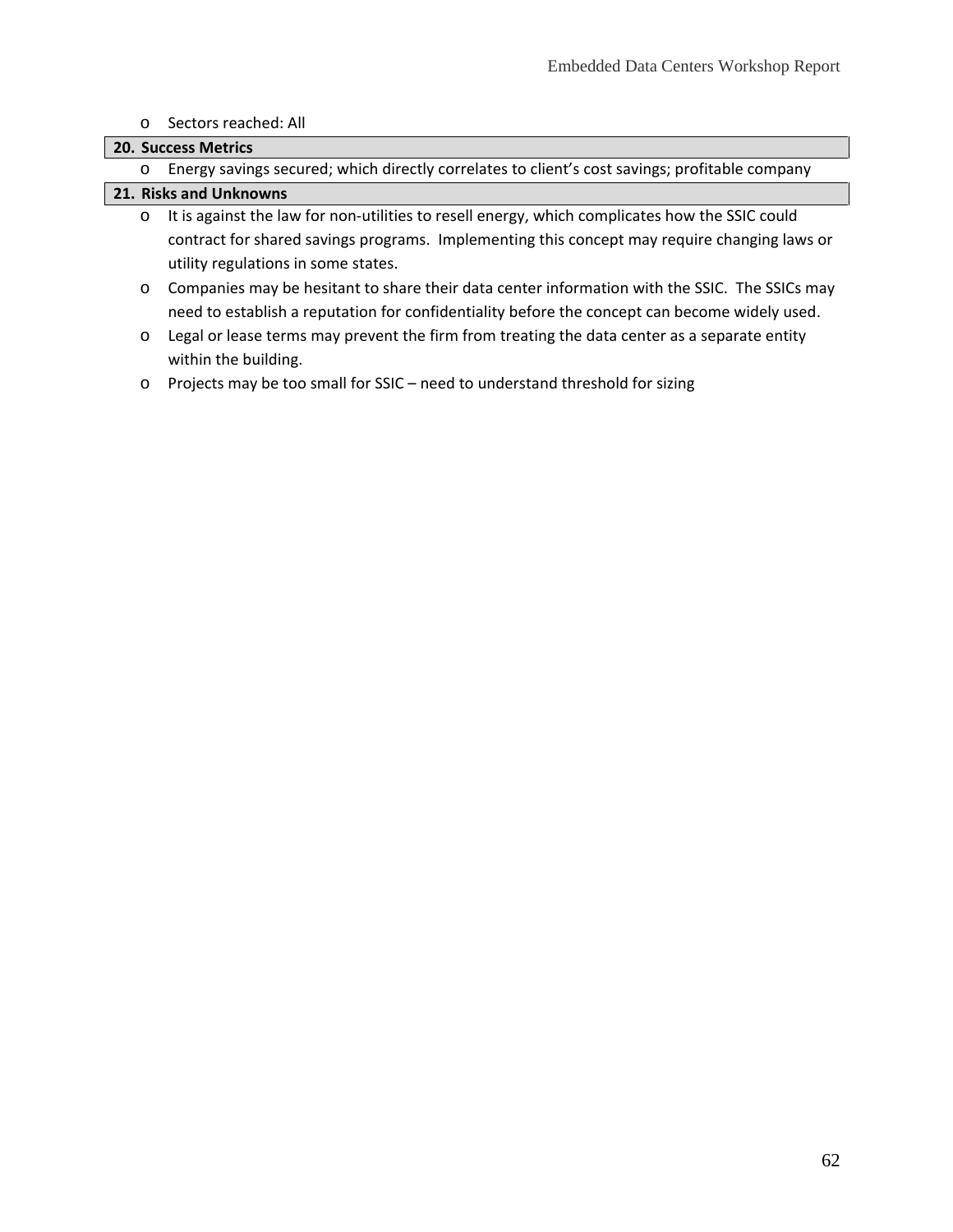

# **Designing the Next Generation Embedded Data Center Energy Efficiency Program Concept Summary: WEBSITE CLEARINGHOUSE**

- o A website and mobile solutions platform that IT and facility managers and other embedded data center decision-makers can go to find information and relevant, unbiased information about embedded data center optimization.
- o Key features include: Third party validation of benchmarking standards by industry experts tools and methods; database of voluntary declarations of data center metrics (e.g. benchmark, energy use, PUE); Zip code look up to relevant utility program incentives, codes and standards, and regional vendors; Video library: Clevel summaries, technology demos, case studies, and how-tos; Tool library: Links to, built-in, or downloadable audit tools, airflow tools, ROI tools, calculators for NPV, ROI and other financials, total cost of ownership, etc.; Blogs, bulletin boards and chat rooms for participants to engage with other users; User rankings and reviews for all posted content; showcase of best practices for embedded data centers, green leases, operations and maintenance of small data centers; creation of "Open bid" opportunities for IT managers, facilities managers and companies looking to improve performance of hidden data centers; platform or forum to launch new concepts, ideas, approaches that promote innovation, energy efficiency and acceleration of the adoption of new EE solutions

#### **22.Value Propositions**

o One stop website that provides quick access to information that makes an IT manager's, Facilities Manager job easier; Vendors have access to interested IT managers and Facilities Managers for projects and improvements; Discussion platform for IT managers and Facilities Managers to communicate about challenges and solutions; source where property owners can benchmark performance of buildings to maintain competitiveness

#### **23.Finance & Administration**

- o Sponsored by one key organization (e.g. The Green Grid, Open Compute, DOE, etc.)
- o Expensive, requiring hybrid revenue model from utilities, donations, key sponsors, subscriptions, link revenue; multi-year effort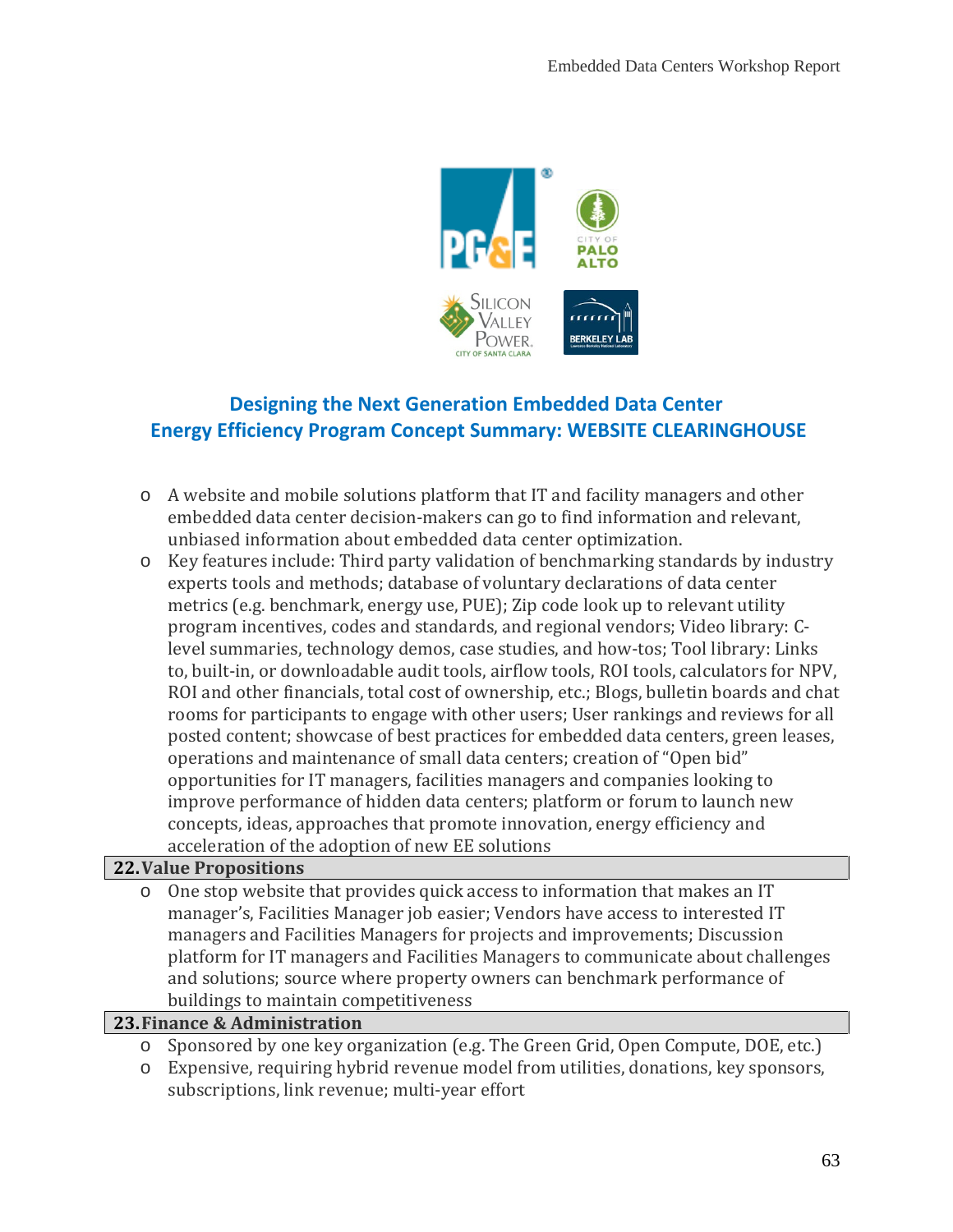#### **24.Marketing and Outreach**

o Led by administering organization; campaigns by utilities; industry organization involvement; strategic partnerships with other leading organizations

#### **25.Market Players**

- o Primary: IT/data center managers; CIO's, CTO's and CFOs; Property owners; Property managers
- o Secondary: Vendors (HVAC and IT equipment and services), VARS, OEMs, etc.
- o Tertiary : Tenants seeking new space; Property Managers looking for tenants; financiers
- o Sectors reached: All: assume customized content for specific sectors

#### **26.Success Metrics**

o Web analytics (e.g. web views, downloads, tools for benchmarking, numerous benchmarks established, uptake of review and rating system); number of incentive referrals from website to participating utility; number of transactions in the "bid marketplace"; number of referrals to product vendors; Green lease performance metrics

#### **27.Risks and Unknowns**

Insufficient brand awareness; Competing websites crowds out the message; long term admin; funding; support by trusted third parties; ability to be vendor neutral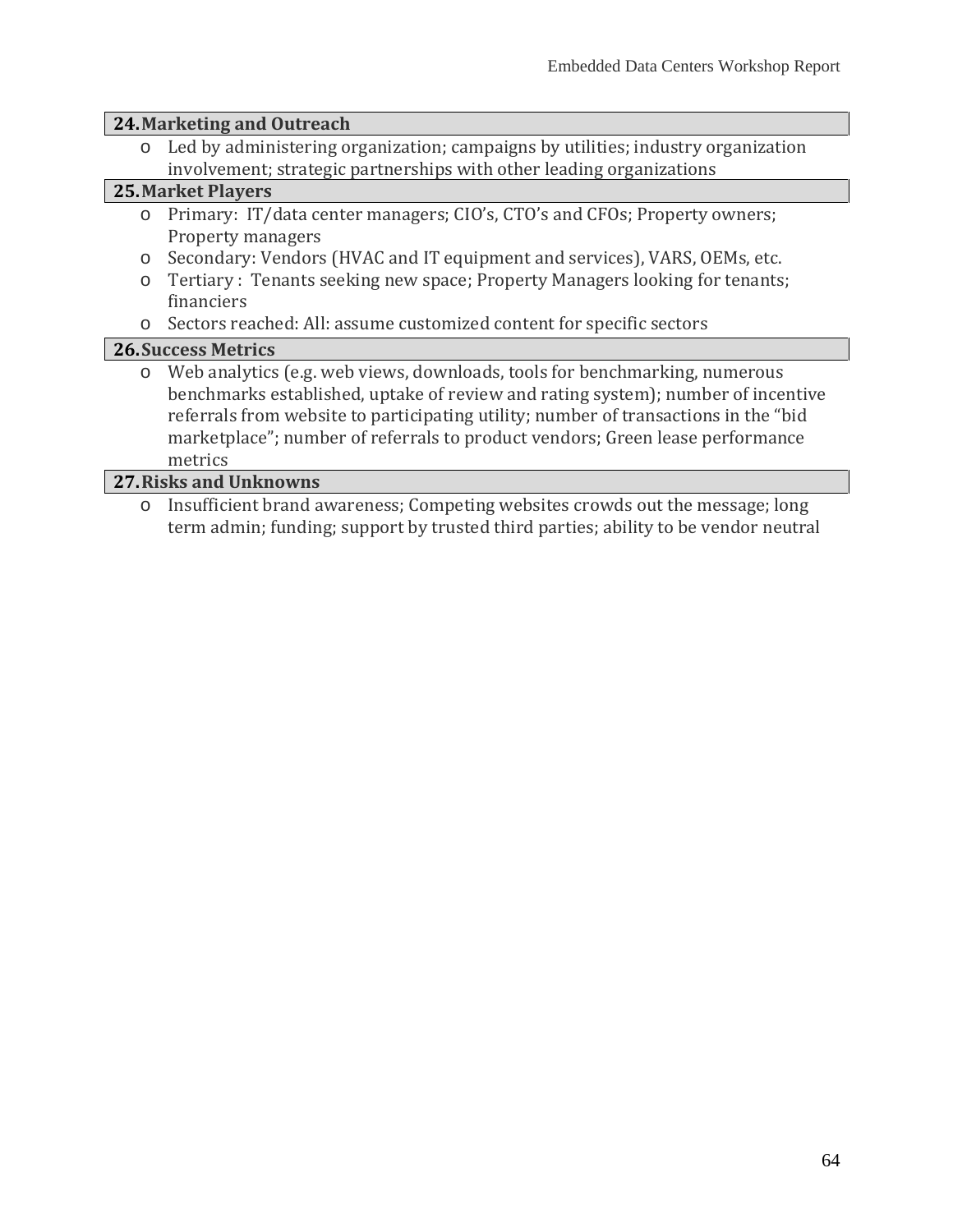

# **Designing the Next Generation Embedded Data Center Energy Efficiency Program Concept Summary: WEBSITE CLEARINGHOUSE**

### **28.Definition**

- o A website and mobile solutions platform that IT and facility managers and other embedded data center decision-makers can go to find information and relevant, unbiased information about embedded data center optimization.
- o Key features include: Third party validation of benchmarking standards by industry experts tools and methods; database of voluntary declarations of data center metrics (e.g. benchmark, energy use, PUE); Zip code look up to relevant utility program incentives, codes and standards, and regional vendors; Video library: Clevel summaries, technology demos, case studies, and how-tos; Tool library: Links to, built-in, or downloadable audit tools, airflow tools, ROI tools, calculators for NPV, ROI and other financials, total cost of ownership, etc.; Blogs, bulletin boards and chat rooms for participants to engage with other users; User rankings and reviews for all posted content; showcase of best practices for embedded data centers, green leases, operations and maintenance of small data centers; creation of "Open bid" opportunities for IT managers, facilities managers and companies looking to improve performance of hidden data centers; platform or forum to launch new concepts, ideas, approaches that promote innovation, energy efficiency and acceleration of the adoption of new EE solutions

#### **29.Value Propositions**

o One stop website that provides quick access to information that makes an IT manager's, Facilities Manager job easier; Vendors have access to interested IT managers and Facilities Managers for projects and improvements; Discussion platform for IT managers and Facilities Managers to communicate about challenges and solutions; source where property owners can benchmark performance of buildings to maintain competitiveness

#### **30.Finance & Administration**

- o Sponsored by one key organization (e.g. The Green Grid, Open Compute, DOE, etc.)
- o Expensive, requiring hybrid revenue model from utilities, donations, key sponsors, subscriptions, link revenue; multi-year effort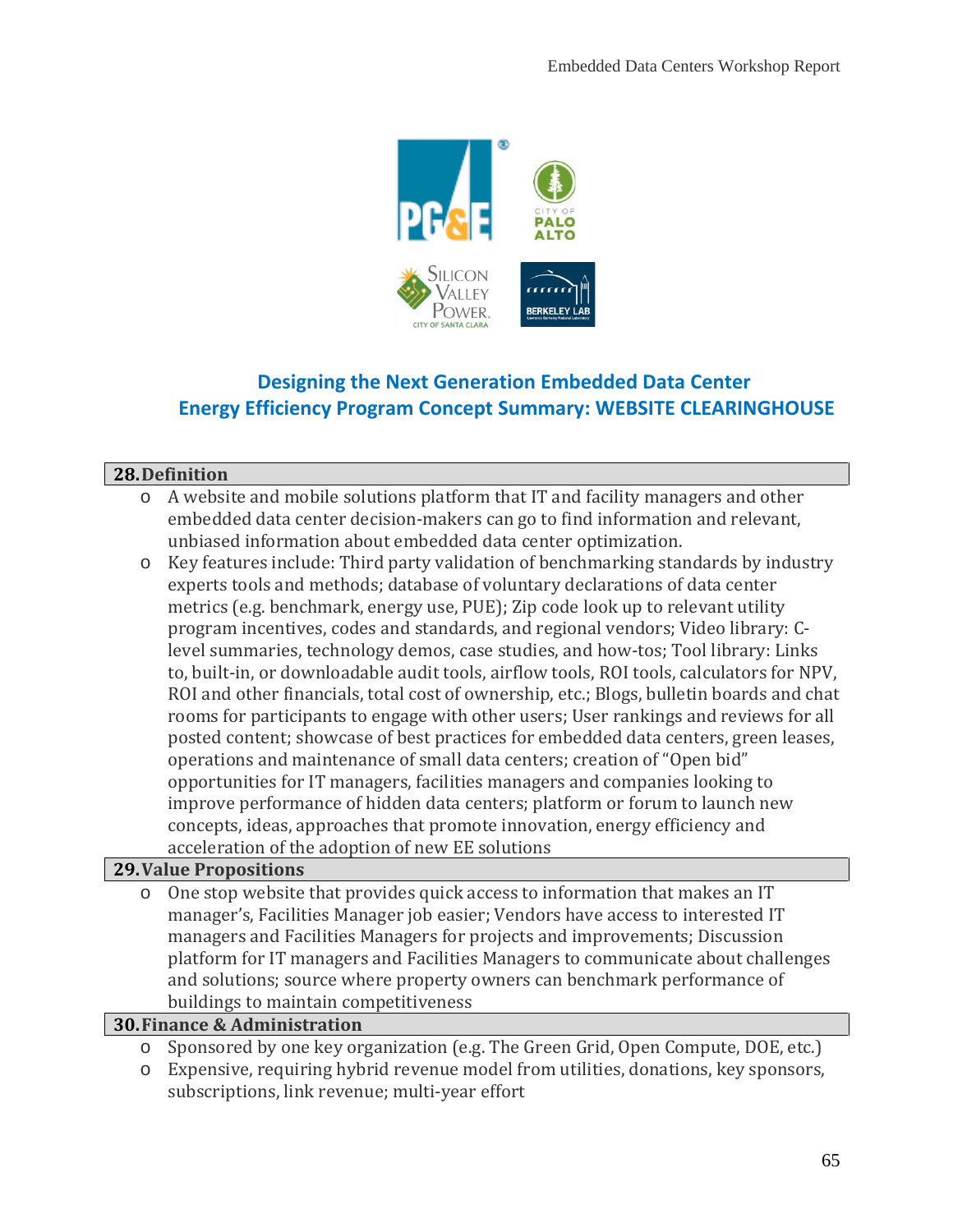## **31.Marketing and Outreach**

o Led by administering organization; campaigns by utilities; industry organization involvement; strategic partnerships with other leading organizations

## **32.Market Players**

- o Primary: IT/data center managers; CIO's, CTO's and CFOs; Property owners; Property managers
- o Secondary: Vendors (HVAC and IT equipment and services), VARS, OEMs, etc.
- o Tertiary : Tenants seeking new space; Property Managers looking for tenants; financiers
- o Sectors reached: All: assume customized content for specific sectors

## **33.Success Metrics**

o Web analytics (e.g. web views, downloads, tools for benchmarking, numerous benchmarks established, uptake of review and rating system); number of incentive referrals from website to participating utility; number of transactions in the "bid marketplace"; number of referrals to product vendors; Green lease performance metrics

#### **34.Risks and Unknowns**

Insufficient brand awareness; Competing websites crowds out the message; long term admin; funding; support by trusted third parties; ability to be vendor neutral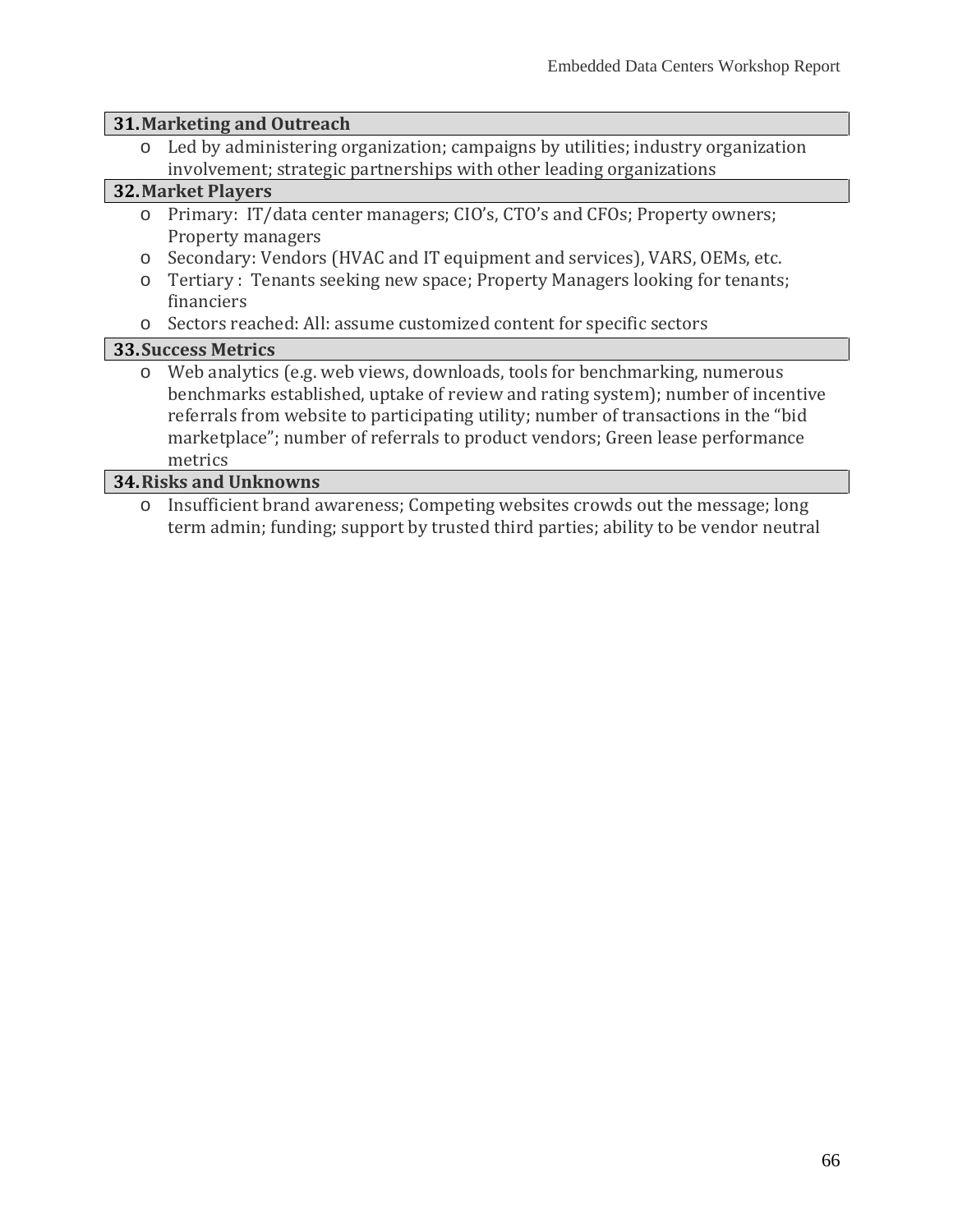## **Appendix B: Facilitator Guide**

A one-page Facilitator Guide was developed to facilitate discussions during the workshop, and enable quick scribing of notes to capture conversation and dialogue during the workshop's breakout sessions.







Silicon Valley DC Workshop - SSIC - Fa



67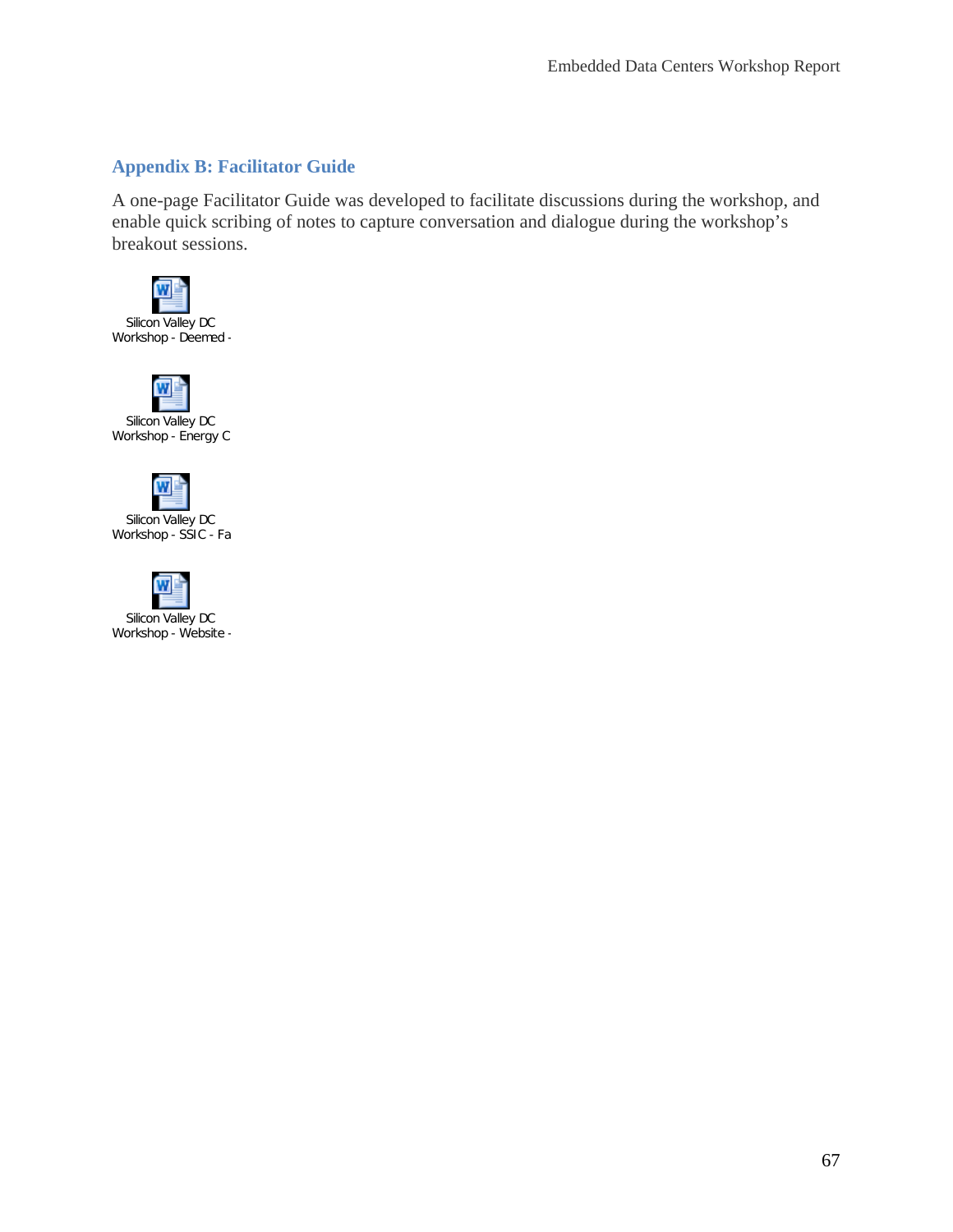## **Appendix C: Cloud Panel Facilitator Guide**

A one-page Cloud Panel Guide was developed to facilitate discussion during the cloud panel, and included initial research questions of interest.